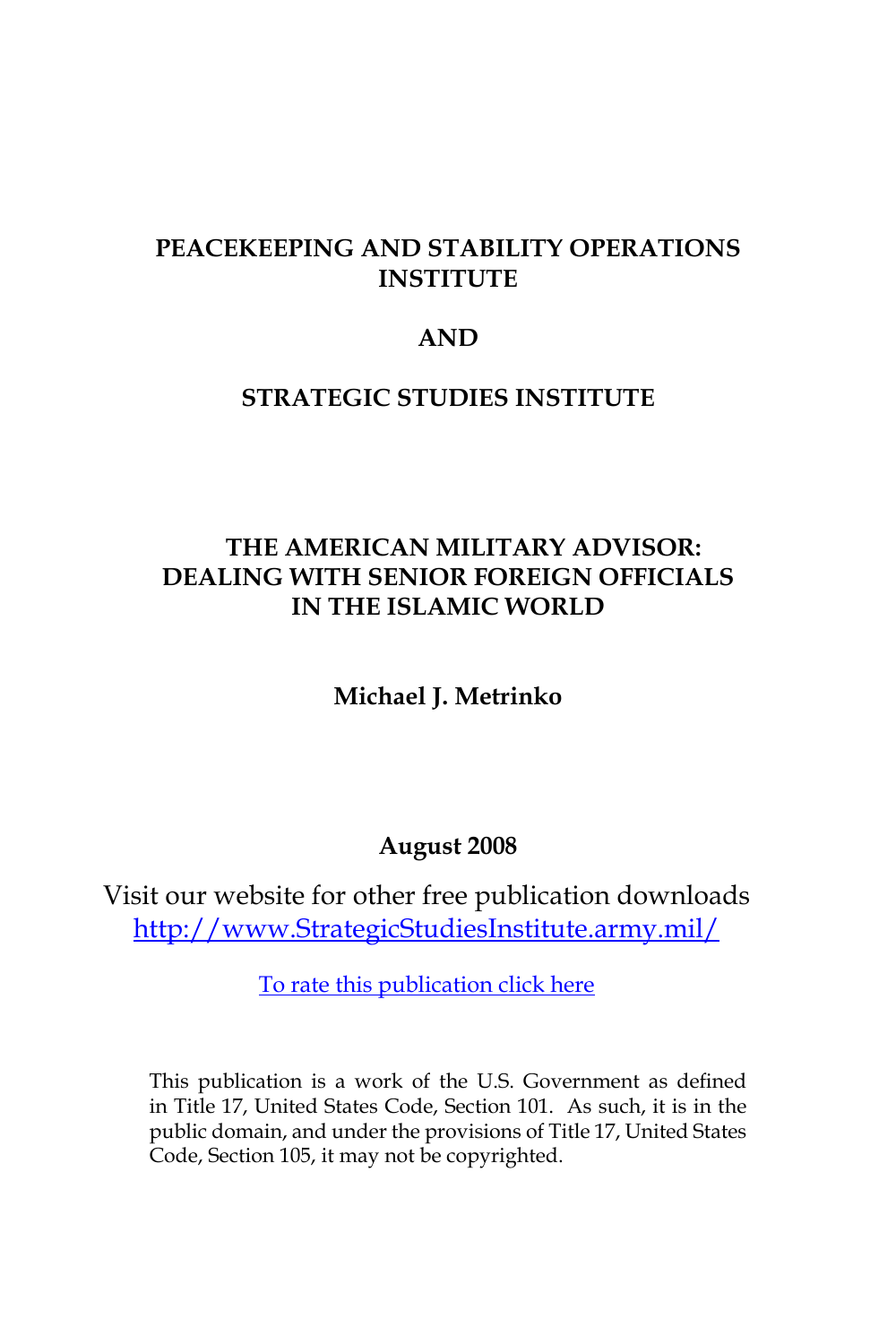#### \*\*\*\*\*

The views expressed in this report are those of the author and do not necessarily reflect the official policy or position of the Department of the Army, the Department of Defense, or the U.S. Government. This report is cleared for public release; distribution is unlimited.

\*\*\*\*\*

The author is grateful to all his military and civilian colleagues who offered comment and advice on this effort. They have served as diplomats, soldiers, and advisors in critical times and in a wide variety of conflict zones, and the impact of their role is seldom fully appreciated. His thanks goes especially to Ambassador (Ret.) Ron Neumann, Ambassador (Ret.) Marisa Lino, Ambassador (Ret.) John Limbert, Ambassador Mike Malinowski, Professor Richard Smyth, Professor Clementine Fujimura, Professor Hekmat Sadat, Lieutenant Colonel Mark Drabik, Colonel Michael G. Clark, Colonel Mike Moon, Colonel Tom Pope, Ms. Susan Merrill, and Mr. Bruce Boevers.

Comments pertaining to this report are invited and should be forwarded to: Director, Strategic Studies Institute, U.S. Army War College, 122 Forbes Ave, Carlisle, PA 17013-5244.

\*\*\*\*\*

\*\*\*\*\*

All Strategic Studies Institute (SSI) publications are available on the SSI homepage for electronic dissemination. Hard copies of this report also may be ordered from our homepage. SSI's homepage address is: *www.StrategicStudiesInstitute.army.mil*.

PKSOI's website address is *https://pksoi.army.mil*

\*\*\*\*\*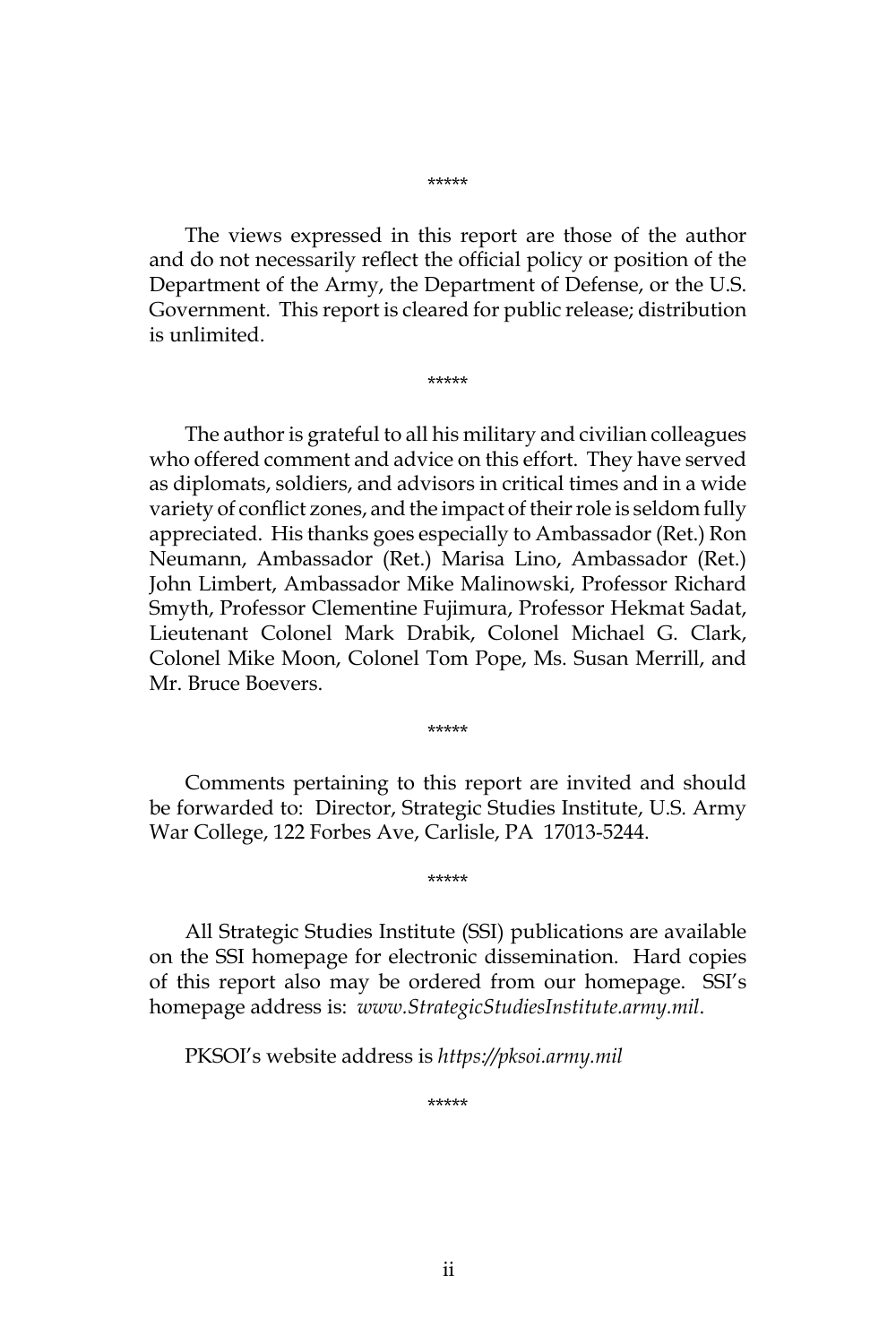The Strategic Studies Institute publishes a monthly e-mail newsletter to update the national security community on the research of our analysts, recent and forthcoming publications, and upcoming conferences sponsored by the Institute. Each newsletter also provides a strategic commentary by one of our research analysts. If you are interested in receiving this newsletter, please subscribe on our homepage at *www.StrategicStudiesInstitute.army. mil*/*newsletter/.*

ISBN 1-58487-361-2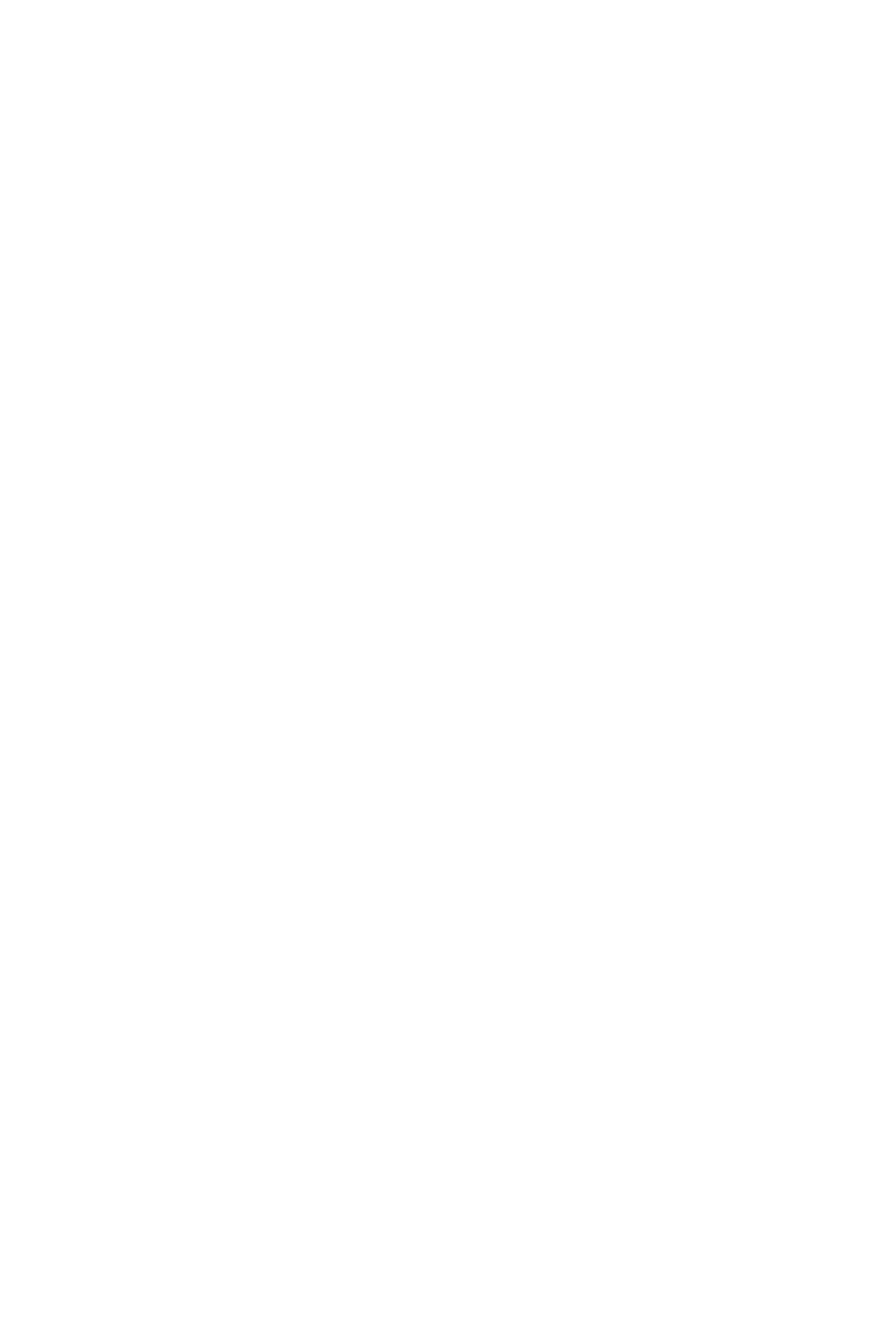# **CONTENTS**

|     | Foreword                                      |  |
|-----|-----------------------------------------------|--|
|     |                                               |  |
|     |                                               |  |
| L   |                                               |  |
| II. |                                               |  |
|     |                                               |  |
|     |                                               |  |
|     | Differences in Time Frame 11                  |  |
|     | The Local Calendar Takes Precedence14         |  |
| Ш.  | Selection and Qualifications of the Advisor17 |  |
|     | Assigning the Right Person or the             |  |
|     |                                               |  |
|     |                                               |  |
| IV. | The Advisor's Tools for Success 22            |  |
|     | Professional, Academic,                       |  |
|     |                                               |  |
|     | The Advisor's Personality 26                  |  |
|     |                                               |  |
|     | Knowing the Local Culture 28                  |  |
|     | <b>Knowing American Culture</b>               |  |
|     |                                               |  |
|     |                                               |  |
|     |                                               |  |
| V.  |                                               |  |
|     |                                               |  |
|     |                                               |  |
|     | Using a Third Language 47                     |  |
|     | Understanding What Is Heard and What          |  |
|     |                                               |  |
|     | Non-verbal Communication 51                   |  |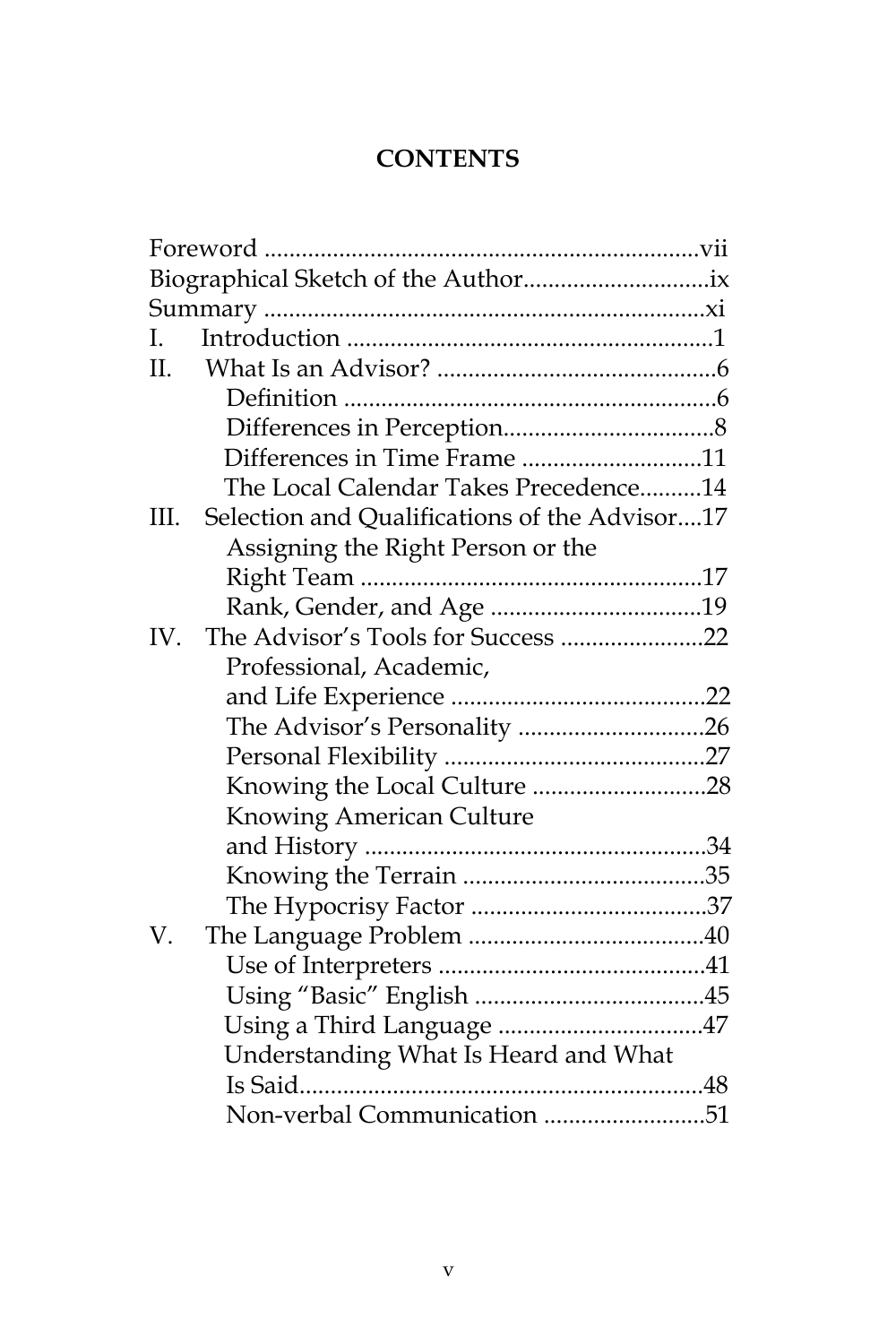|     | The First Who in Who's Who 52             |  |
|-----|-------------------------------------------|--|
|     | Foreign Officials' Sources of Income 55   |  |
|     | Local Perception of Government Service57  |  |
|     | The Trap of Personally Identifying with   |  |
|     |                                           |  |
|     |                                           |  |
|     | The U.S. Government Writ Large 63         |  |
|     |                                           |  |
|     |                                           |  |
|     |                                           |  |
|     |                                           |  |
|     | VIII. Military Assistance Available       |  |
|     |                                           |  |
|     |                                           |  |
|     | Personal Risk: A Cost-Benefit Analysis 74 |  |
| IX. | Preparation and Coordination-             |  |
|     |                                           |  |
|     |                                           |  |
| Χ.  |                                           |  |
|     |                                           |  |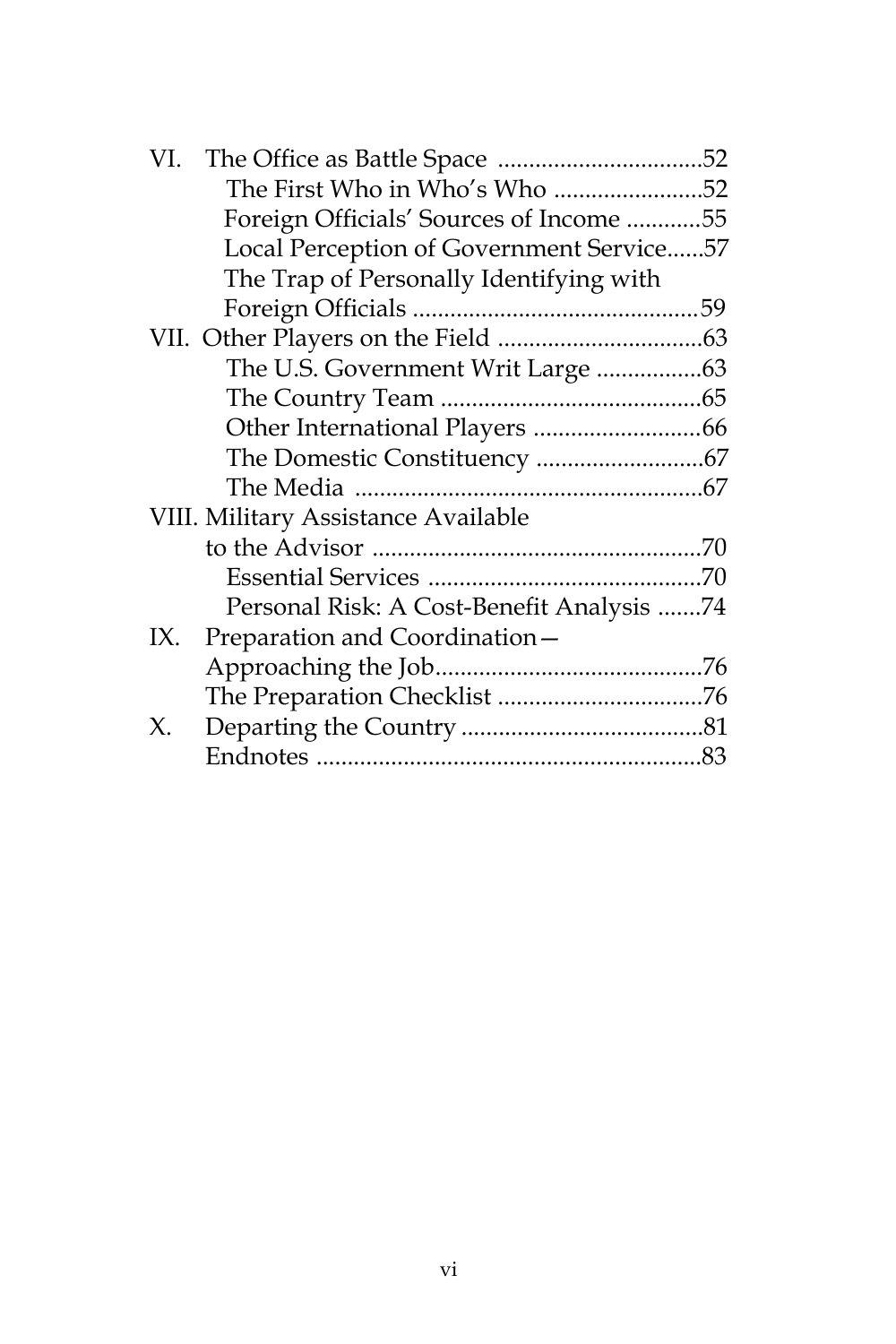### **FOREWORD**

This publication is the first in a new series, entitled PKSOI Papers, being published by the Strategic Studies Institute and the U.S. Army's Peacekeeping and Stability Operations Institute. This paper will be followed on a periodic basis with publications focused on peacekeeping and stability operations. Future papers will include scholarly articles on issues of interest to civilian and military practitioners from the international community, U.S. Government, and nongovernmental organizations. Our intent is to maintain the focus at the strategic and interagency level in an effort to inform individuals responsible for establishing policy as well as senior level practitioners of stability operations.

This introductory paper concerns the role of the American military advisor. Military officers have frequently been called upon to serve as advisors to foreign officials and to play seminal roles in the political and development realms overseas. Lawrence of Arabia's work with Arabs attempting to build a nation-state during World War I and the role of military advisors in post-World War II Japan and Germany are well-known examples of the impact that officers can have on political evolution and strategic success in areas of conflict. In today's Iraq and Afghanistan, the role of the military advisor has expanded greatly, and the relationships established by American officers at the strategic level with local Governors, Cabinet Members and other civilian policymakers are easily as important as any strictly military officer to military officer role. The advisory function traditionally has not been part of military preparation and training, yet the consequences of failure or success on the part of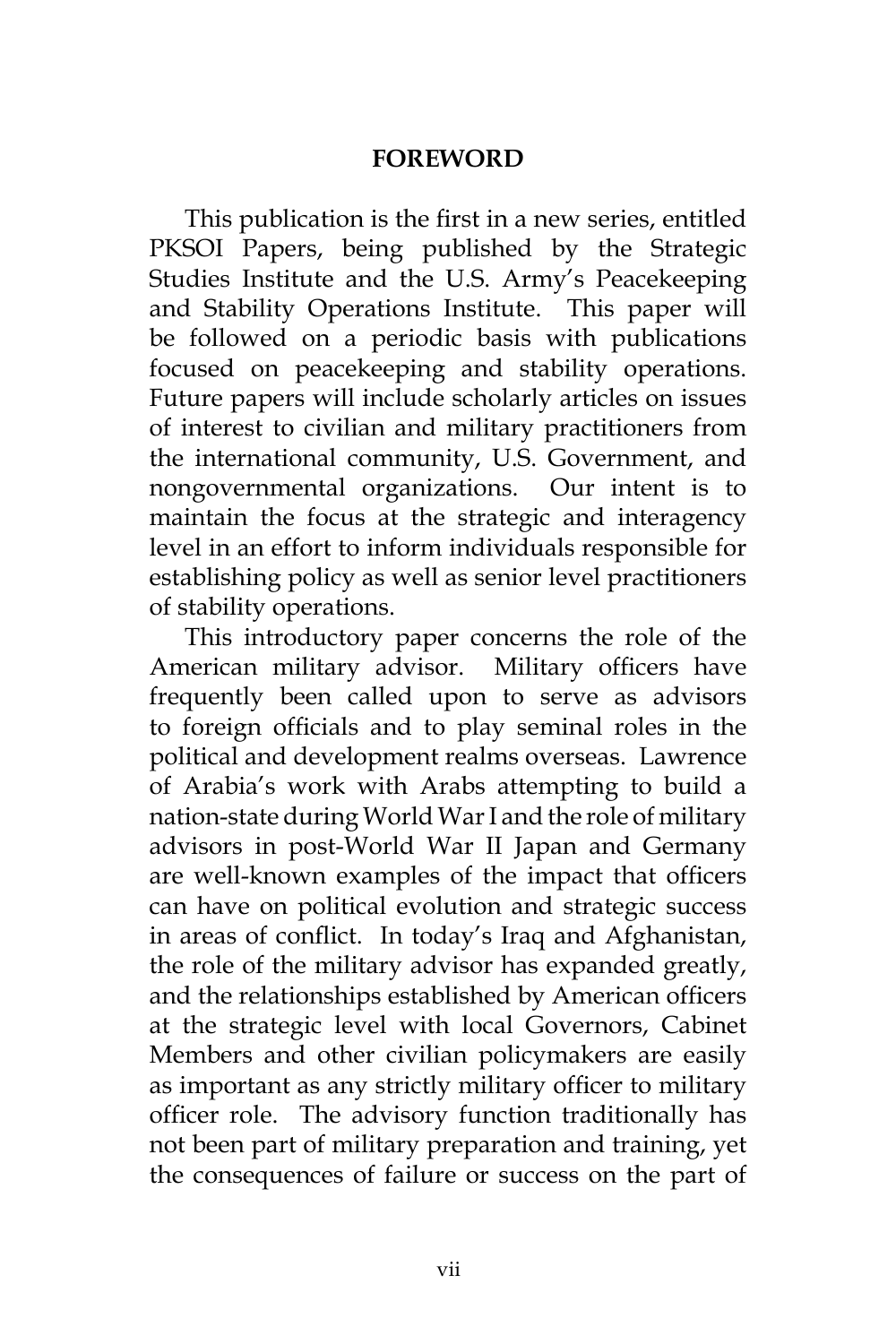American military advisors are far-reaching for the United States.

Based on the experience of diplomats and military officers who have served in many zones of conflict, and whose duties meant daily interaction with senior foreign officials, this guide describes the preparations that an advisor should make, illustrates the questions he should ask, and explains the political and cultural complexities that affect his mission. Although most of the examples are drawn from Islamic countries, the precepts and advice apply broadly.

John a. Kardon

JOHN A. KARDOS Colonel, U.S. Army Director Peacekeeping and Stability Operations Institute

DOUGLAS C. LOVELACE, JR. Director Strategic Studies Institute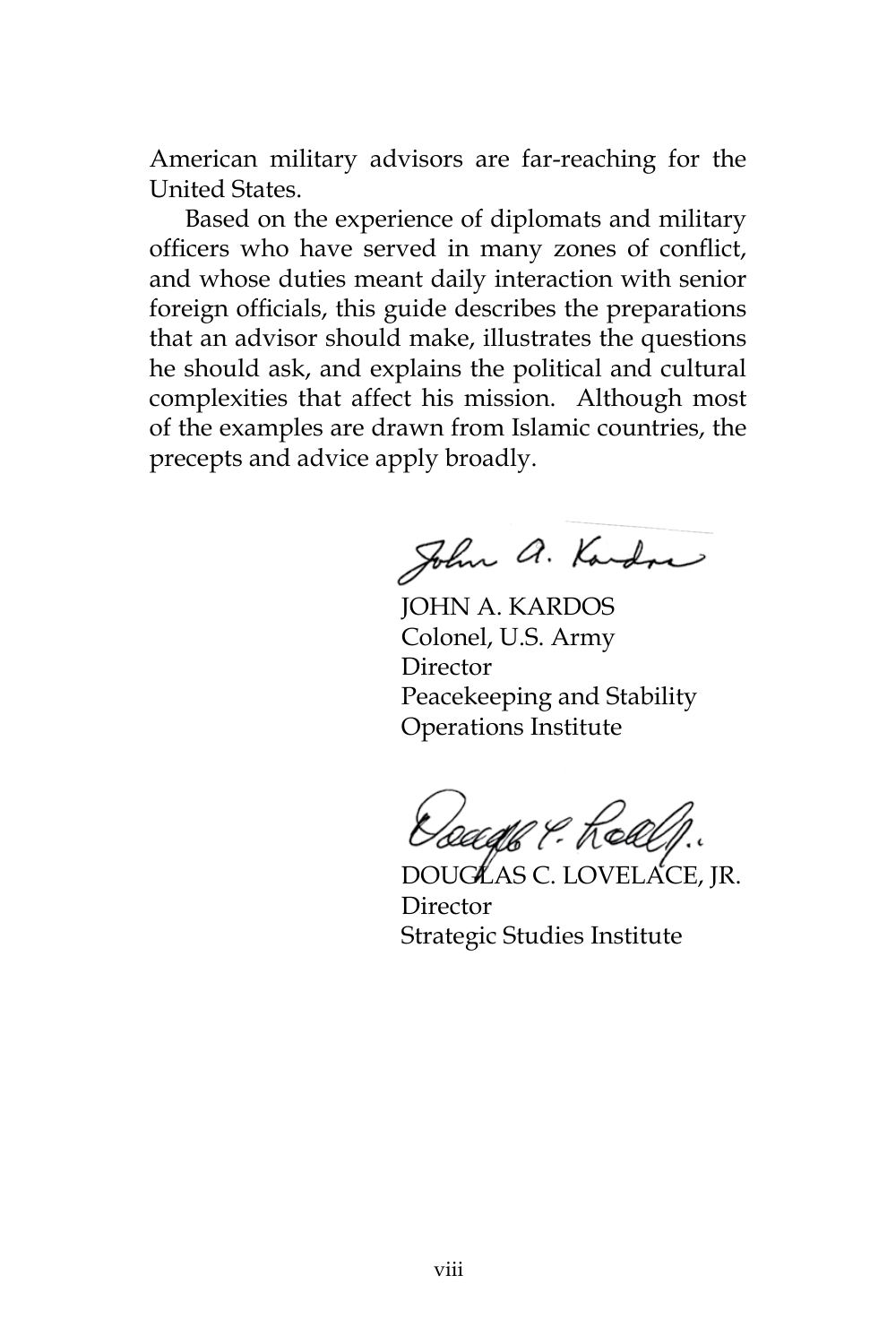## **BIOGRAPHICAL SKETCH OF THE AUTHOR**

MICHAEL J. METRINKO is a retired Foreign Service Officer with extensive experience in the Islamic world, a region with which he has been dealing for almost 40 years. He was a Peace Corps volunteer for 5 years in Turkey and Iran, and State Department assignments took him back to Turkey and Iran, as well as Poland, Syria, Yemen and Israel for another 14 years. Mr. Metrinko was a member of the Tehran Embassy staff taken hostage in 1979 and spent 14 months as a prisoner in Iran. His assignments in Washington DC, included 2 years as Deputy Director of the Iran-Iraq Desk and 3 years as an Office Director in the Bureau of Population, Refugees, and Migration, where he had oversight responsibility for refugee programs in Europe, South Asia, and the Middle East. Mr. Metrinko returned to active government service after the events of September 11, 2001, with assignments to Yemen, Iraq, and 4 years in Afghanistan at U.S. and North Atlantic Treaty Organization provincial reconstruction teams (PRTs) and at the U.S. Embassy in Kabul. His last posting was as the Advisor on Parliamentary Affairs for the U.S. Embassy in Kabul, where he spent more than 1 1/2 years dealing directly with the new Afghan National Assembly. Mr. Metrinko now serves as Ministry Reform Advisor at the U.S. Army Peacekeeping and Stability Operations Institute, based at Carlisle Barracks, Pennsylvania.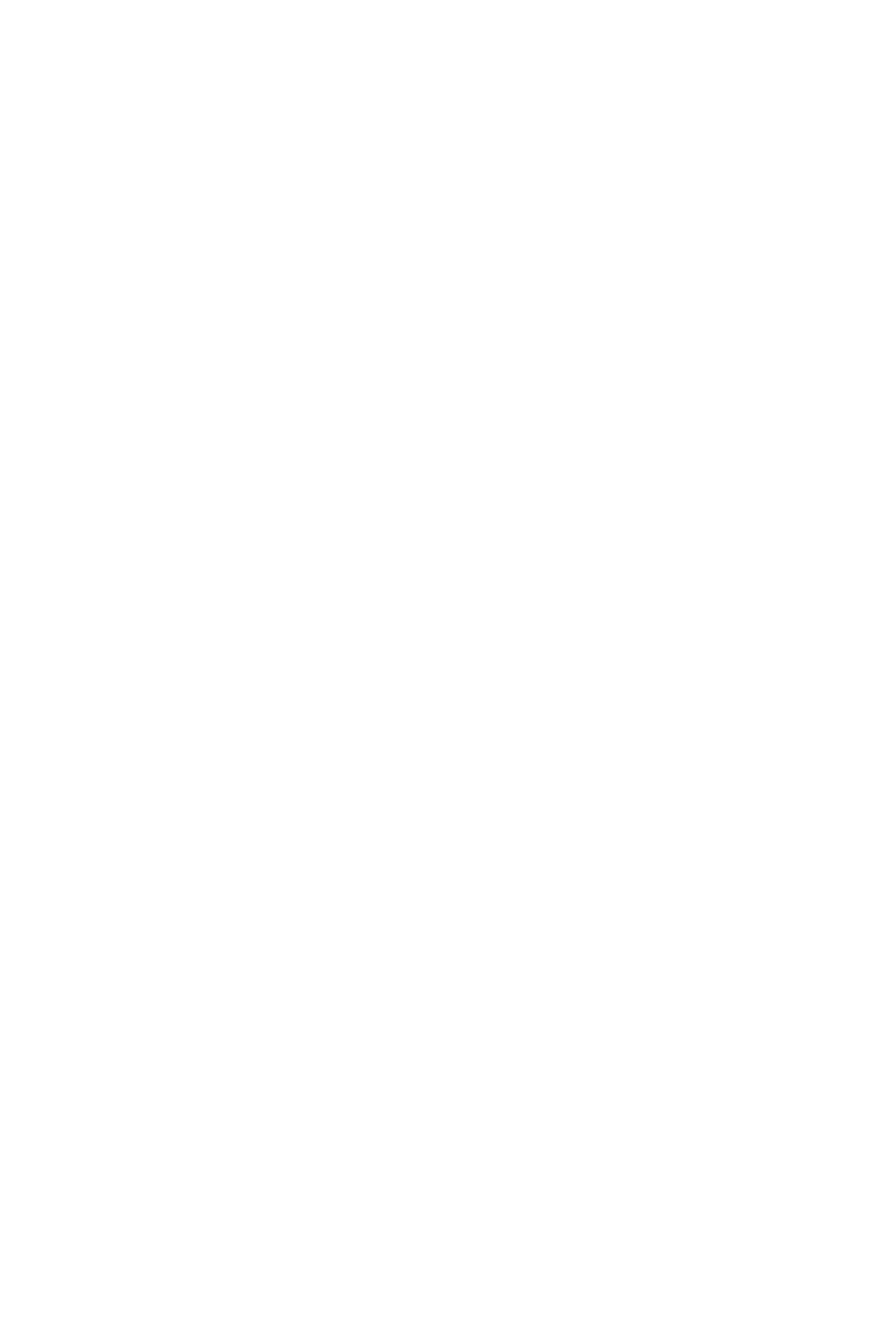#### **SUMMARY**

*The American Military Advisor: Dealing with Senior Foreign Officials in the Islamic World* is a comprehensive guide for American military officers assigned as advisors to regional officials in places very different from the United States. Starting with a definition of terms and a brief description of the advisory role, it brings the reader into today's Islamic political and social context, pointing out the complexities inherent in the advisory position, as well as the tools an advisor must use in order to perform successfully. The precepts and examples in the text are based on the personal experiences of a number of diplomats and military officers who have seen extensive service in the Islamic world and in many conflict zones. The text is not a simple list of do's and don'ts, but rather it explains the type of questions that an advisor should ask, the preparations he should make, and the characteristics he should display in order to complete his advisory mission successfully.

The advisory role is at best loosely defined in military career terms, and realities on the ground further complicate the advisory mission. These include differences in American and foreign perception of the advisory position, differences in the way Americans and host country officials view time lines, the impact of the local calendar on the advisor's work, and the importance of cultural adaptation and intellectual openness. In the end, establishing personal rapport with a host country official is the basis for success as an advisor, and the qualities in an advisor's personality that allow for such a relationship are difficult to quantify.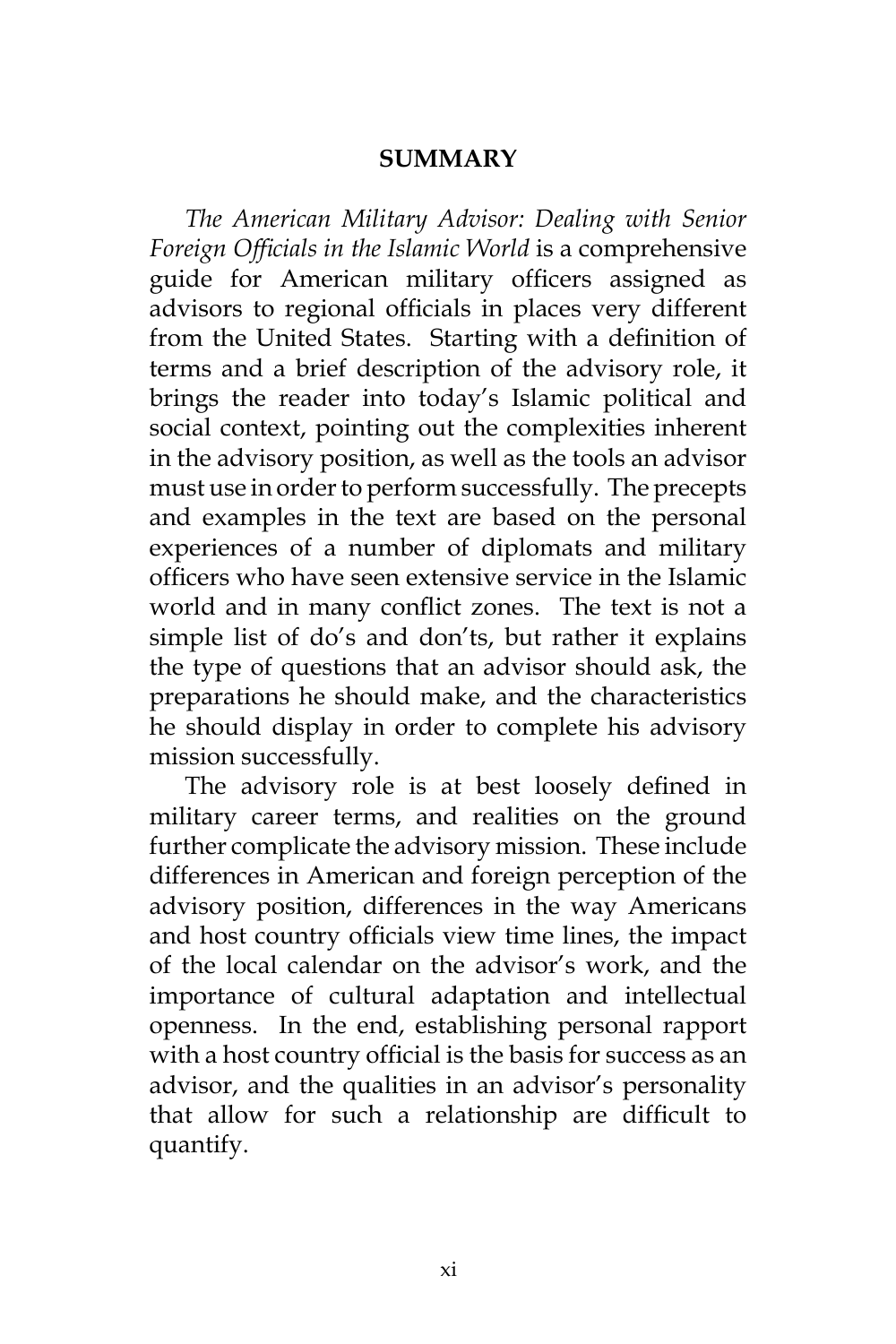Assigning advisors poses a challenge to the military personnel system because of age, gender, and cultural values in the Islamic world, and the characteristics that help make an advisor successful—his personality, openness to new cultures, and flexibility in dealing in uncharted areas—are not normally considered by the military selection process. A good advisor's skill set includes language ability, cross-cultural adaptation and knowledge, and a solid foundation in American history and politics, as well as expertise in his particular military field. Normally an advisor will be partnered with an interpreter, and understanding this relationship is vital, just as studying and understanding the new terrain to which the advisor is assigned and the foreign officials with whom he will be working. How the host country views the United States and how its citizens regard their own officials affect the advisor's role.

The advisor is never alone in his new environment, and a variety of other players, from the American Embassy, international organizations, the media, nongovernment agencies, and the local populace affect the advisory mission as well. Understanding the roles played by this variety of actors is essential to the advisor, since they can provide support and cooperation as well as hinder his mission.

Although difficult to define and open to change as time at the job passes, the advisor's role is nonetheless essential in today's American political and military environment. The advisor is placed squarely in the host country's decisionmaking process, and his skill and ability impact directly on overall American interests in the Islamic world.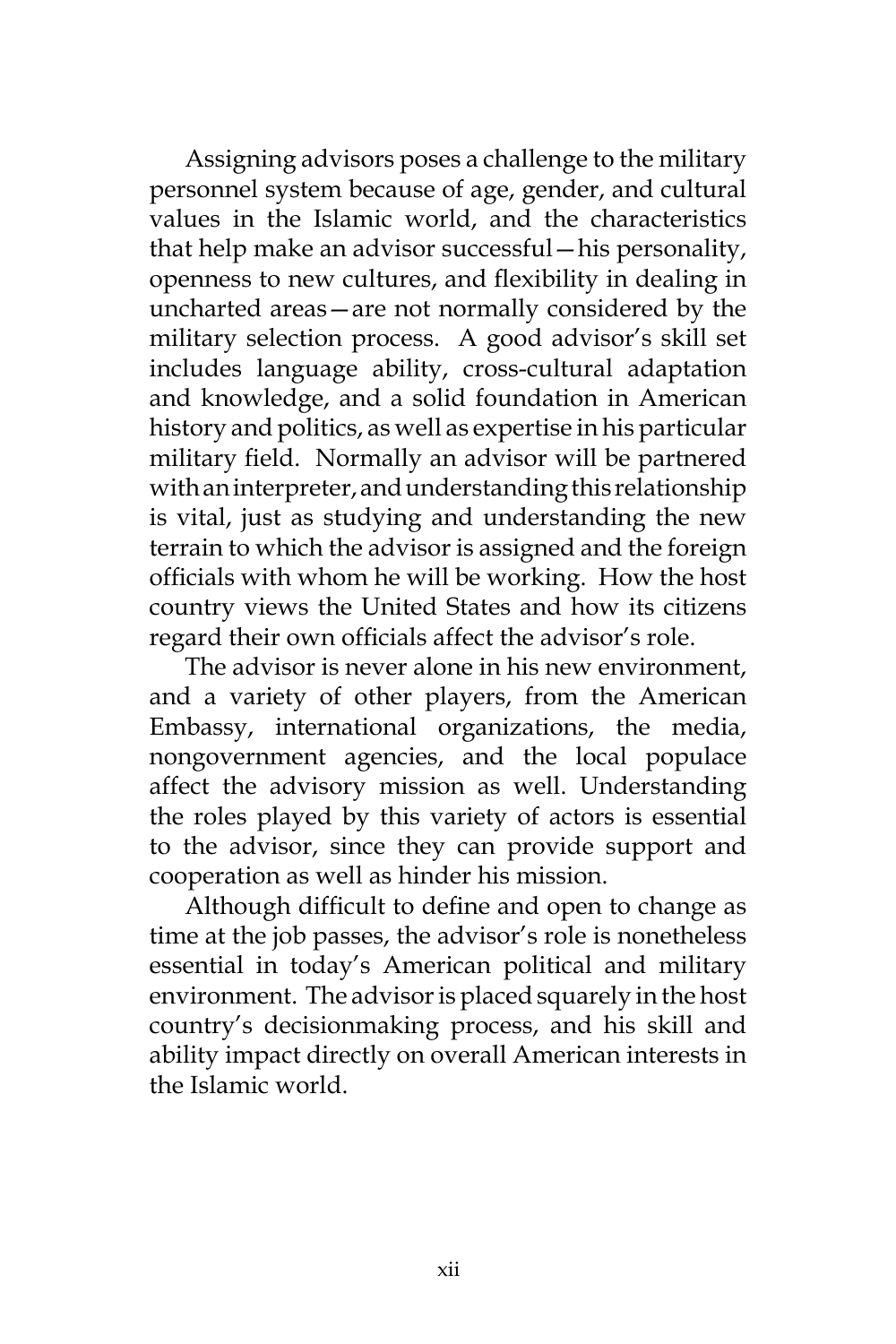## **THE AMERICAN MILITARY ADVISOR: DEALING WITH SENIOR FOREIGN OFFICIALS IN THE ISLAMIC WORLD**

Another reality the uniformed forces must accept culturally is that, like it or not, until further notice the U.S. government has decided that the military largely owns the job of nation-building. Although the Nation, its political leadership, and its military have routinely dismissed this mission since the end of the Cold War, we have repeatedly decided to commit our national power to it. Today the U.S. military is the only national organization able to conduct some of the most critical tasks associated with re-building war-torn or failed nations.

> Lieutenant General Peter Chiarelli  *Military Review*, September-October 2007

#### **I. INTRODUCTION**

The events of September 11, 2001 (9/11) and subsequent U.S. military and political operations in Afghanistan and Iraq have changed American militarycivil relations throughout the region, generating relationships between American military officers and senior foreign officials in ways never envisioned in traditional training manuals. American military officers now serve as advisors to senior foreign officials in Afghanistan, Iraq, and many other countries. There is little in military doctrine that addresses such relationships, or in regular training that equips officers to serve as advisors to foreign Cabinet Ministers, Governors and, at times, even Heads of State. The problem is compounded by profound differences in background, culture, and mindset between American officers and foreign officials.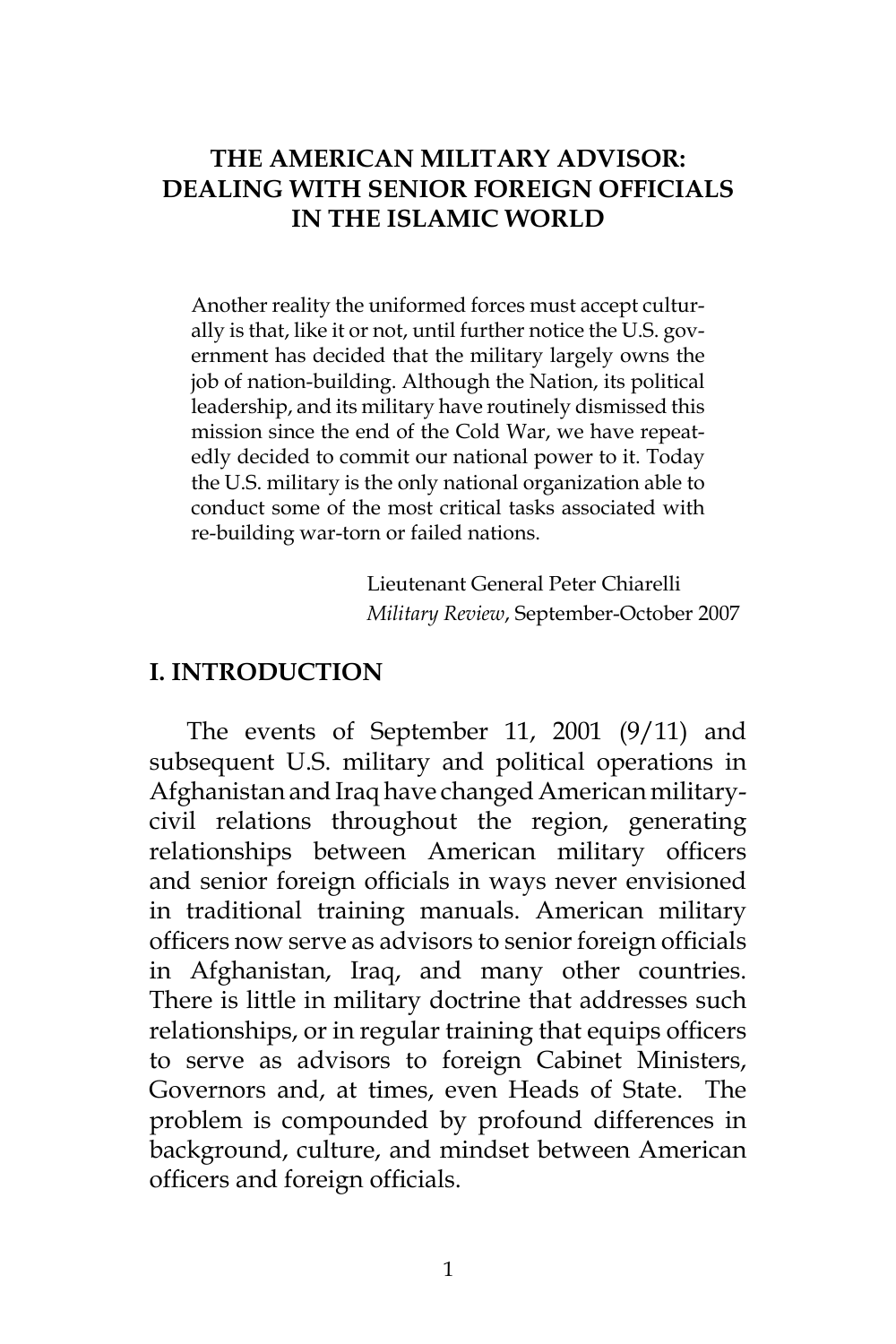The role of advisor is a complex one, and not easy to categorize. Even the terminology commonly used to describe the function is not perfect. For example, although often used in discussion, the word "mentor" is not a good choice to describe an American officer's advisory role vis-à-vis a senior foreign official, since mentoring implies a relationship between a superior and someone younger, or inferior in status and rank. In the world of strategic partnerships, and in a setting where expertise, experience, social status, political rank, and financial resources can be more heavily weighted on the foreign official's side, "mentor" is a misnomer. Even the word "advisor" can be misleading, but there is, however, no perfect word to use. The function goes far beyond merely advising a foreign official on military tactics or logistics, often spilling into the political sphere and blurring the lines between the officer's core duties and the responsibilities of State Department, U.S. Agency for International Development (USAID), and other civilian officials. It touches the realm of nationbuilding, affecting the relationship that the foreign official has with the American government, and the relationship between his country and the United States. The advisory role can bring the American officer into political realms that traditionally are distant from his reach, and be more of a learning experience for the American than it is for the senior local official. As such, it has value in itself.

Advising foreign officials in a conflict or postconflict situation is not a new phenomenon for military officers, and the classic example of "Lawrence of Arabia" comes immediately to mind. American military officers have had such responsibilities in post-World War II in Europe and Japan, and more recently in Korea, Vietnam, Haiti, Bosnia, Kosovo, Afghanistan,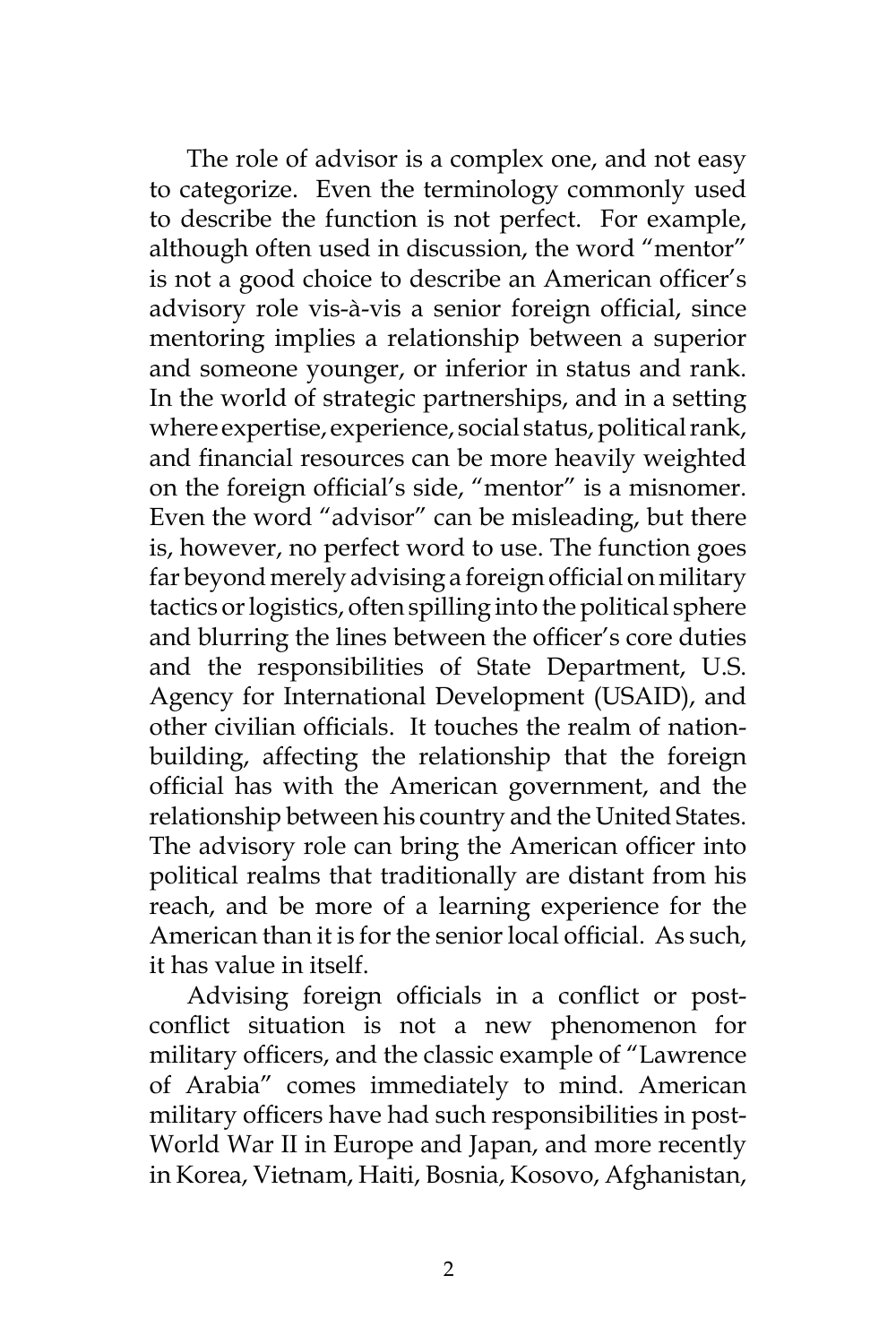and Iraq, but in general, their responsibilities have been at the tactical level. There have been American advisors at the highest levels, particularly in Germany and Japan, when high-level restructuring of those governments was done by American military officers, but unfortunately this competency within the military structure has diminished or not been formalized and passed to succeeding generations. Yet mid- and seniorlevel officers have a productive and often vital role to play as advisors in a wide variety of areas.

 In the post-9/11 world, an advisory position at the political and strategic level in the Islamic world can have great and immediate consequence for U.S. interests, and can make the American advisor a prime figure in the decisionmaking process of foreign leaders. The advisor is as likely to be dealing with a civilian counterpart as he is with a foreign military officer, and the range of duties will go far beyond mere military tasks. The position has become a critical one in today's world, where stability, peacekeeping, and obtaining civil support are considered equally important to kinetic offensive and defensive operations, and where "nation-building" has become a de facto and integral part of the military mission.

The guidance herein is based predominantly on experience in the Islamic world of the Middle East and Afghanistan, in areas that are generally (but not completely) Muslim, conservative, and very traditional. These are also countries in flux, with rapidly changing political and military realities that pose a challenge to local mores and tradition, and affect the way that America is viewed by the populace. All of the countries cited are strategically important to the United States, and even routine events and decisions in these places can directly affect America's security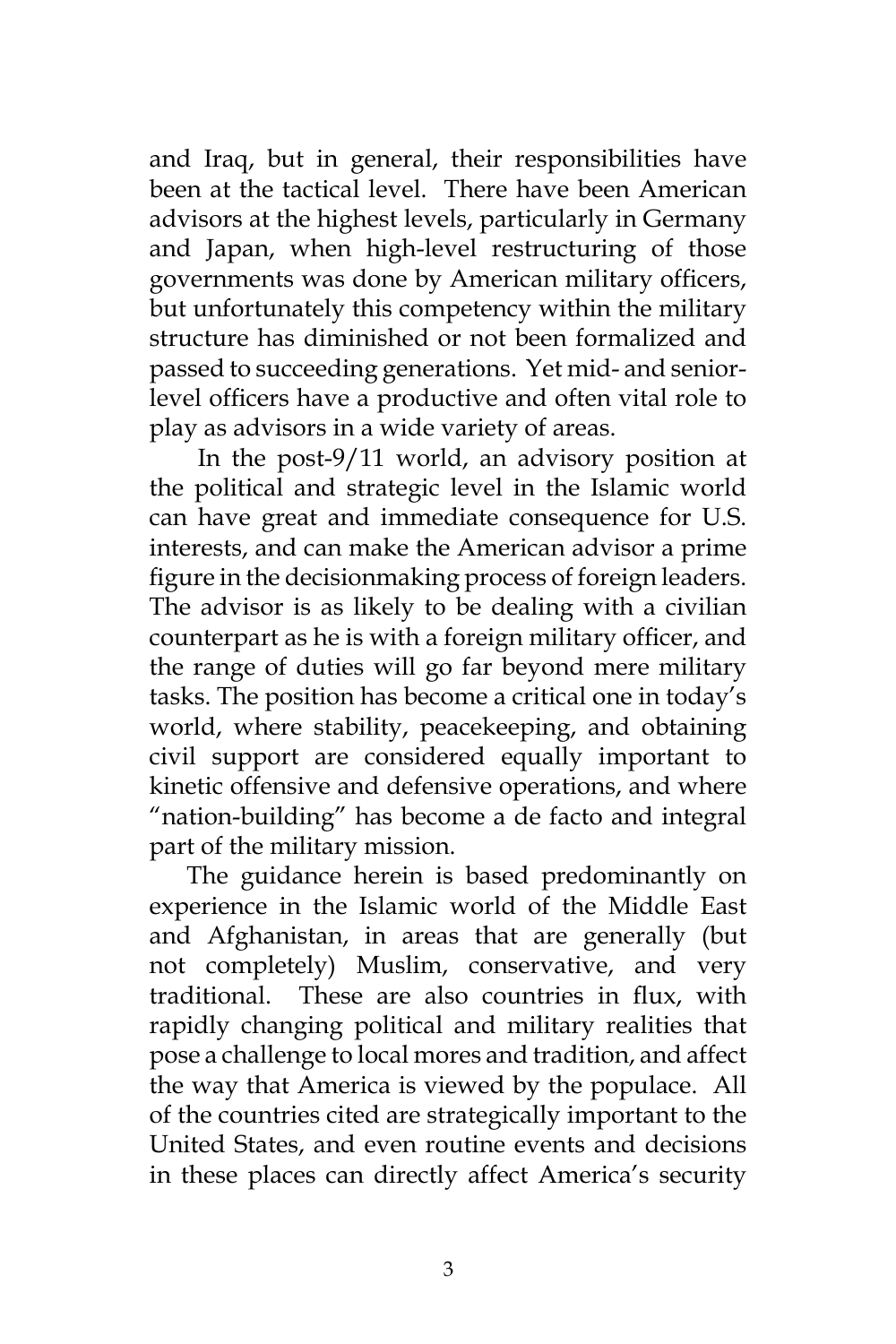and political interests. Media portrayal of events in these countries can resonate throughout a large part of the Islamic world, and the American military advisor's role can be pivotal in determining policy and affecting the country's development. While most examples cited in this handbook are based on service in the Islamic word, many of the principles and lessons have universal application.

Even within the Islamic world, great disparities exist in socio-economic conditions, traditions, and behavior. Some countries are wealthy, with national income guaranteed by natural resources and business development, and some are so poor that their very survival as political entities can be at risk. Sunni Muslims differ from Shi'ite Muslims, and each of these major groups has internal ethnic and religious components that differ from one another as well. Life in Turkey is quite different from Yemen, and Algeria is not the same as Indonesia. The sophisticated Shi'ite Persian socialite in Tehran may have nothing in common with a Sunni tribesman from the Maghreb, and a young Pashtun Afghan member of the Wahabbi-influenced Taliban lives in a very different spiritual world than a moderate Sunni Turkish businessman from Istanbul. A wealthy Arab Muslim entrepreneur from Dubai with a household staff of Indian or Filipino servants lives very differently than a Bedouin nomad.

This diverse world is often further complicated by the presence of large Christian and other non-Muslim religious communities which claim long histories and economic and social prominence, by large western expatriate communities, and by a wide variety of domestic tribal and ethnic groups whose traditions color their customs and their behavior. This presence and role of sub-cultures and diverse ethnic, cultural,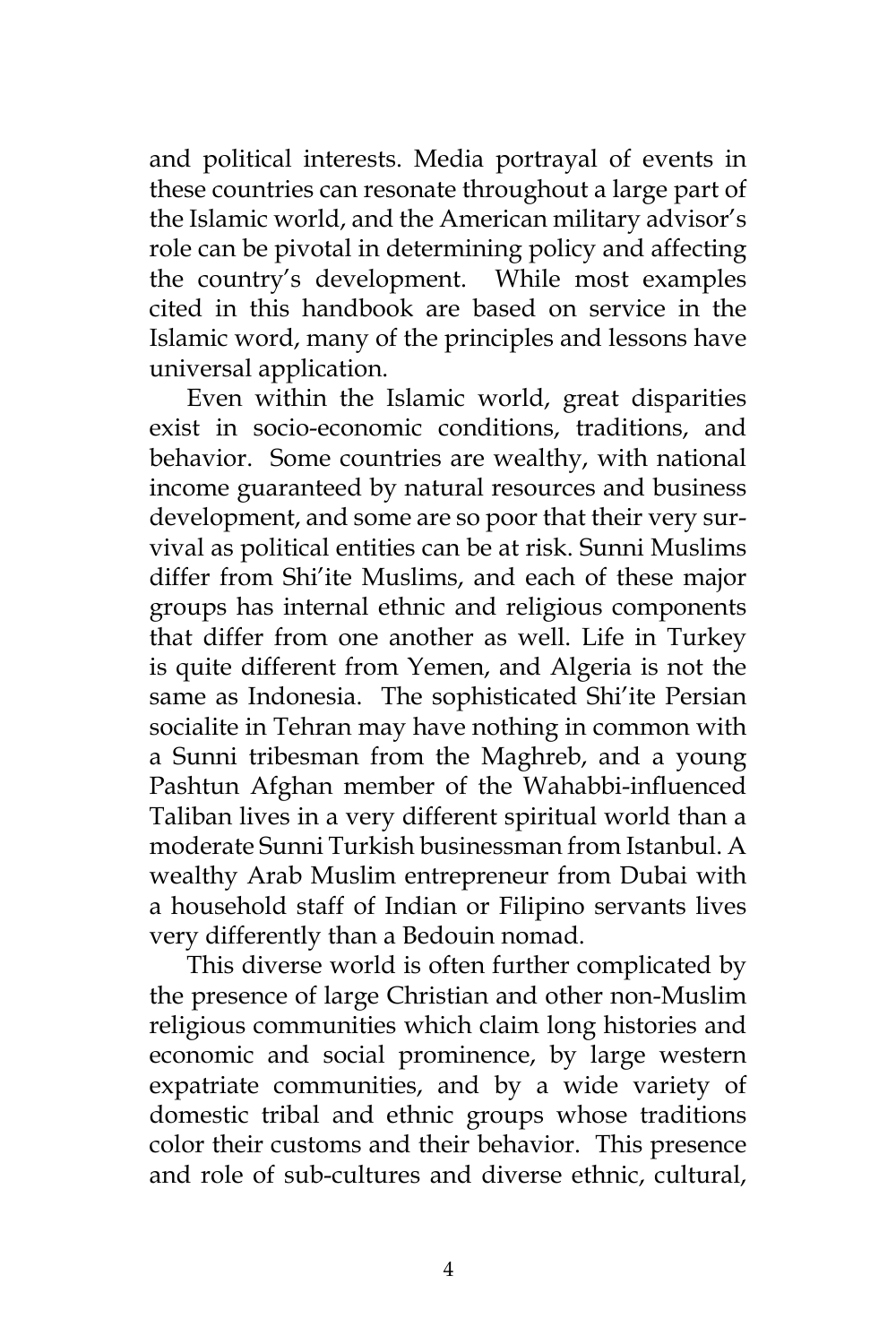and regional groups are not unique to the Islamic world, but can be found in almost every society and country.

Although Muslim countries and cultures differ from one another, and methods of approach will change depending on locale, there are certain generalities that define the relationship of an advisor to foreign officials in this world:

1. *The advisor can assist and consult, but he cannot command. It is, after all, not his house and not his own country. He is a counselor, not a colonial administrator.*

2. *The advisor should have expertise, but he does not have the last word. Policy direction and limits are set by his commander and by the American Ambassador, and policy*  will shift to conform to political shifts within the United *States, the local population, and among local elected officials. Final decisionmaking is in the foreign official's hands.*

3. *The advisor must cooperate with other players, both foreign and American. Working alone does not mean being alone. The other players can enhance—or dilute—the officer's influence.* 

4. *The advisor must be a true American, but not an Ugly American. Whatever his own religious and political convictions, the advisor must show respect for local culture and tradition to be successful. He is not a judge.*

*5. The advisor should not be a hypocrite. If he is not prepared to live by his own advice, he should not expect others to follow it.*

*6. The advisor should be humble. He should always remember that his audience may not have his resources, his background of living in a peaceful, orderly society, or his confidence in a good future and a guaranteed pension following retirement.* 

*7. And finally, the advisor must be helpful, but also credible. He should never promise what he cannot deliver.*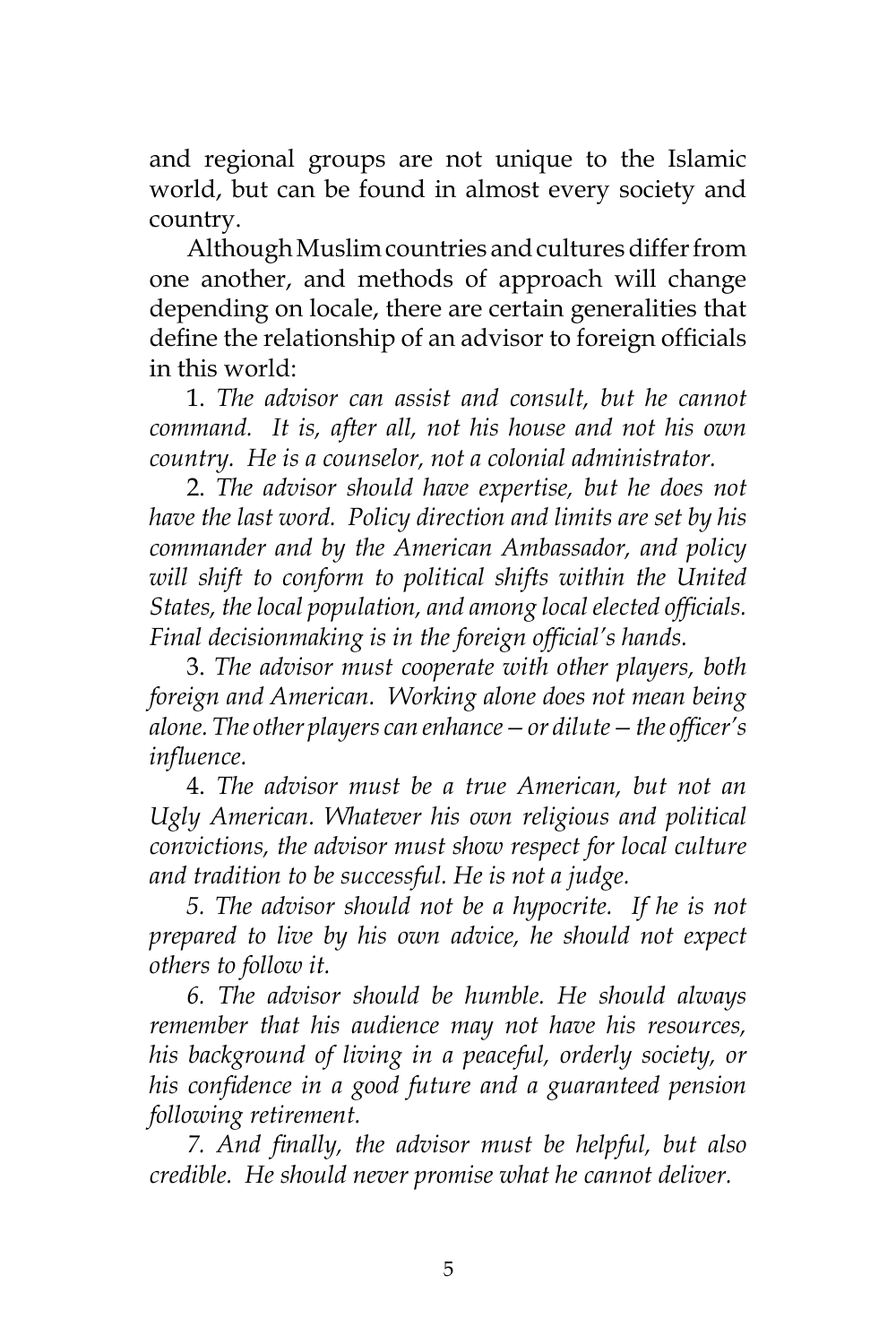#### **II. WHAT IS AN ADVISOR?**

The academic definition of the term "advisor" changes in practice because of historic and regional differences, and the advisor's role and responsibilities are ultimately determined on the ground. The American and his counterpart bring their own cultural differences and life experiences to bear on their roles.

#### **Definition.**

The dictionary definition of "advisor" is succinct: An "advisor" is a "person who offers advice, especially in an official or professional capacity." And "advice" is "opinion from one not immediately concerned as to what could, or should be done about a problem." In the present political and military world, however, the role of advisor is a complicated, sophisticated, and sensitive one, usually involving dangerous environments and the potential for great success or even greater loss.

In today's reality, the American advisor serves an essential role. A U.S. military advisor for a senior foreign official is part of an American military structure with a defined chain of command and clearly delineated responsibilities. His assignment will change with circumstance, but is usually to advise the official on military and other matters, to act as liaison between the U.S. military hierarchy and the senior official, and to effect action by the official which will be in the interests of the United States. How he does his task will depend on his personality and that of the senior official whom he is advising, on conditions in the country, and on American domestic political considerations. The U.S. presence in the host country, the resources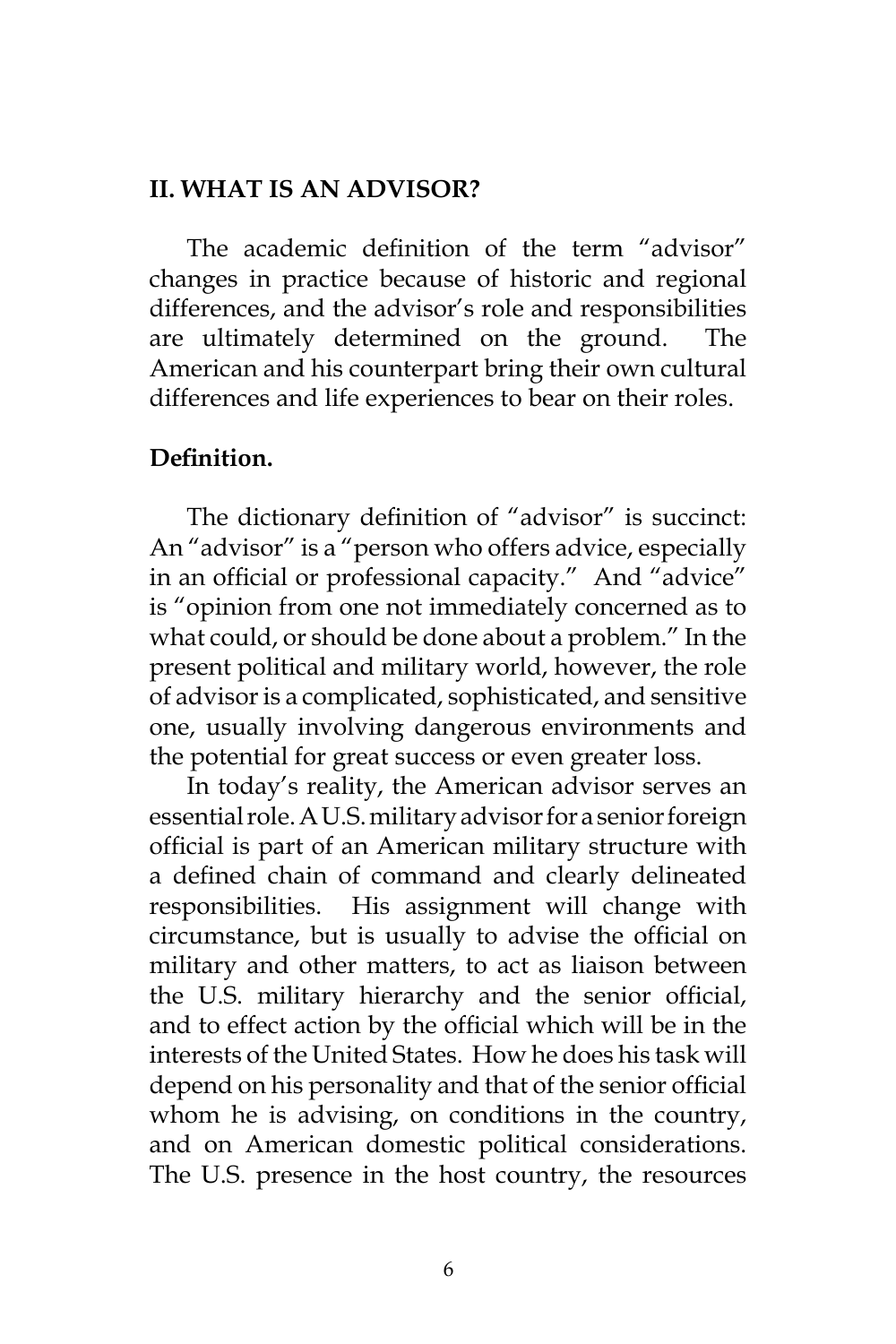the United States brings to meet the country's needs, and the security and political relationship the United States offers may be vital to the country's survival and prosperity.

The advisor interprets the American viewpoint to the official and helps him avoid misunderstandings that can affect both countries. He can reach back to the U.S. government on the official's behalf to harness and help direct resources—in training, material, and financial terms—that will have great impact on the country's stability and prosperity. It is only when he learns to trust his American advisor that a foreign official, in quiet, private conversations, may ask the American to explain the personalities or the real status of the American political figures the official must deal with, or ask advice on the best way to approach the U.S. government bureaucracy on official matters. By being sensitive to the official's concerns, and by giving credible and honest advice when both can speak in full confidence, the advisor directly affects the two countries' relations.

The foreign official is also in a chain of command, and it is possible that U.S. political and military priorities differ from those of the official's service, agency, or country. The official may also have advisors and consultants from other countries and other organizations, and his actions may be affected by a range of factors that far outweigh the American's advice.

The advisor's success depends both on himself as well as external factors over which he has no control. As Lieutenant Colonel Mark Grdovic notes in his article "The Advisory Challenge,"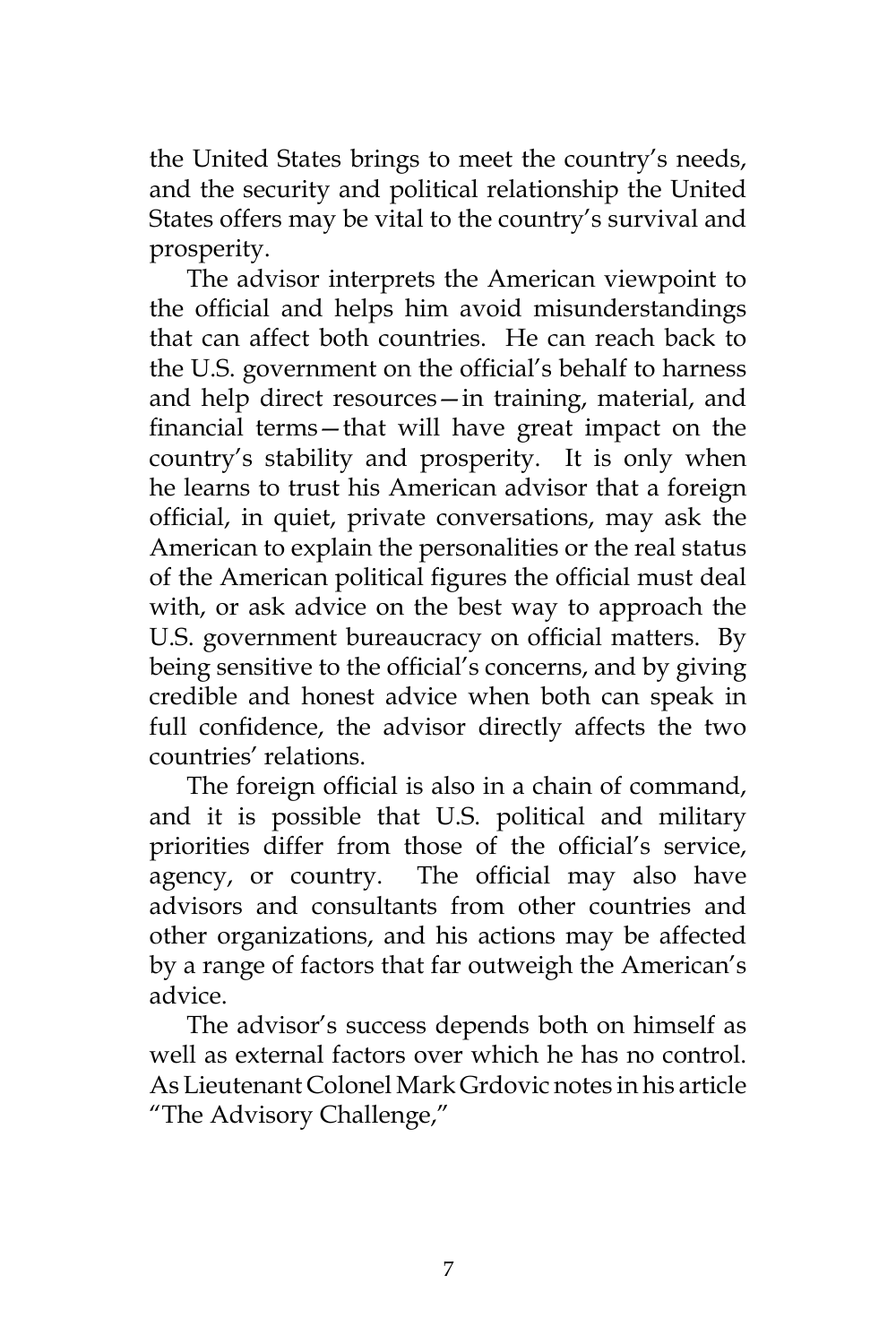the amount of influence an advisor attains will be directly proportional to the sum of three factors: the rapport between the advisor and the host-nation commander or counterpart; the credibility of the individual advisor; and the perception by host-nation forces of the continued value of the relationship.<sup>1</sup>

Ultimately, the core skills necessary for a successful advisory role are the same from the tactical to the strategic level, involving the combination of personality, credibility, and perception of value. These factors hold true for the junior noncommissioned officers (NCOs) and junior company grade officers assigned to provide training to the lowest level of foreign army recruits, as well as to the general who is sitting in a meeting with a foreign head of state.

#### **Differences in Perception.**

The concept of the advisor's role may be very different in foreign versus U.S. military eyes, and the advisor should understand that he may not always be welcome. A senior foreign official may not see any need for an American advisor, no matter what agreements have been made between his president and the American military commander or ambassador. The result may be the isolation of the advisor, simply sending him off to a remote desk with no access to the official's person or activities. The advisor must remember that the perception of American influence is a twoedged sword. If the foreign official is personally sensitive to his country's weakened status or to the implication that the U.S. advisor is a "watchdog" or a "spy" with authority over the official's activities, he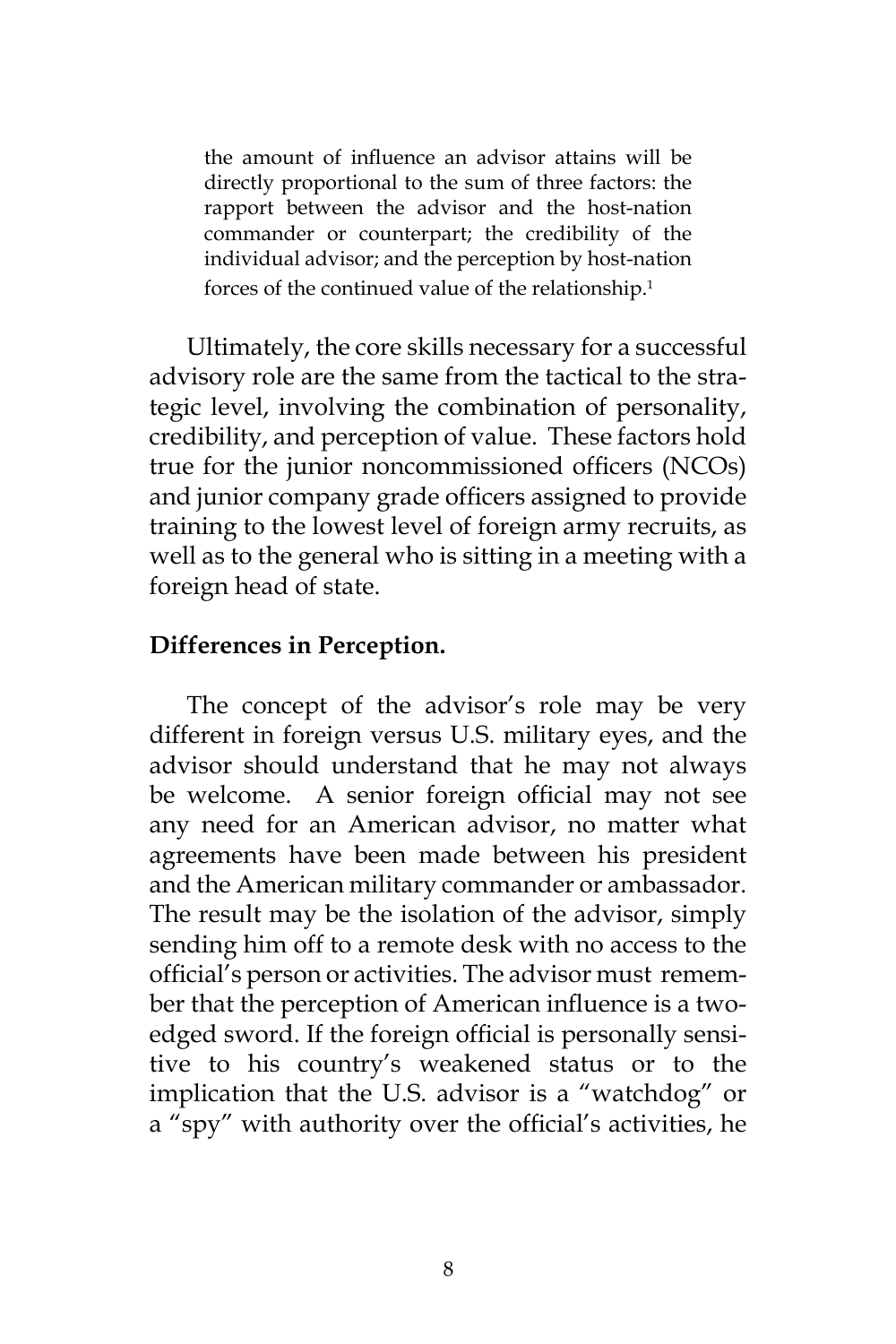will resent the American's presence, and others in the office will be certain to feed the official's paranoia by slanted reports of what the American is doing and who he is seeing.

The advisor must be sensitive to the burden of historic precedence. In Afghanistan, for example, anyone serving as a military advisor today might remind Afghans of the onerous presence and heavy hands of Soviet military advisors in the 1980s, when the country was occupied by force by the Union of Soviet Socialist Republics (USSR). While the North American Treaty Organization (NATO) and American presence in Afghanistan today is a far cry from the Soviet occupation, a significant percent of the population, including senior members of the government and power structure, object to *any* foreign military presence. For this reason, an official who utilizes a foreign advisor may be regarded by some of his countrymen as a collaborator with a foreign occupying force.

\*\*\*\*\*

*Local reaction to the presence and activities of American soldiers can range from welcoming to the intense and hostile, even from ostensibly "friendly" counterpart officials. In the summer of 2002, an Afghan who was driving two American officers in Kabul tried to evade a police checkpoint at the officers' instruction. Forced to a stop by the local police, he was pulled out of the vehicle. When he explained that he was driving American officials, the police called him a "pimp for the Americans," slapped him, then finally let him reenter the car.*

*\*\*\*\*\**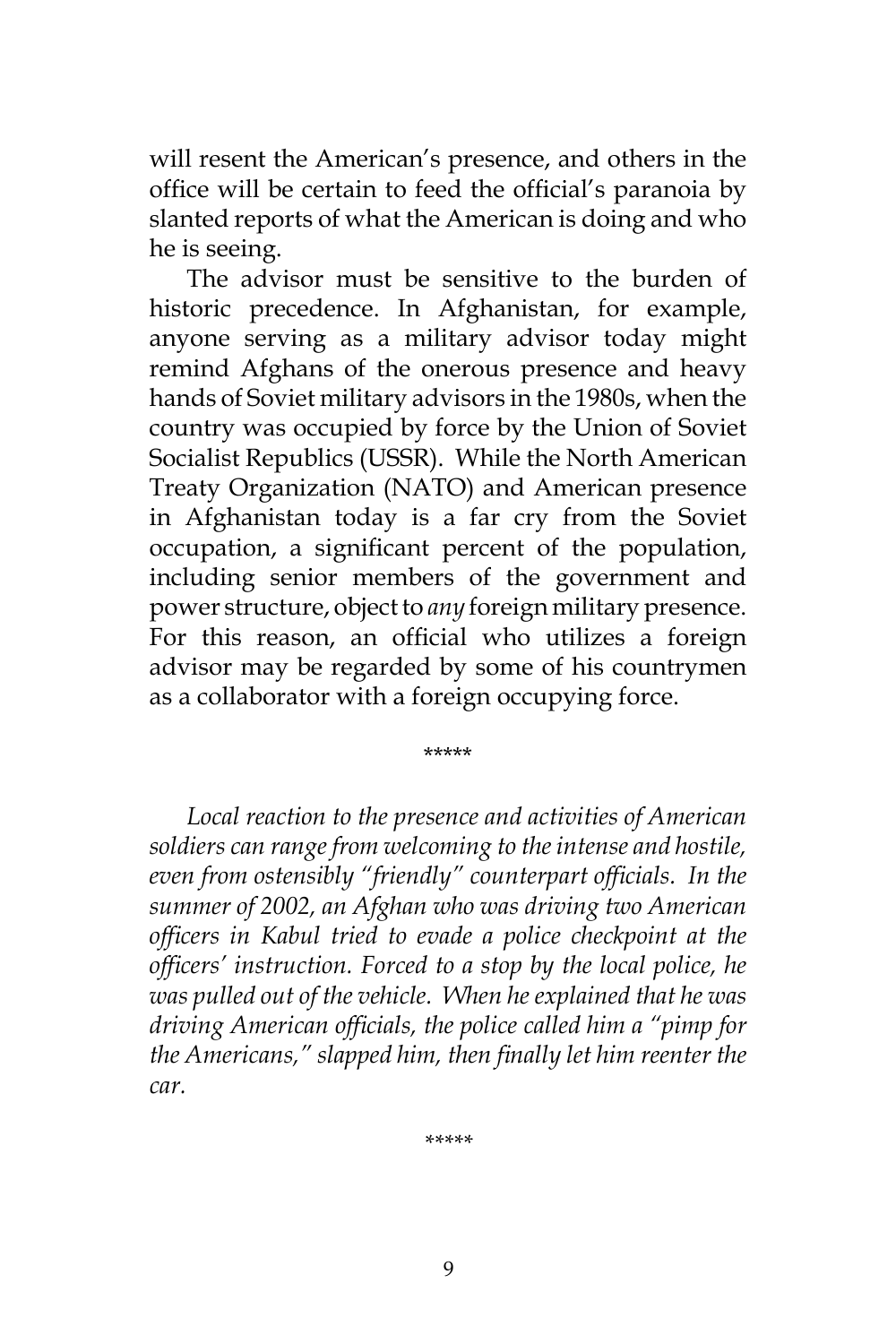*In the past few several years, many Afghan and Iraqi civilians have been threatened or even murdered by insurgents, with the reasons cited being their cooperation with the United States. Collaboration and even simple employment are often viewed as treason*.

\*\*\*\*\*

The American advisor must take care not to let himself be regarded as just another person who has come to pass out gifts in order to curry favor. He must not be regarded as simply a source of material assistance, supplies, high tech presents, and trips abroad under the rubric of training. In resource-strapped Afghanistan, for example, local and even senior officials became accustomed to requesting telephones, office furniture, office supplies, security accessories and equipment of all sorts, vehicles, and a wide variety of other items from Provincial Reconstruction Team (PRT) commanders, American officials, and other foreign visitors and donors. On many occasions, the Afghans would request the same items from multiple sources.

The advisor must look at himself through local eyes and the local culture. If the American officer's "can do" attitude is too highly developed, he may just seem illmannered and abrasive to the official and his staff, who often operate at a different tempo than that in U.S. military circles. If he appears to be too young and lacking in authority, the American may be regarded simply as a decorative foreign staff aide who tags along to add luster of the official's entourage.

*Age is important in many parts of the traditional Islamic world. For example, the term "white beard" is commonly* 

\*\*\*\*\*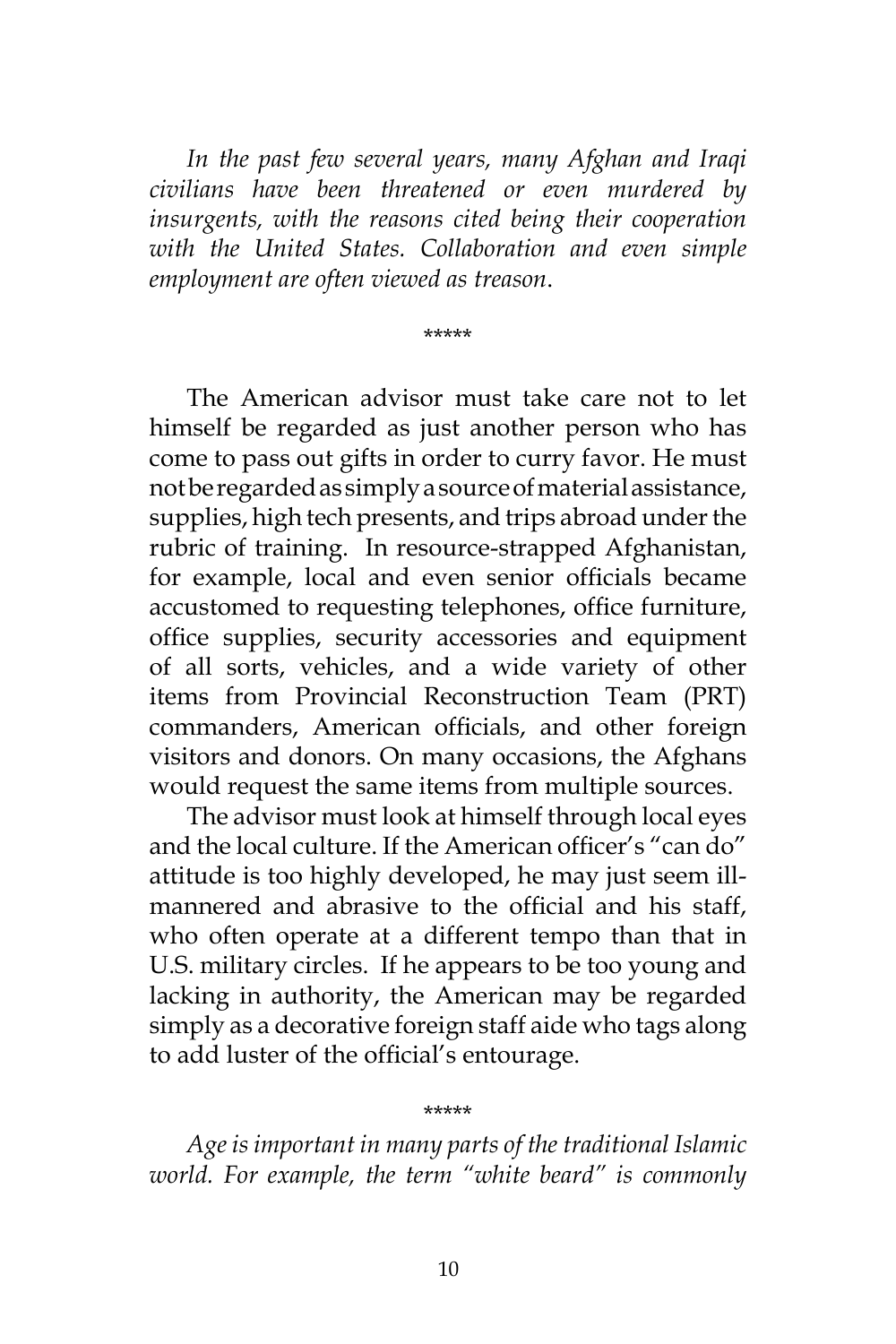*used in Afghanistan as a term of respect, implying that only someone who has grown old has experience and expertise. Tribal and village elders are the source of advice and authority, not the younger generation, and young men attending a major meeting or assembly are expected to sit silently and listen to the older generation*.

\*\*\*\*\*

The American advisor and the senior foreign official will come to their own understanding of an appropriate scope of responsibility and access. The initial arrangement will probably change over time. There are no fixed parameters, and personalities and local reality will be the deciding factors in determining what the advisor is supposed to do and how he will do it.

## **Differences in Time Frame: When "Tomorrow" Really Means "Never."**

The senior foreign official and the American advisor may have very different concepts of the time necessary to complete an action. Some cultures do not place value on undue haste, and the smart advisor soon learns that "bukra" or "fardo" ("tomorrow" in Arabic and Farsi) or "inshallah" ("God willing" in Farsi/Dari/Turkish and Arabic) often mean that action has been relegated to some other time and place, but probably not any time soon or any place near.

Ignoring the local cultural concepts of timeliness will simply lead to frustration and ultimate failure for the advisor, and cause hidden discomfort and annoyance in his local counterpart in response to his frustration. In the Islamic world, religious holidays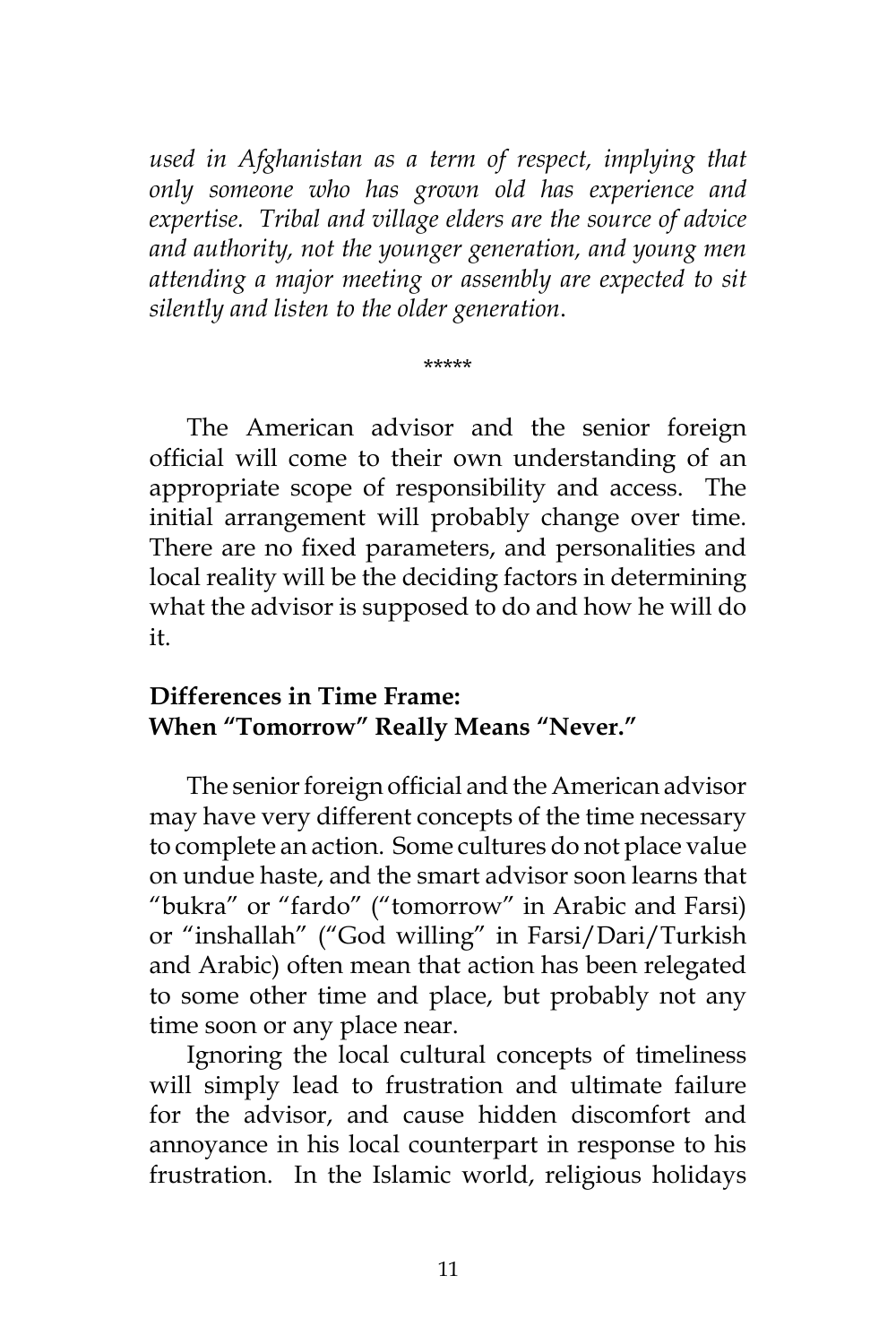and daily prayer times will take precedence over scheduled meetings, and decisions may be made in loose gatherings with endless cups of tea rather than at official conference tables. A meeting may break, even at a critical moment, so that participants can pray as a group. Much of this world falls more into the "Haste Makes Waste" category rather than "The Early Bird Catches the Worm," with many meetings, programs, and social events only drifting towards a start when the senior official arrives.

\*\*\*\*\*

*Everything takes time. A newly assigned advisor to an Afghan Cabinet Minister was at first unable to achieve his Commanding General's directive to be present in every meeting, obtain unlimited access to the Minister, and be able to get the Minister's schedule changed at a moment's notice. At first, the advisor was often relegated to a waiting room and only had limited entrée to the Minister's office. Within a few months, the advisor had gained the Minister's confidence to the point where he could sit in on all his meetings and could obtain immediate appointments for American VIP visitors. The advisor's impact on the Minister was publicly demonstrated when the foreign official asked the advisor to extend his tour, and the advisor was also accorded a medal through the Minister's efforts.* 

\*\*\*\*\*

An American officer assigned as an advisor normally knows how long his tour of duty will be. From the day that he arrives in-country, he hears a clock ticking off the days left in his assignment, and he may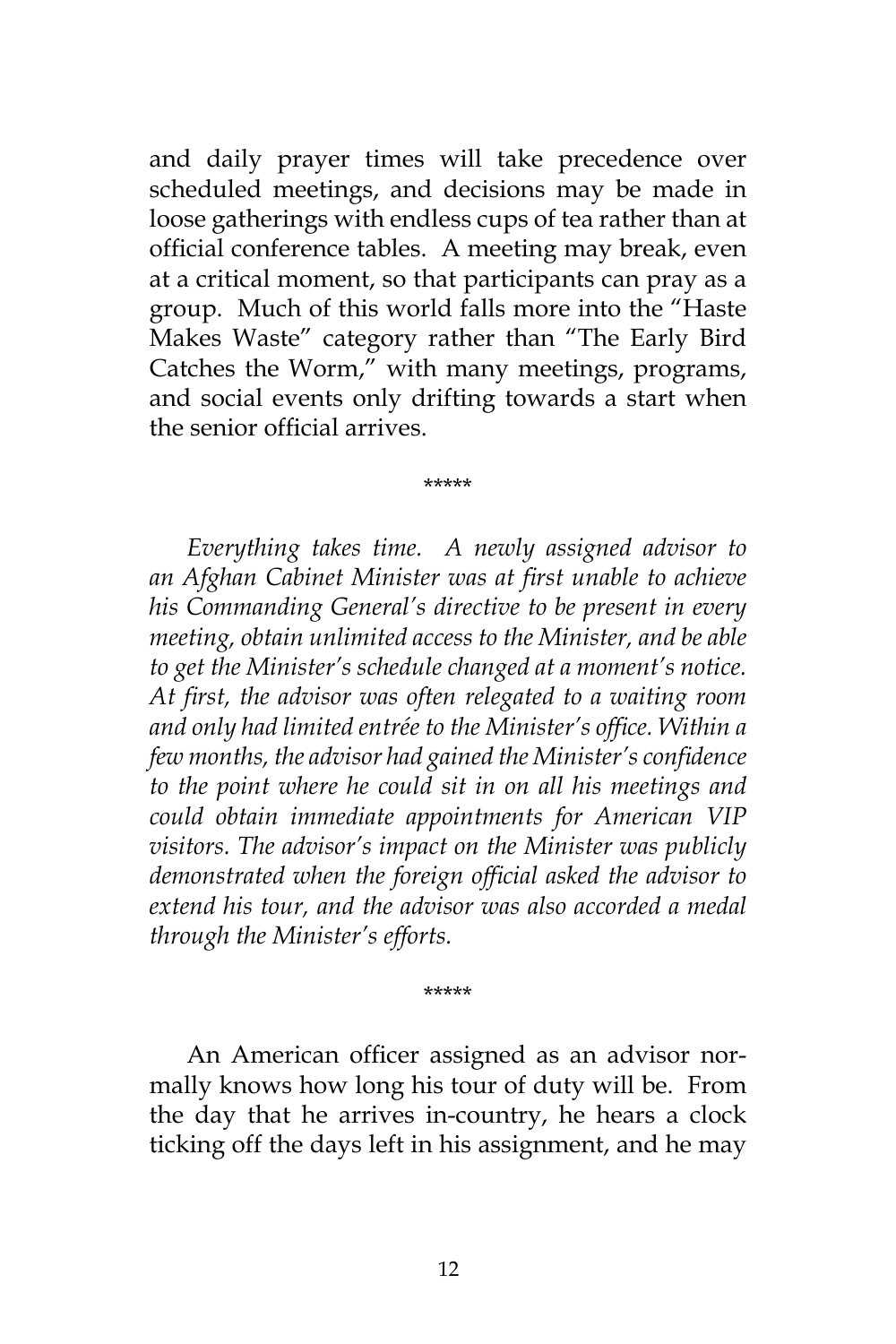feel a subconscious compulsion to complete a check list of "things to do" in order to satisfy performance goals. His starting point for action is the date of his arrival at post. The U.S. government's fiscal year, his own evaluation report and upcoming meetings, official visits, American holidays, and the normal needs of his family in the United States can all be markers that affect his timing. Looking at his new environment, the advisor may feel that action is vital and should be immediate.

The foreign official, on the other hand, has a different view of time and a different perspective. His focus is indefinite, and he will not be rated on one year's performance. He has been a player in the long process that brought local conditions to their present state and assumes that he will be in power for a long time to come, so he generally will not share the American's sense of urgency. He probably does not share the Puritan work ethic either, and will see little reason to change his habits or his work environment in order to fit a foreigner's conception of what is appropriate. And the official has probably seen a large number of foreign advisors come and go, their names long since forgotten, and their presence leaving only minor or no impact on local conditions.

By the same token, the foreign official's tenure is ultimately uncertain. Because he owes his position to local politics in what is probably a volatile environment, he can be reassigned, disgraced, promoted on a whim, or assassinated. In Afghanistan or Iraq, any senior official will have had many friends and colleagues who were victims of political violence because of their leadership positions, and he himself may have been the target of assassination attempts or have sought to remove others that way in his rise to power. Despite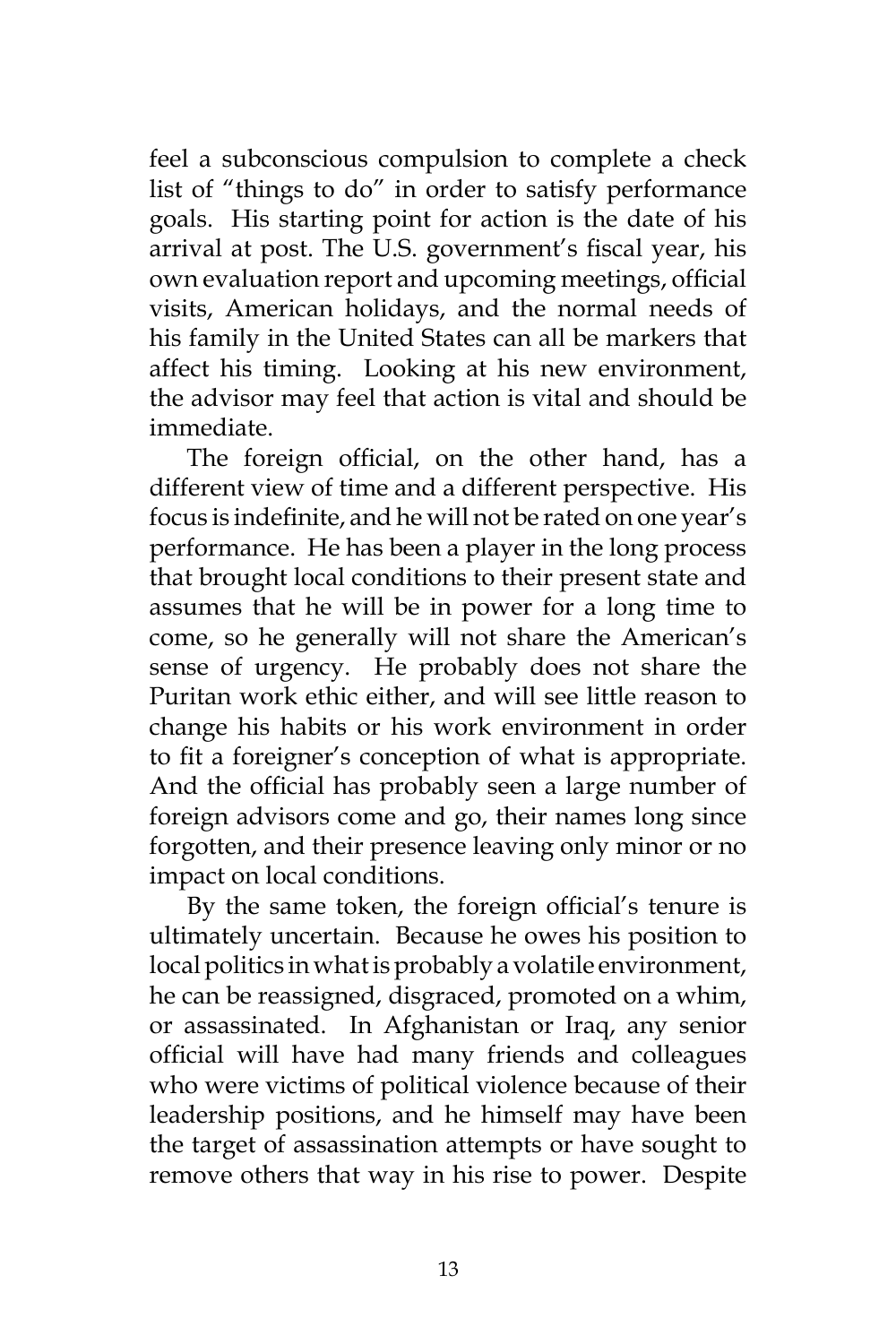all this, the official may possess a sense of personal surrender to such events or an acceptance of his danger that the advisor will find disconcerting. In the Islamic world, bowing to fate runs deeply throughout society. Risk aversion may be seen as cowardice and lack of honor by many local leaders.

## **The Local Calendar Takes Precedence.**

The advisor should know the local calendar and understand the ramifications of holidays, local weekends, etc. These can change from country to country and even from region to region. For example, in Afghanistan and Iran, No Ruz, which falls during the third week of March, is widely celebrated as a happy, family-oriented holiday. Children are often given gifts, picnics are held outside, and many people pay congratulatory calls on their relatives, colleagues, and superiors. This can be a several-day period, and the savvy advisor will not try to arrange meetings for American delegations or expect his local colleagues to give up their family time. It would be akin to asking an American official to give up his Christmas.

In Shi'ite areas, the period commemorating Ashura, the day that the Prophet Muhammad's grandson Husayn was martyred at the Battle of Kerbala, can be especially sensitive. Shi'ite schools and mosques organize religious ceremonies that come out onto public streets, and may involve crowds of many thousands of men who are in a heightened state of religious emotion. If the local Shi'ite and Sunni communities do not have good relations, this can end up in violence and property destruction. It is not a time for foreign advisors to wander the local streets, arrange for visiting American delegations, or assume "business as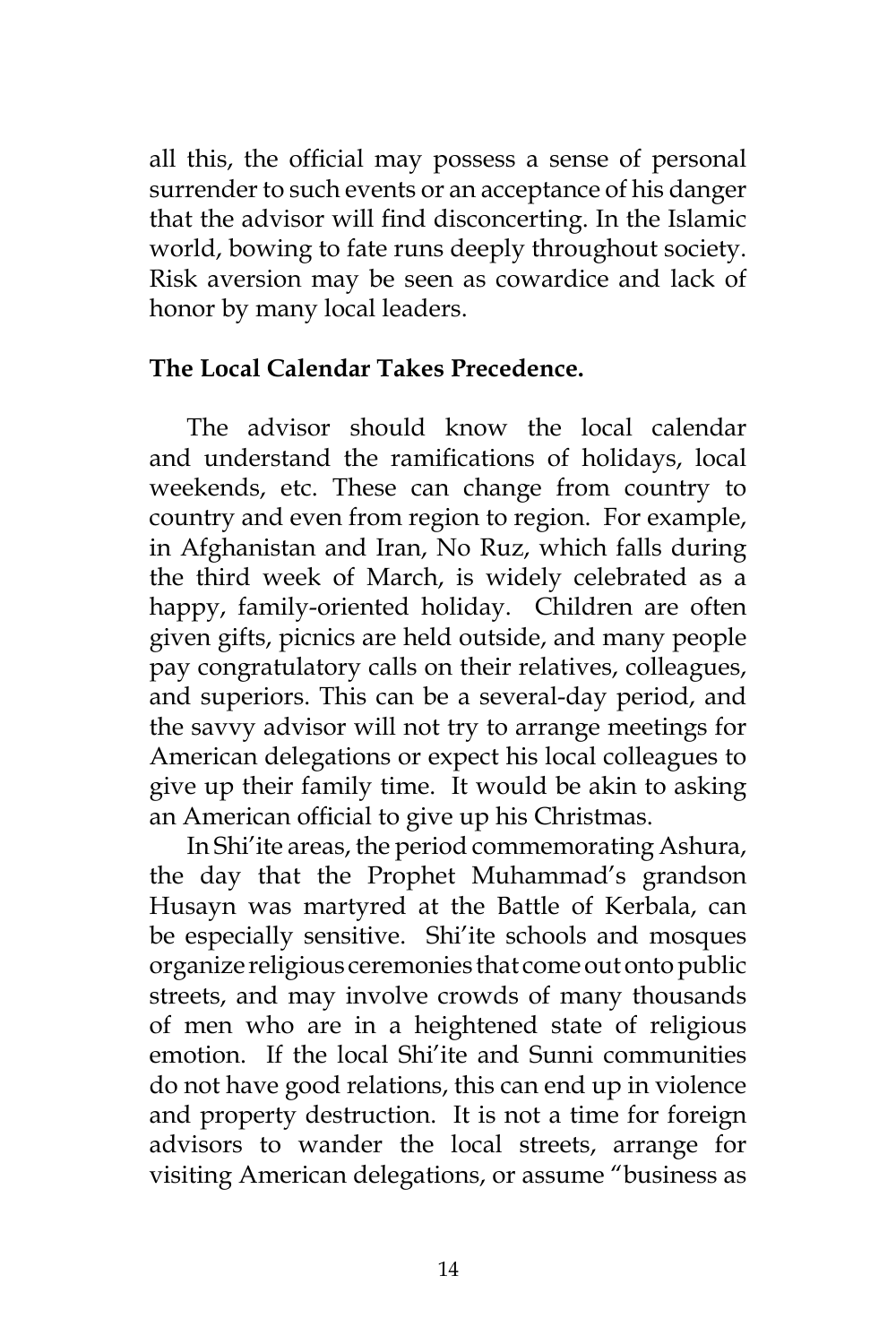usual." Even in the most peaceful areas, the focus is on religious martyrdom, with an increase of tension in the streets.

The period of Ramadan is especially difficult in all Muslim countries because many people fast, refraining from all food and drink, even water, during daylight hours. If Ramadan falls within the summer months in a hot climate, this can be debilitating for people who get no sustenance from dawn until dusk. It affects the entire society, from the traffic policeman to the young soldier to the Head of State. The fast is broken at the beginning of the evening, and many observers will wake up in the pre-dawn hours for a light meal. This means that the advisor's Muslim colleagues and visitors will be unusually tired from lack of sleep, that driving (especially as the evening hours approach and many people rush home to break their fast) can be erratic and dangerous, and that decisionmaking can be affected by frayed tempers and simple thirst, hunger, and exhaustion. Colleagues may arrive late to work, or depart very early.

Ramadan is also a time when social life becomes very active, with large numbers of banquets and gatherings held to celebrate the evening breaking of the fast. The advisor must take this into account, because during Ramadan (the dates change according to the lunar calendar) it will not be "business as usual." The incessant series of evening social events adds to the general exhaustion. The non-Muslim advisor is not expected to observe the fast personally, but should refrain, out of respect and consideration for his Muslim colleagues, from smoking, eating, or drinking in public or in front of his colleagues during daylight hours.

Just as other countries have their own holidays, do not expect foreign officials to take the American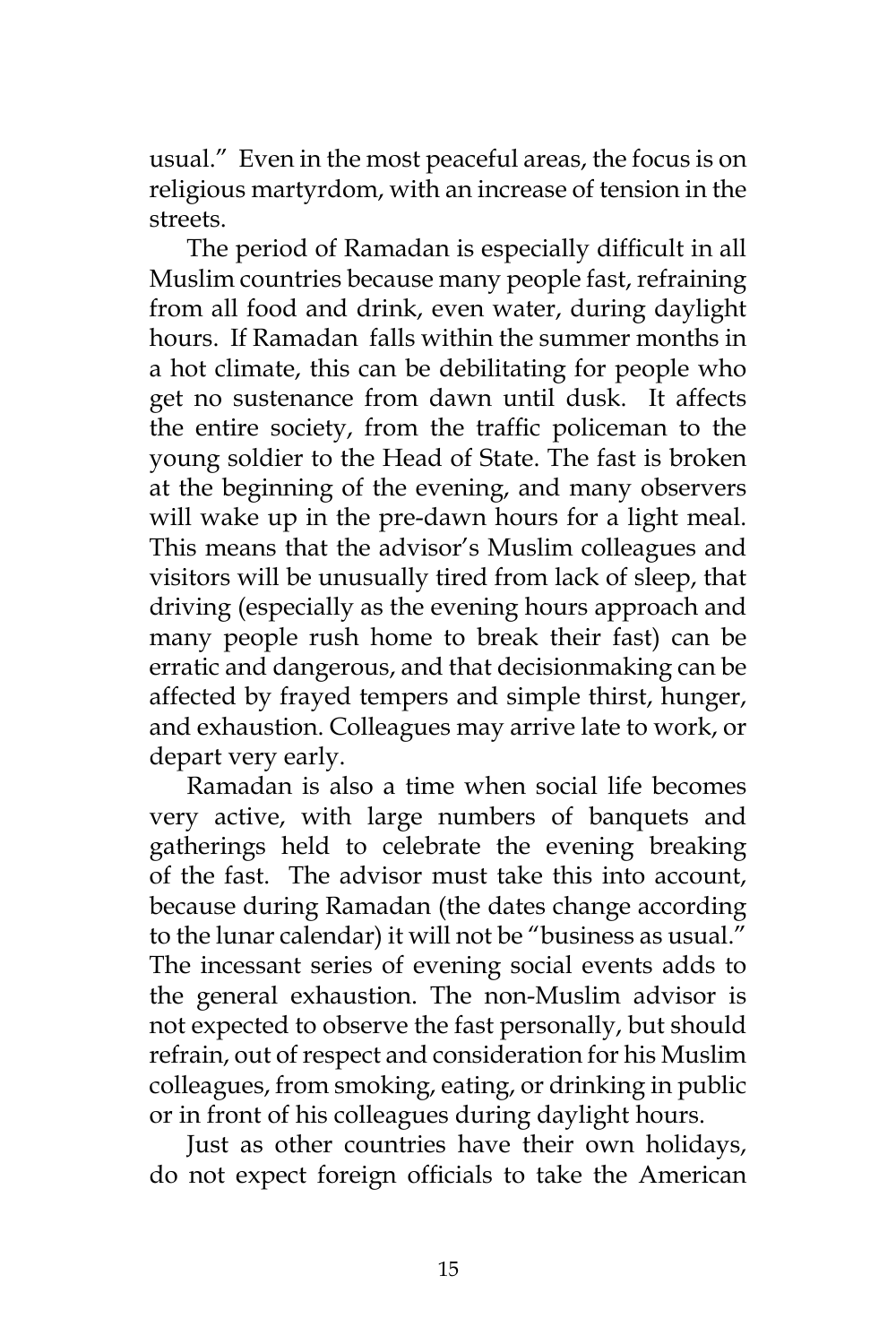calendar into account. The Saturday/Sunday weekend, the anniversary of 9/11, Thanksgiving, Christmas and New Year's Eve may have no meaning at all to them, and the advisor should not take it personally when major American observances pass without any mention at all.

The bottom line is to know the local calendar well in advance, and refuse official American requests for meetings and visits that affect important observances. The local officials will be frustrated at not being able to properly host foreign delegations, and while they may put up a good front, everyone from the servant staff to the senior official will be annoyed, ill at ease, hungry, thirsty, tired, tense or just want to be home with their families. This will seriously damage the advisor's plans for a successful meeting or visit.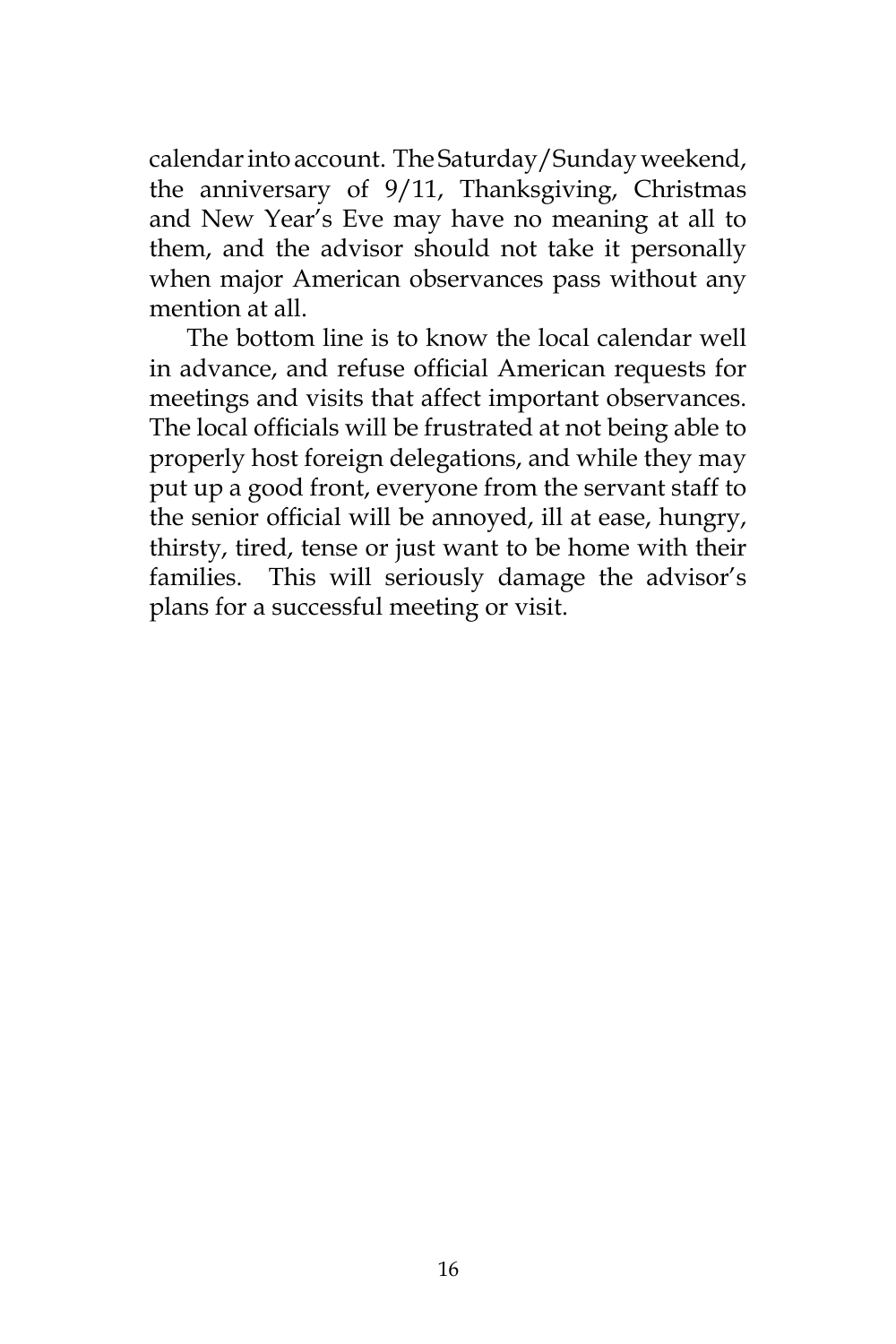## **III. SELECTION AND QUALIFICATIONS OF THE ADVISOR**

Proper selection of an advisor is complex, because the required skills and knowledge are intangible, and not those of the normal soldier. Knowledge of the human terrain, and the abilities to work independently in a foreign environment and to negotiate are vital traits. An advisor's personality and qualifications will be scrutinized and judged by his foreign counterparts who use different criteria than the U.S. military personnel system.

Not only is the military situation strange, but the human milieu—the psychological and social context in which he works—is also foreign and makes unexpected demands on the knowledge, patience, and practical wisdom of the advisor. His counterpart and co-workers speak a different language and have different customs and preferences—external differences which can be easily observed and described. Their very obviousness, however, often obscures more subtle differences in patterns of thought and modes of action, and in concepts about the world and experience, which affect the interaction of the advisor and his counterpart.2

#### **Assigning the Right Person or the Right Team.**

Selecting the right individual to become an advisor is not a simple paperwork assignment process, and involves far more than his having rank and military knowledge. In the bureaucratic world, how-ever, such selection criteria may not be addressed or even understood, and advisors are often chosen for the wrong reasons. In addition, it may be more appropriate to assign an advisory team rather than a single individual, especially if the foreign official heads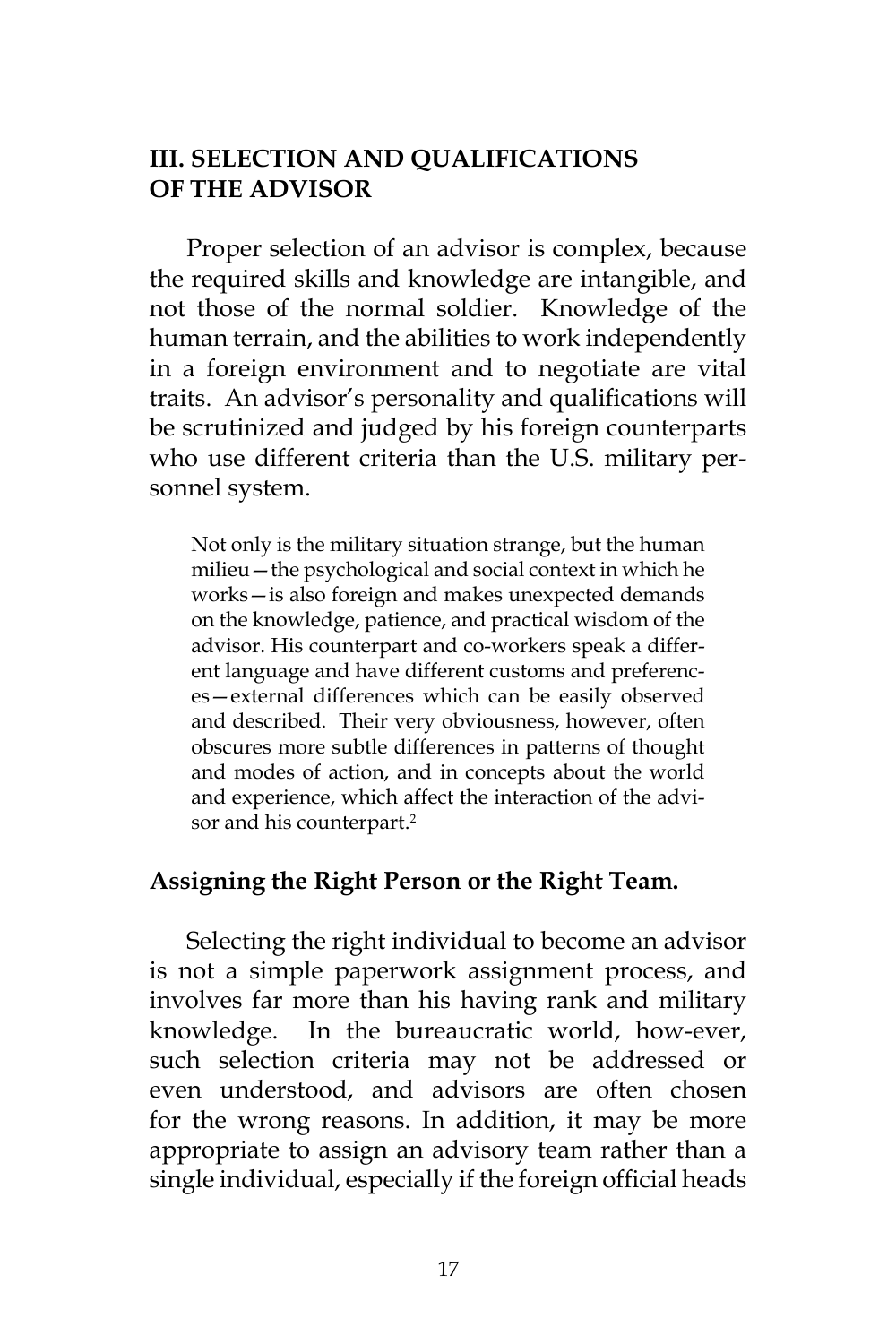an agency or ministry whose work has a significant impact on the country's security or economy. Additionally, a position which is not advertised or regarded as an advisory slot may turn into just that if the American officer's personality is appropriate, or as work conditions evolve. At senior levels, position descriptions are never static, and a good advisor must be flexible as changes in his assignment occur.

Not every American officer is suited to be a good advisor for a foreign official. More than any other position in the military structure, the role implies a relationship between two individuals, and that relationship depends more on personality, psychology, and intangible factors than it does on an officer's personnel record or his technical expertise. While cultural and political knowledge can be gained through study and observation, the advisor must have the personality, patience, savvy, background, and interests which allow him to be open to such study, and open to the foreign environment in which he will find himself. The advisor should be comfortable with ambiguity, and willing to act based solely on higher intent, purpose, and policy objectives rather than a hard and fast list of instructions. He may be part of an advisory team, or he may be a solitary figure who acts without the immediate support or company of any other U.S. military or interagency colleagues. In either case, he must be able to adjust to this environment, absorb a vast amount of new information, and then act confidently, possibly without being able to consult his colleagues in advance.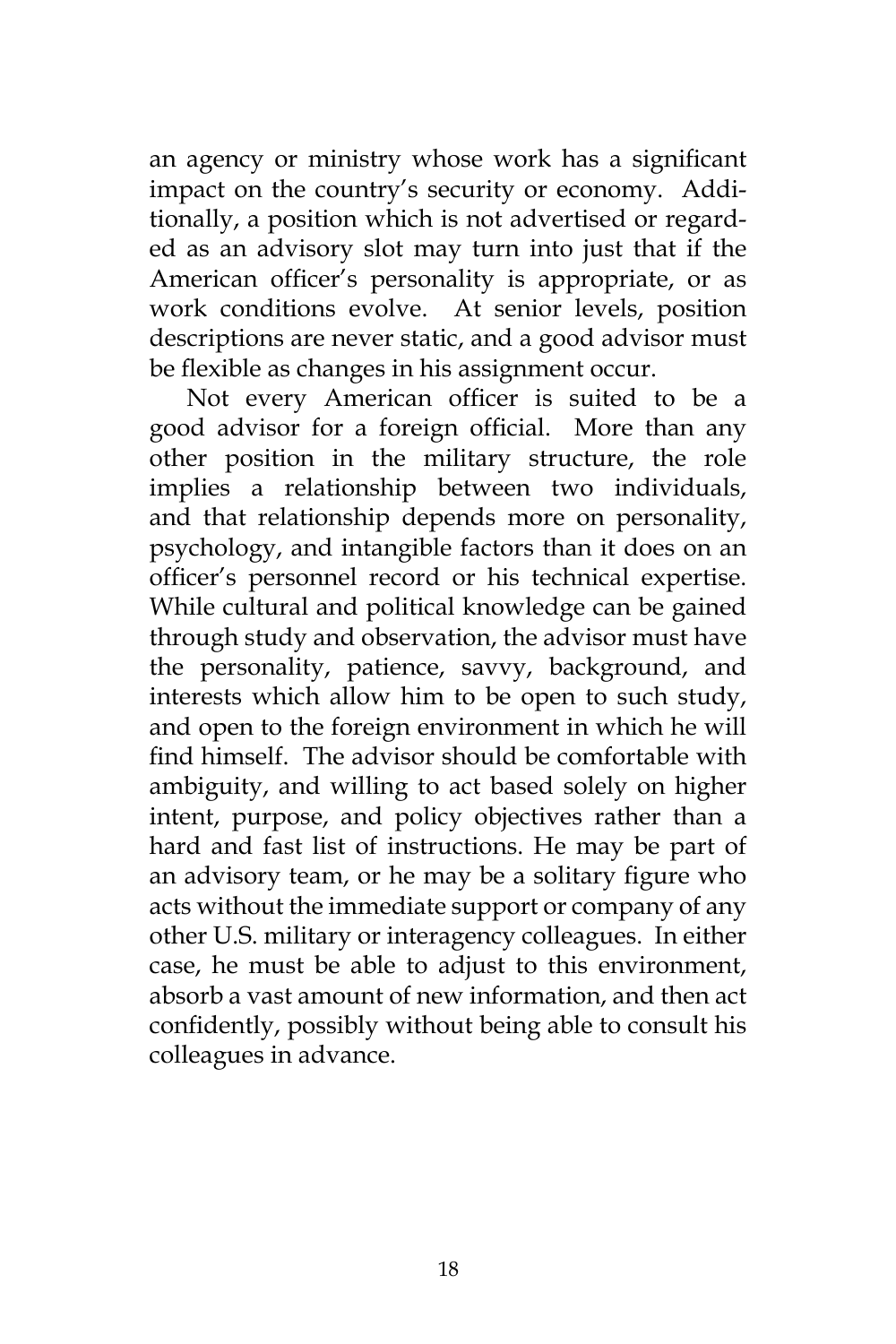## **Rank, Gender, and Age.**

A young male captain or major may be the best soldier in the world and a great teacher. A female of any high rank may be a paragon of military ability and experience. In foreign eyes, however, they face great initial obstacles, and have a serious disadvantage compared to an older male officer of colonel to general officer rank.

Many foreigners do not accept contemporary American views about rank, gender, age, or race. Insisting that they do so will hinder or doom the advisory mission. It took the United States hundreds of years to reach today's stage in political and social sophistication, and it is counterproductive and illogical to insist that foreign cultures and foreign histories evolve the same way that America has.

The United States has made great strides in ensuring that gender, age, and racial considerations are not used to bar qualified applicants from employment or assignments. In the government and military services, men and women work side by side. Cabinet level and command positions in the military are routinely filled by women, and both law and custom now enshrine the principle that men and women are equal in every legal respect. This is not the case in many other countries, however, where gender and age are important considerations in selection for assignments, and where they are essential considerations in assessing someone's professional merit. In a traditional Muslim country, for example, the advice of a young female officer would not have the importance of a male's advice, no matter what her experience or credentials were. And the words of a young male officer would not be considered nearly as valuable as those of an older man of higher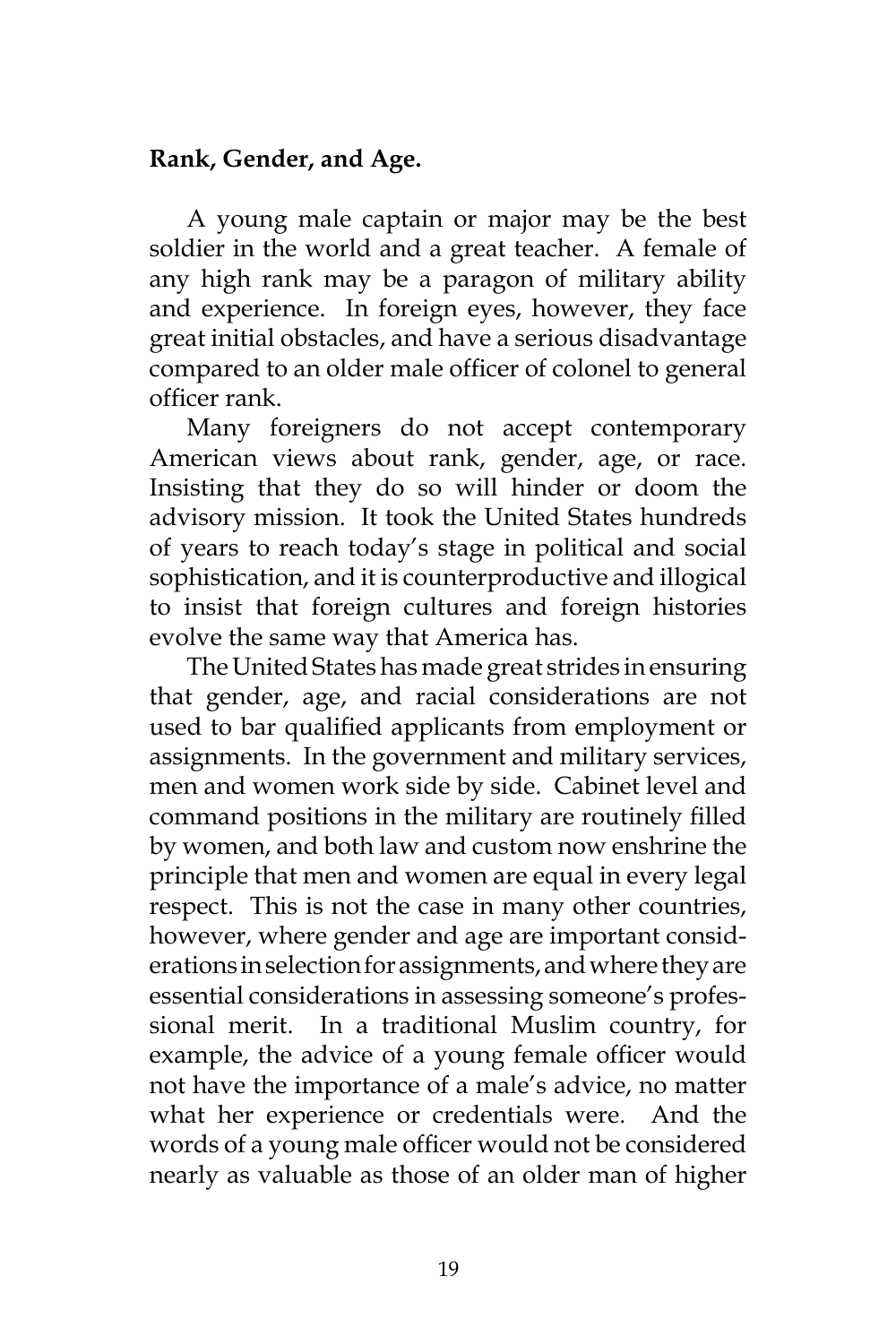rank. Ethnic background, skin color, and religious faith also play a role, based on local society and tradition. The result may translate into what Americans consider prejudice and discrimination. A good advisor will set a personal example of fairness, but cannot impose his standards on his foreign counterparts.

In traditional Muslim societies, a senior male foreign government official might find it unacceptable to be advised by a foreign female advisor. He might tolerate it on the surface, but would be unlikely in the initial stage to pay serious attention to her advice and might not be comfortable in her presence. The female advisor would find it difficult to accompany the official to many events, and being alone with him would be improper culturally. No matter how moral, professional, and correct she might be, an American female officer assigned such duties would have to overcome certain negative assumptions in foreign eyes. The female advisor may be able to overcome these cultural inhibitions against her success by force of personality and professional competence, but it will be a difficult uphill battle, consuming inordinate time and energy and possibly detracting from the advisory mission.

A lower ranking male or a female officer's expertise can break down these culturally inhibiting barriers over time, but it will also require an open attitude on the part of the foreign official. Possible techniques for success are to partner a junior officer or a female with a higher ranking advisor for the initial stage until their advisory chemistry clicks with the foreign official, or to incorporate them into a larger team.

Rank is real, whether earned or bestowed as a gift. Rows of medals carry weight in foreign eyes, and until proven otherwise, ribbons, medals, and insignia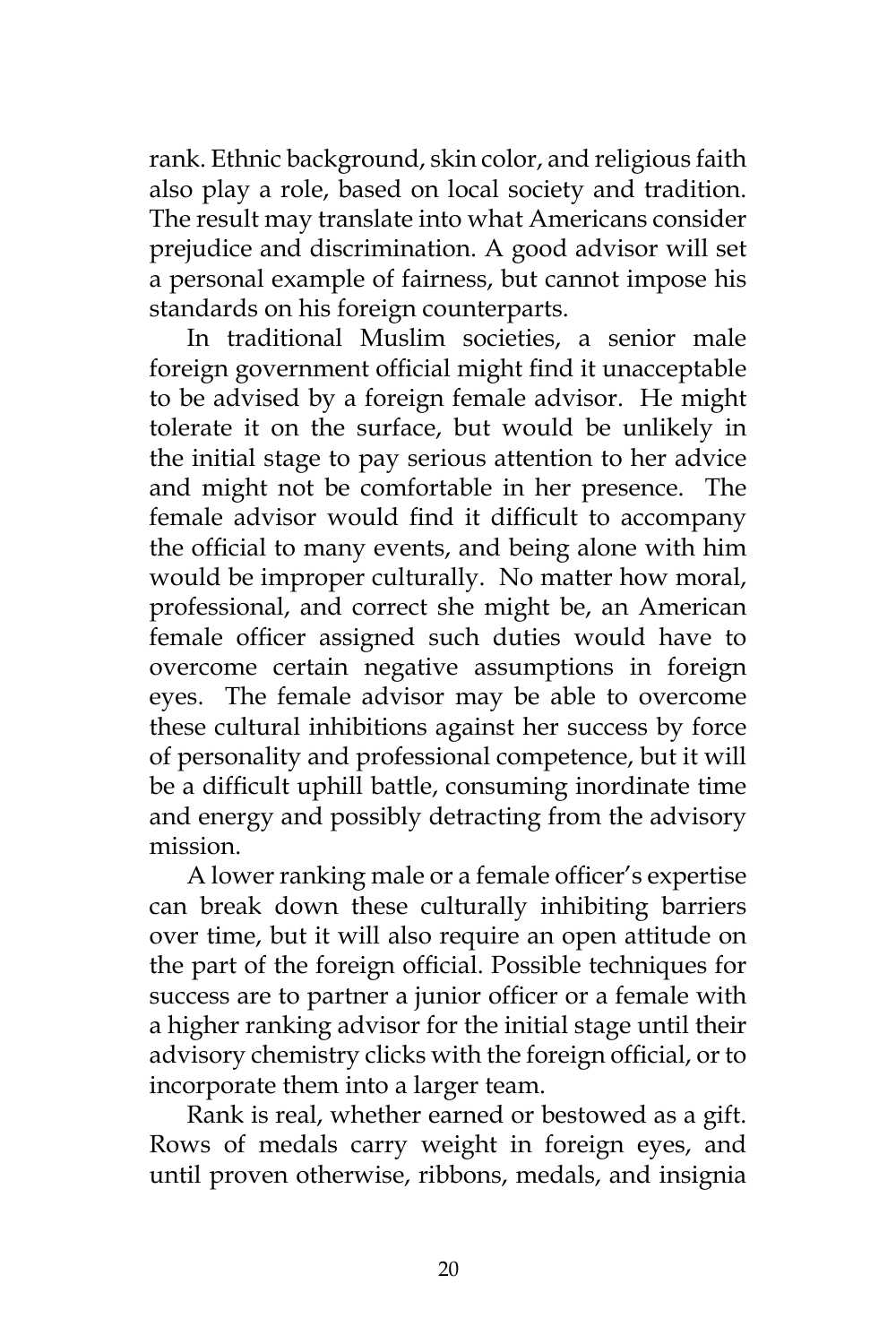connote gravitas, intelligence, experience, entree, and authority. While it is not necessary to display these awards routinely, their ownership will be noted and judged. In traditional societies, they are signs of high rank, and an advisor of high rank is (initially, at least) much more acceptable to a foreign official and much more likely to command the official's attention and esteem. Rank introduced by insignia must also be reinforced in other ways, with the senior U.S. official in-country reminding the foreign official from time to time that the American advisor has his full confidence and that he relies on the advisor's counsel himself. This ongoing process of enhancing the advisor's legitimacy is important for all three parties, the senior American commander, the advisor, and the foreign official, since it confirms that the flow of information, decisions, and advice are valid and trustworthy.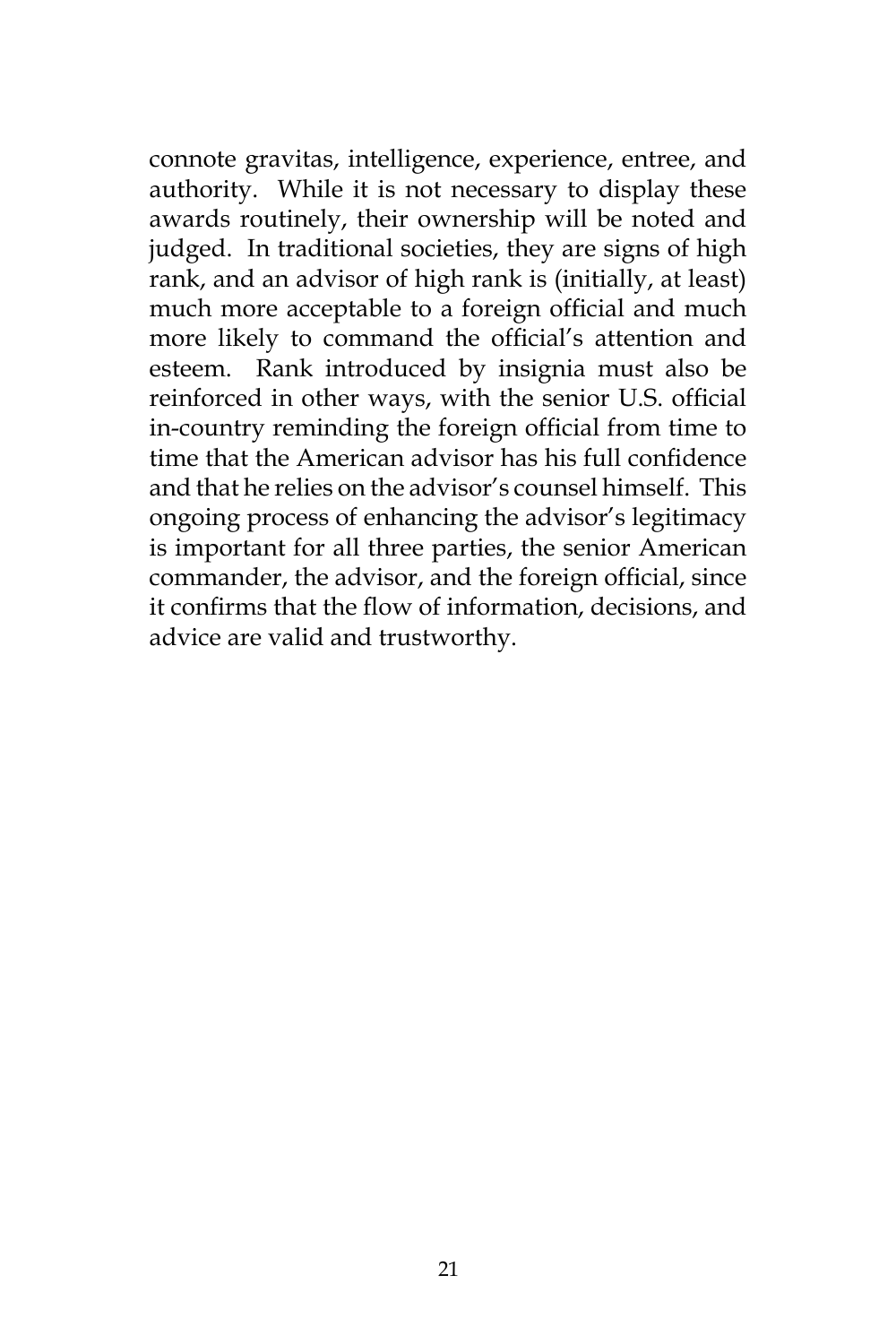## **IV. THE ADVISOR'S TOOLS FOR SUCCESS**

Successful counsel is based heavily on both personal mindset and professional ability. The advisor must be ready to play the roles of both teacher and student, be open to an unfamiliar cultural environment, have evident interest and respect for unusual people and places, and be willing to subject his own comfort, preferences, and timing to those of a foreigner.

A good advisor will adjust to foreign culture and habits in order to enable his message and guidance to be presented effectively. He must be intellectually curious, and also be able to keep silent and just listen. It is also essential that an advisor have the professional and personal qualifications to perform his duties. However engaging his personality though, technical expertise in his field is an absolute requirement.

## **Professional, Academic, and Life Experience.**

Being qualified does not just mean that the proposed advisor has attended a series of training courses, but touches on his personality, his social skills, his real world experience, his language fluency (or his dedication to learning the local language), and his professional credentials. The advisor's background and skills will be quickly judged by his foreign counterpart, and a senior foreign official is often highly trained and experienced in his own right. The official may also have high professional standing in his country and abroad.

The U.S. military system, on the other hand, does not normally generate national level expertise in any sector of study. If an individual had advanced university degrees in the energy field, for example, and had years of experience at progressively higher jobs in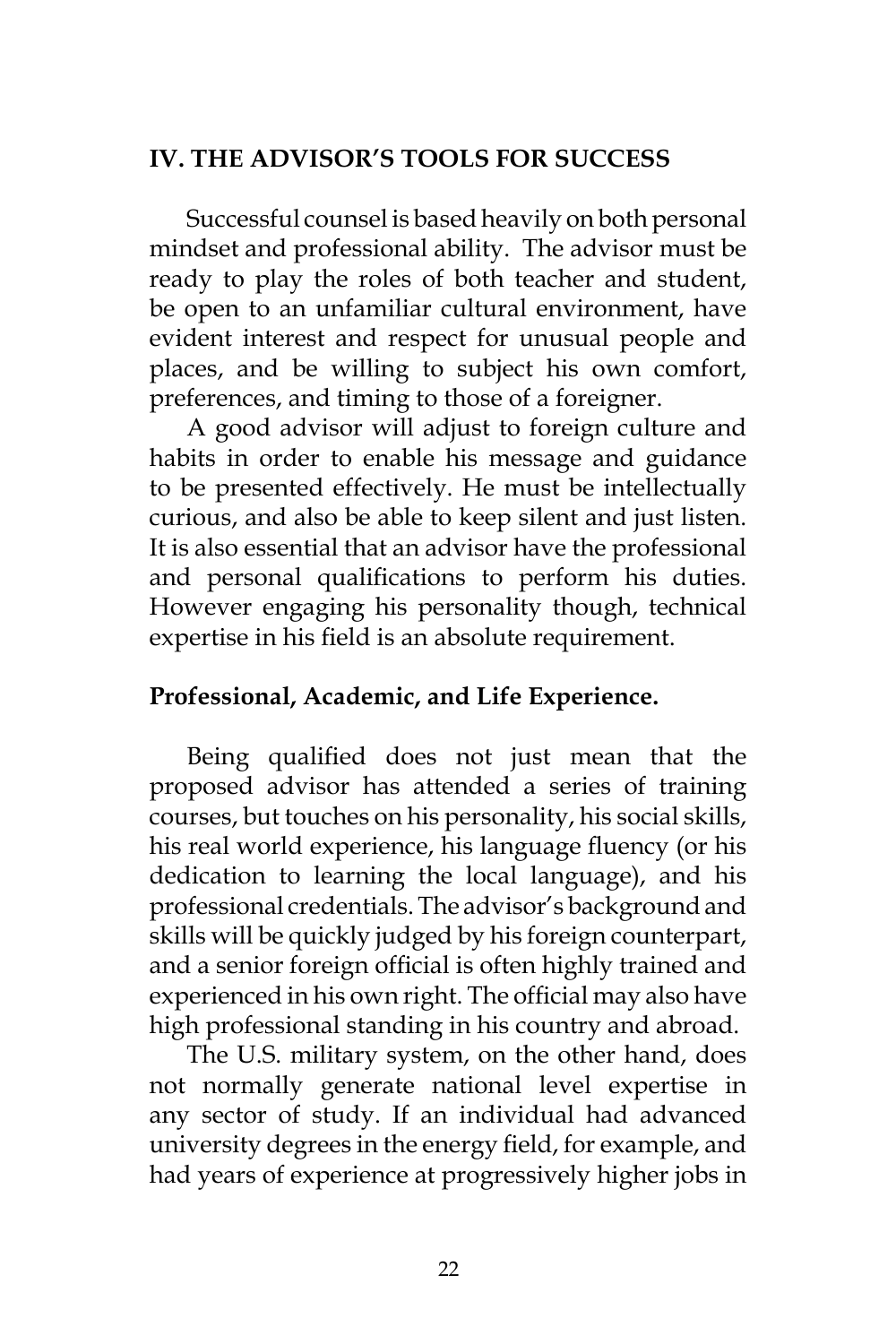the U.S. energy sector, he would almost certainly not be an Army officer available to be assigned as an advisor to the local Minister of Energy in a foreign country. The real expert in a technological or other field is more likely to be a civilian contractor attached to the advisory team rather than the military officer, and collegiality and collaboration will be vital for success.

There are other criteria for success in the advisory mission. Does the advisor measure up to the local official enough in other ways to make his advice useful and acceptable?

In a foreign country which has gone through a lengthy period of war and political violence, anyone who has attained a senior position has undoubtedly seen many of his friends and relatives killed, has killed people himself, has led men into battle, and has possibly made life and death decisions repeatedly. Does the advisor's background or age give him credibility in the official's eyes? This is not just a question of what university degrees he possesses, but refers to an assessment the foreign official will make based on his own life experience.

If the advisor does not measure up in one aspect, he must recognize and acknowledge his limitations and give advice in that context. Some of this falls into the area of "how he advises" rather than "what he advises." The advisor must play to his strengths when opportunities arise and conditions permit, and look for ways that demonstrate his particular expertise and talents.

\*\*\*\*\*

*It is difficult to know by what standards a foreign leader will judge an American. In an introductory conversation*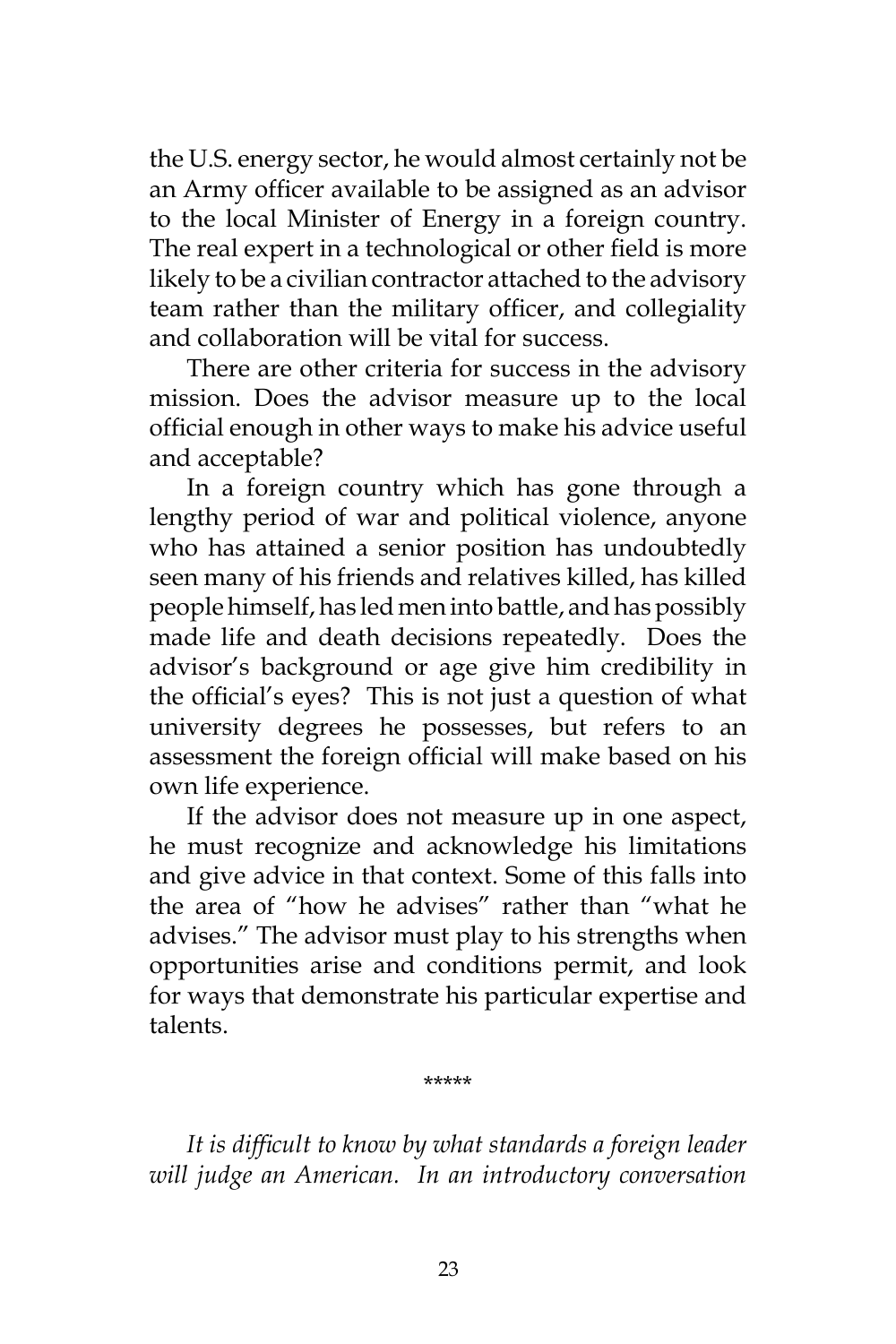*with a major and much feared Pashtun warlord in Afghanistan, an American diplomat began by listing the war zones and hardship assignments he had had, tying his life abroad to what hostilities were taking place at the time. But the warlord was oblivious to other countries' conflicts. Then the diplomat noted that over the course of his life he had been held by security officials in the United States and two foreign countries, eventually spending well over a year in prison abroad.*

*The warlord's single question was about the incident in America, and when told it involved a death, said simply "then I can talk to you."*

\*\*\*\*\*

It is possible that a foreign official will have an advanced degree, significant experience in administration or another field, fluency in English, a second citizenship from a western country in addition to his birth country, and extensive professional and social ties to the United States and the greater world. Even if he does not have a university degree or speak English, the official might be fluent in several regional languages. Although he may not have attended a military academy, the official could be a veteran of decades of battle, fighting in the trenches and commanding units while the advisor was still a child. Even without a college degree in business or administration, the official could be a tribal or regional leader accustomed to administering vast areas of land, significant budgets, and large numbers of people. He might sit on the floor, wear a turban and flowing robes, and eat with his fingers, but his position of power is prima facie evidence that he has noteworthy experience, as well as social and political clout. In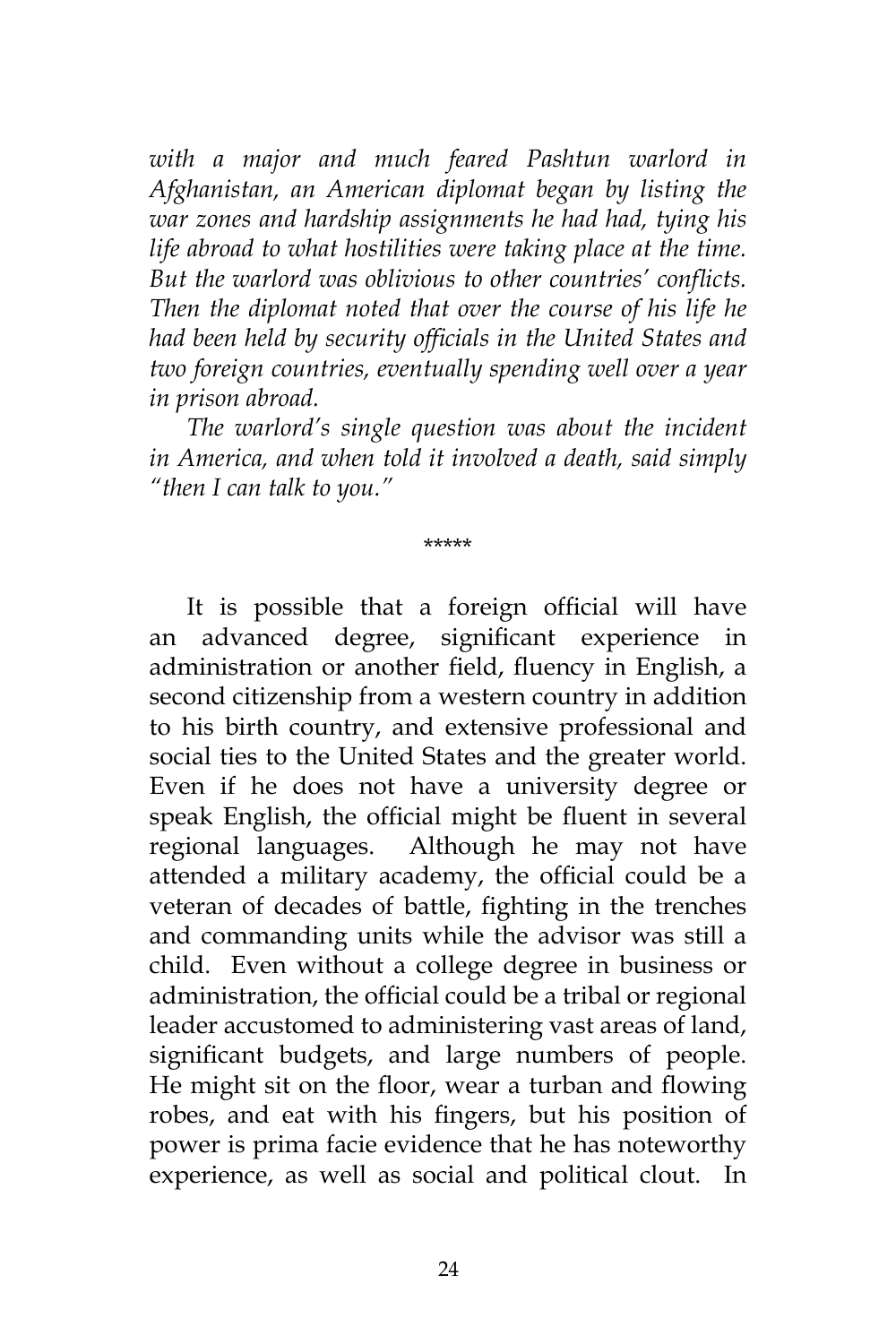addition, the military advisor is highly unlikely to be the first American he has met, and he may already have extensive contacts with American and other foreign VIPs involved with his country.

At the most basic level, whatever the senior foreign official's exotic clothing or lack of Western polish, he has survived to exercise power when people with more exalted academic credentials, higher rank, and more important lineage have ended up dead or in prison. Understanding how this happened and analyzing the official's history can be an invaluable lesson for the American advisor in his efforts to develop a relationship and package his advice for success.

\*\*\*\*\*

*Do not confuse paper with qualifications. Many American officials have "I love me" walls covered with framed academic degrees, innumerable commendations, and photos of themselves standing with VIPs. The wealthy and the educated have personal libraries and collections of antiques and art. But then there has not been a conflict on American soil since the Civil War. In Afghanistan, for example, the period beginning with the coup in 1973 and continuing through the Taliban era was one of house arrests, bombings, and armed attacks on government buildings and private homes. Photographs, art work, books, and documents were hastily abandoned as their owners fled to escape imprisonment or bombs. Confiscation, looting, and war damage took an immense toll on personal property, and there was a massive destruction or dispersal of family mementoes and cultural and historic items.* 

*In politically unstable countries, the display of degrees or commendations issued by one regime can mean a jail sentence or execution under its successor. Shrewd officials*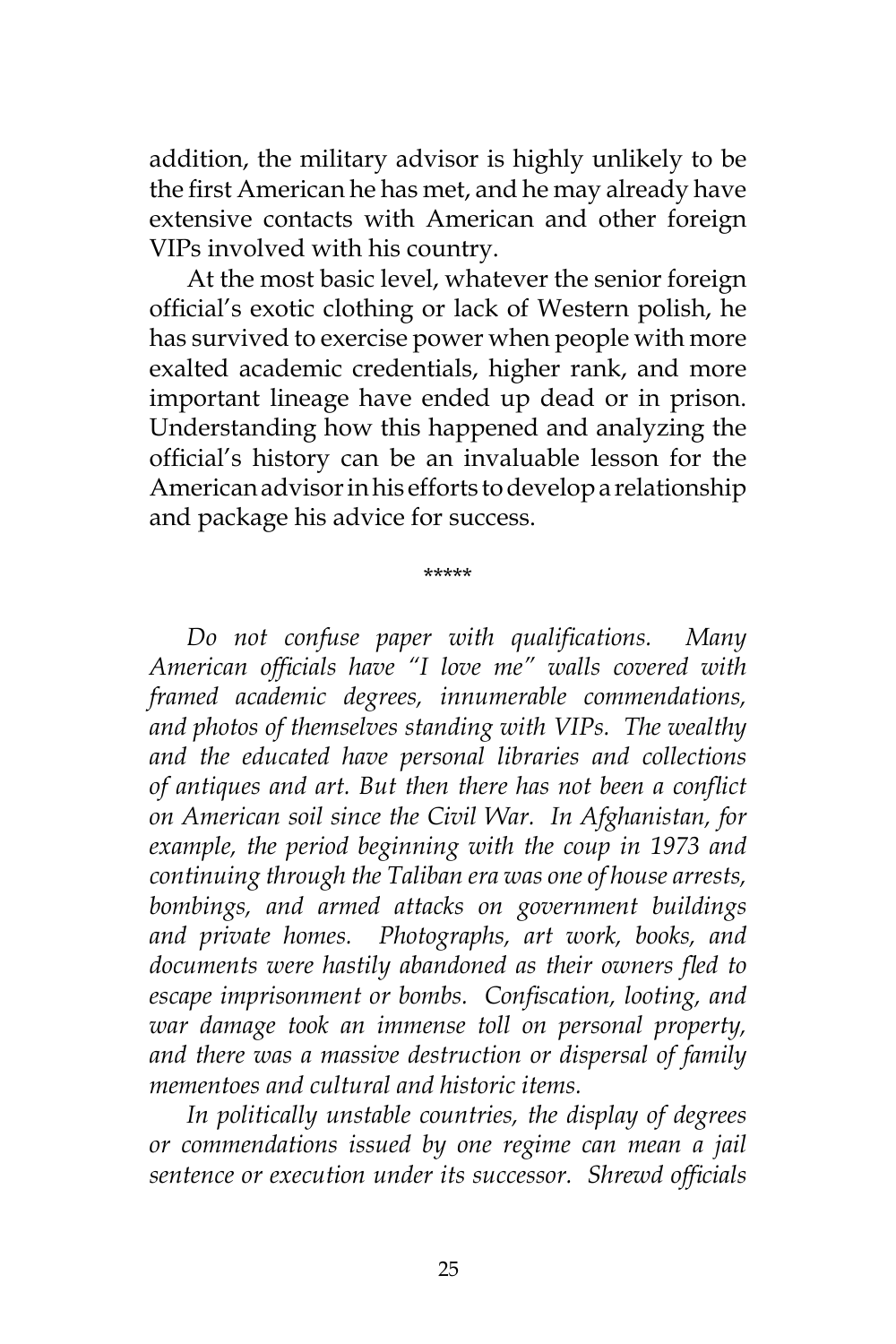*are survivors, and more likely to keep such personal items safely out of sight.*

\*\*\*\*\*

The advisor must show that he has qualifications that complement the official's skill set, and that he can add value to the official's performance and provide useful advice and assistance. If he cannot show he is of value, he will be ignored, relegated to the role of foreign staff aide, or at best be only a liaison between the official's office and the local U.S. military bureaucracy. How he does this will differ with time and location, but it is a challenge that he must analyze and meet in order to accomplish his mission.

#### **The Advisor's Personality.**

Providing counsel is not a 9 to 5 position, just as being a Cabinet member or a Governor is not a 40 hour-a-week job. Advisors are on call 24/7, and a good advisor will be an accepted and expected presence at any and all times. The advisor who has to make an appointment through a secretary and wait hours or days to see his counterpart official may already have failed in his job.

\*\*\*\*\*

*A recent American Political Advisor to a non-U.S. NATO PRT Commander, for example, shared a tent with the Commander, ate breakfast with him every day, accompanied him to a variety of external meetings throughout the day, participated at all evening staff meetings for the PRT's leadership, often joined the Commander for dinner, and*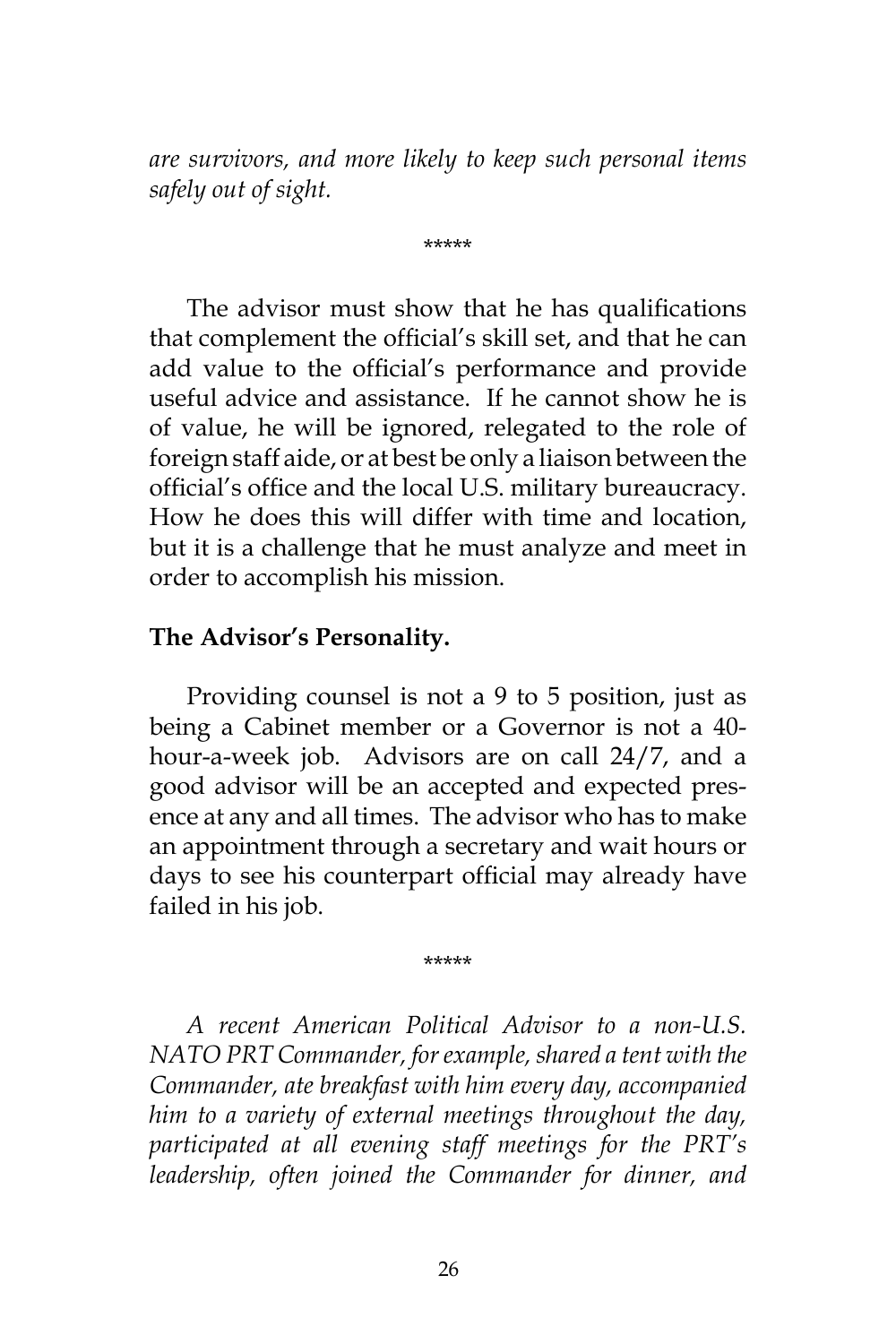*sometimes ended with an informal conversation at night*. *It was the informal contact at meals or in the late evenings, when both could speak frankly, that the best opportunities came to discuss modes of action or offer advice, not at the official meetings.* 

\*\*\*\*\*

#### **Personal Flexibility.**

There is a difference between the activities of a Governor or a Cabinet Minister and those of a PRT Commander. The two former have provinces or the whole country as their domains, while the latter's life is circumscribed by the perimeter of the base and a limited area of operations. The life styles of top-level officials make it less likely that advisors will have or even want to have constant access. The Governor and Minister, after all, will have family, social, and political worlds, as well as future agendas which are closed to the advisor. However, the advisor must be willing and able to relegate his own schedule and preferences to those of the senior official.

For most senior officials, there is no demarcation line between work and down-time. Whether the official gets up before dawn to pray and eat breakfast, or does his best thinking and makes decisions at midnight with a bottle of whisky, the advisor should be known to be available. If the Governor or Minister prefers to sit on the floor, thumb his prayer beads, and listen to flute and drum music, the advisor should be adept at taking his boots off and resting cross-legged for a few hours at a time. In many parts of the Muslim world, privacy is not a value or even much of a concept, and the American advisor should be willing to adapt to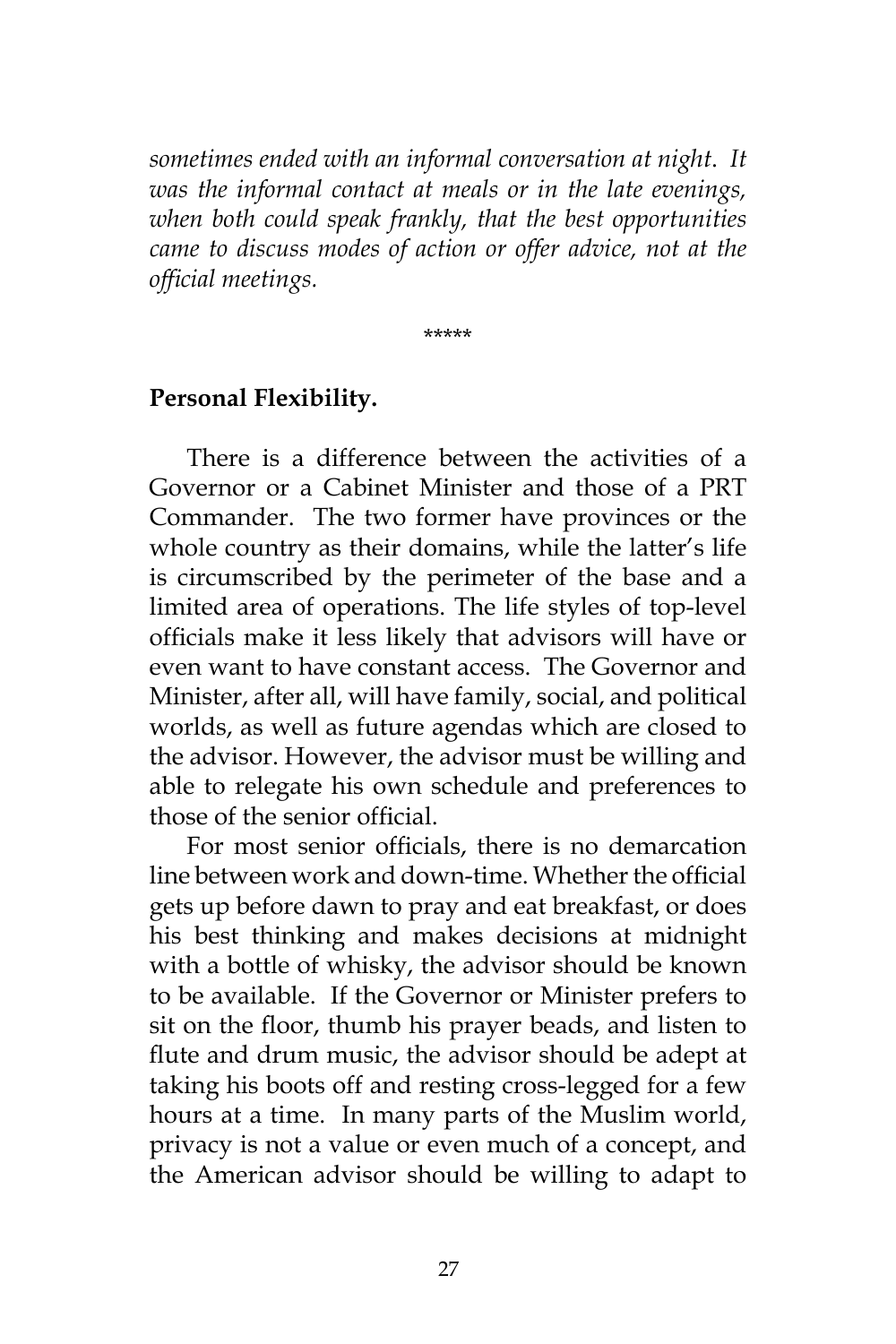discussions held in loud social settings, or to talking with the official while 10 or 20 or even 50 others are sitting in the room and listening silently. The locations may range from quiet, private meetings to crowded public affairs where the proceedings are all captured by the local TV cameras, and the advisor will need to adjust to the social venue and show himself to be comfortable in it.

#### **Knowing the Local Culture.**

The American advisor should seek local guidance on cultural and social custom and etiquette, watch others around him, and ask questions about proper norms of behavior from local sources. He cannot assume that what goes for his home region in America is appropriate in Iraq, Yemen, Israel or Pakistan. No "one size fits all" book on etiquette and culture encompasses the wide variety of the Islamic world. Every country has its own set of "do's and don'ts," and various practices or prohibitions may even change from town to town. Differences between foreign and American etiquette are endless, and ignorance of local customs will harm the advisor's effectiveness. No one can possibly know everything about a foreign culture or even his own culture—but some basic humility, an open mind, intellectual curiosity, and the ability to laugh at himself will carry the advisor a very long way. He must be aware of what is merely permissible, what is recommended, and what is prohibited in the local environment, because if local norms are not respected, the advisor's best efforts to present ideas and influence foreign officials will be frustrated or even counterproductive.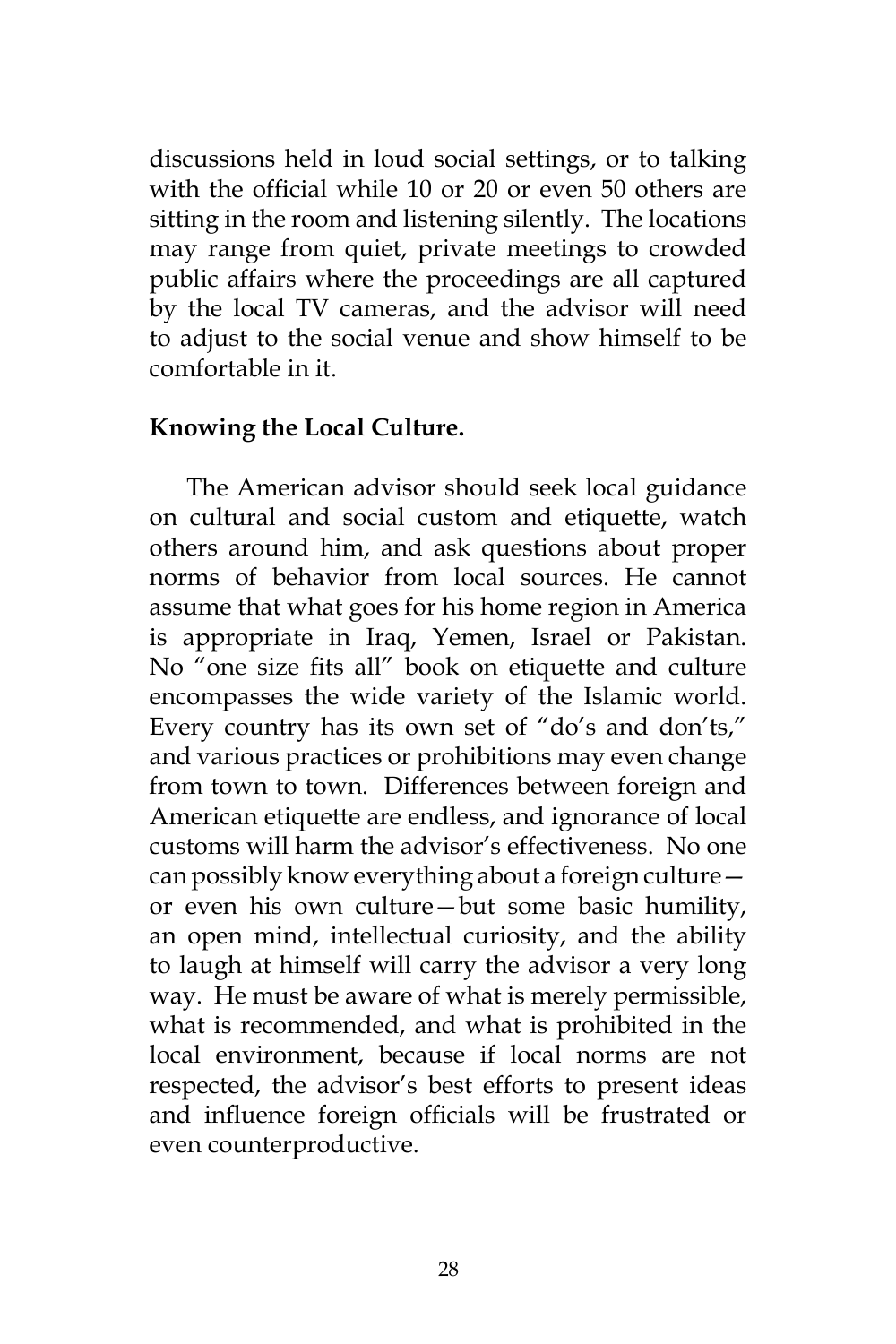The learning process can be a lengthy one, and everyone makes mistakes along the road, but the more an advisor is versed and feels comfortable in the foreign social setting, the more effective his presentation of advice will be. Some social settings may be difficult for the advisor, but he will adapt quickly if he wants to be successful. After all, decisionmaking is a continuous process, and final decisions are often made far from the office setting.

Even informal social settings can be a minefield for the unwary, and what is normal and ordinary in the United States might be considered rude, embarrassing, and very detrimental to the advisor's mission. For example, concepts of personal space are different in many Muslim countries, and the American may find himself far too close physically to other men to be comfortable, with guests leaning against him while everyone is eating or simply sitting down to talk. It is not unusual for Muslim men to walk hand in hand, or to hold hands far longer than a quick American handshake would allow. In the United States, men and women will shake hands or possibly even kiss cheeks on first meeting, an act that would be inconceivable by conservative Islamic norms. For example, blowing one's nose in public is regarded as repulsive in Iran and Afghanistan, as much a turn-off as picking one's nose in public would be in the United States. Asking personal questions about an official's wife or daughter (or describing one's own) might be absolutely routine and acceptable in a western meeting, but would be considered insulting in a conservative Muslim setting. And in these settings, the American officer who tries to show a foreign counterpart personal photos of female relatives in order to display a common bond of "family" would immediately lose face in conservative Muslim eyes.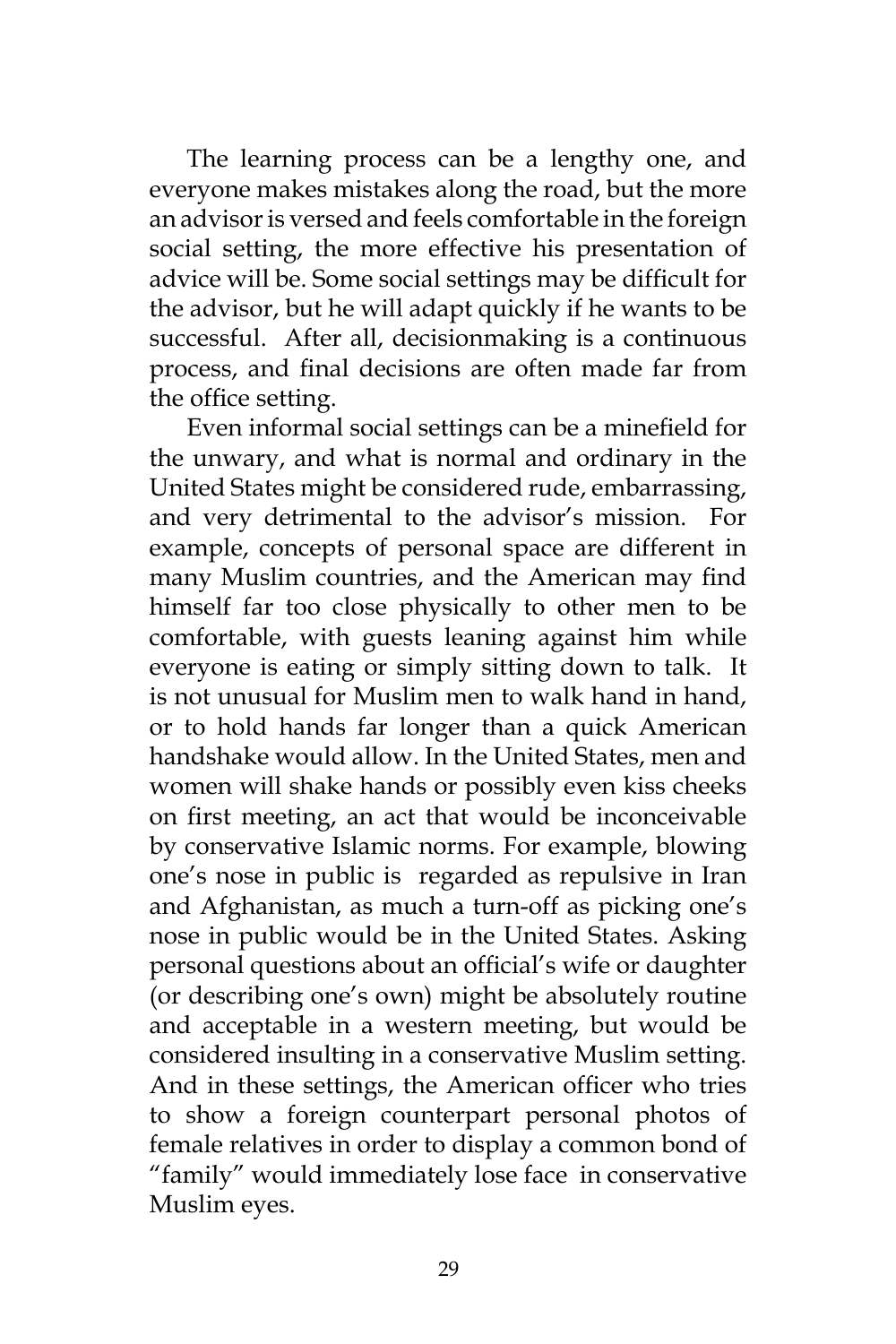A foreign official in Afghanistan may simply take one's hand and clasp it for long periods during a conversation, or want to walk arm in arm, which can cause angst and discomfort for many American men, especially if the media is filming the event and it is likely to appear in the American press. Removing boots and shoes is absolutely necessary in many Middle East and South Asian settings, especially in private homes. Keeping them on per U.S. military regulations marks the offender as uncouth. Wearing body armor or carrying a weapon into homes and office settings shows clearly that the American does not trust his hosts and will cast an unwelcome pall over any conversation, or alternatively, imply that the American is afraid of his surroundings. The American habit of chewing tobacco and spitting the remnants into a water bottle is considered disgusting in most cultures, but on the other hand, in Yemen men spend hours every day chewing a narcotic leaf called "qat," spitting green liquid residue directly into convenient bowls. Participating in these lengthy and drowsy sessions is often the only way to accomplish one's work.

Orders of precedence are essential to understand. In Afghanistan and Iran, for example, a host will always gesture for a guest to precede him through a door. This is acceptable and expected in an informal setting, for example at the official's home. In the office, however, or at any official meeting or inspection where walking together in public is in order, the advisor's going first would be considered a sign of boorish behavior and lack of respect for the foreign official.

The protocol of eating is profoundly important in many places, and ignoring it can sink a mission. Taking refreshments like coffee and tea, or eating local food are essential for the advisor to establish a relationship with the official or any host. Foreigners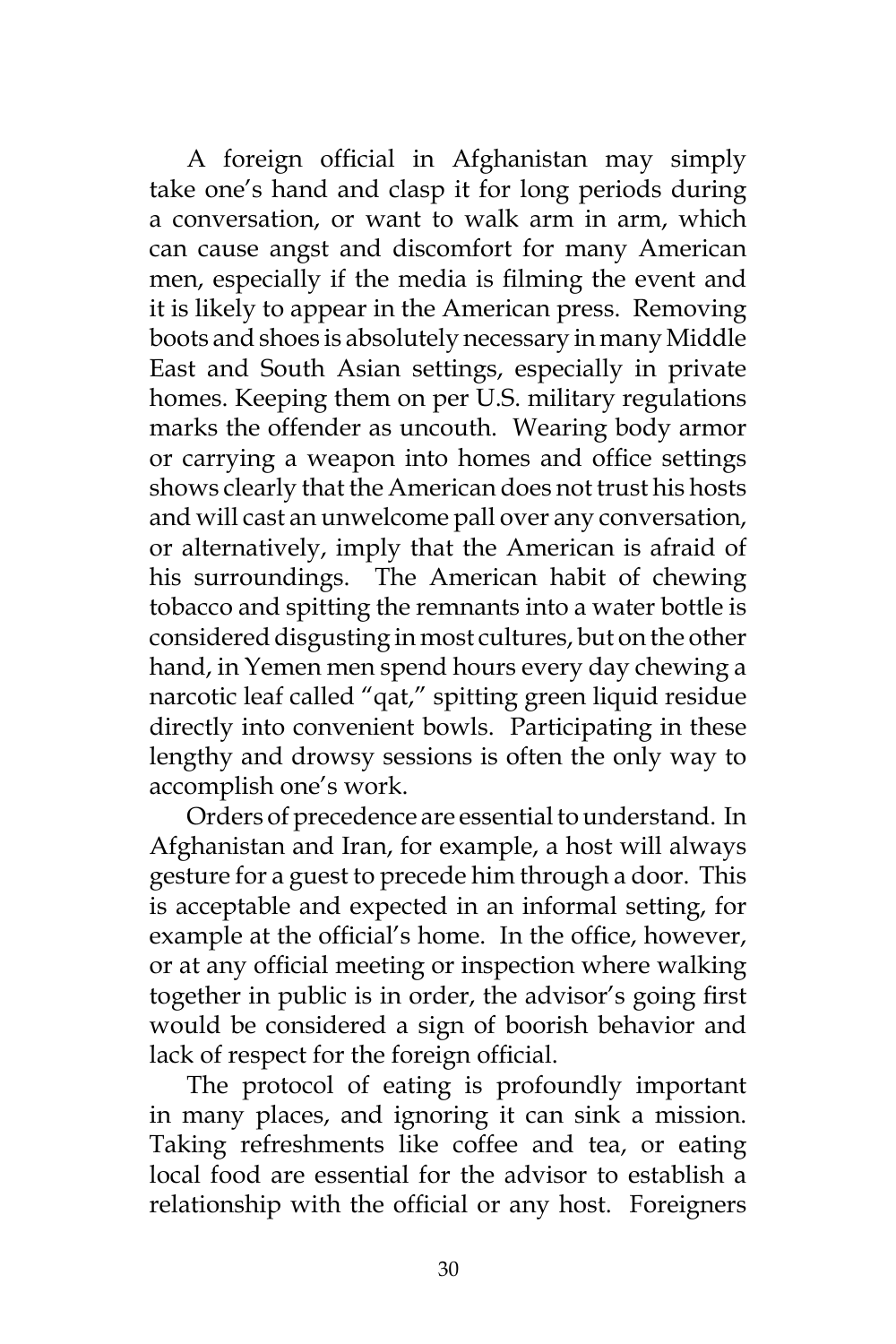are watched carefully and judged by their willingness to partake in proffered hospitality, and in some areas they might actually be at risk until they have shown they are friendly by accepting refreshment (e.g., in the Pashtun tribal belt). Refusing food and drink will chill the atmosphere and put up obstacles to an advisor's relationship with any official. Pulling out an MRE after refusing local food is an extreme insult.

\*\*\*\*\*

*On a trip in a remote part of Afghanistan's Ghor Province, a PRT Commander and his Political Advisor stopped at a small road side tea house to talk to the villagers gathered there. The Commander, who really did not want to drink anything, politely turned down the offered tea. Turning to the local villagers, the tea house owner said in Dari, "These foreigners think what we eat and drink is dirty." If the POLAD had not understood the comment and quietly told the Commander to accept the tea, the atmosphere would have turned very cold very quickly.*

*\*\*\*\*\**

*Sometimes hospitality can be carried to extremes. At a Pashtun banquet in northern Pakistan when an American diplomat was guest of honor of a large group of clergy at a refugee camp, a whole roast sheep was carried in on a tray. The bearded host reached his hand under the sheep's tail and pulled out a large wad of semi raw fat, holding it up to the American official's mouth and saying, "Eat. It's the best part." Swallowing the suet directly from his host's hand with a nod of thanks was the only way to continue the momentum of the conversation.*

\*\*\*\*\*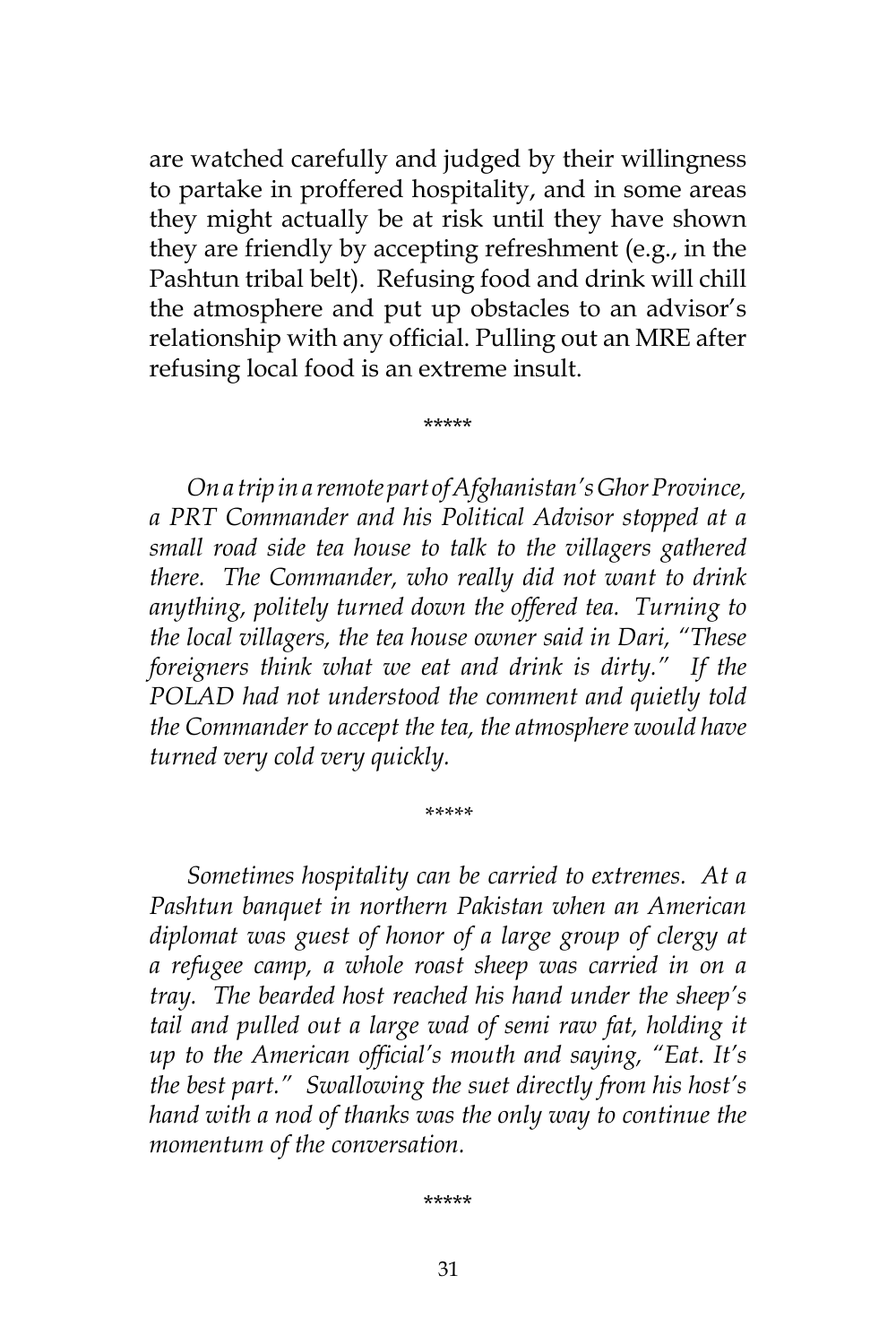Expecting every Muslim to follow every rule expressed in the *Quran* is like expecting every Christian to obey every stricture laid down in the Bible. It is not going to happen in this world. For example, despite Islamic prohibitions, some people in Muslim countries—including high officials—drink alcohol. And no culture has ever managed to completely outlaw sexual misadventures. If alcohol flows too freely or prostitutes are brought in after dinner, the American advisor may wish to excuse himself, but he must do so in a way that does not detract from the official's standing in front of other people or denigrate the proffered hospitality. Including the American in such entertainment can be a sign that he has been accepted as a trusted advisor, but it can also be a sign that the official wants to entangle him in his personal corruption. There is no hard and fast rule for telling the difference, and the advisor must make on-the-spot decisions based on his own knowledge of local norms and his own perception of what is right.

Advisors are human, and there will be a line beyond which one cannot go, foods one cannot eat, gifts that one cannot accept, and behavior that one cannot tolerate. Personal principles and standards of integrity should not be sacrificed, and it is always acceptable to just say "no," as long as it is done politely, firmly, and with no hint of condemnation. A simple explanation of "why"—an explanation that should never become a self-righteous sermon—is perfectly acceptable in most cases.

Remember that a foreign advisor is always under observation, from servants, other guests, and the eyes of scores of nameless security guards, drivers, other staff, and even the beggars sitting outside along the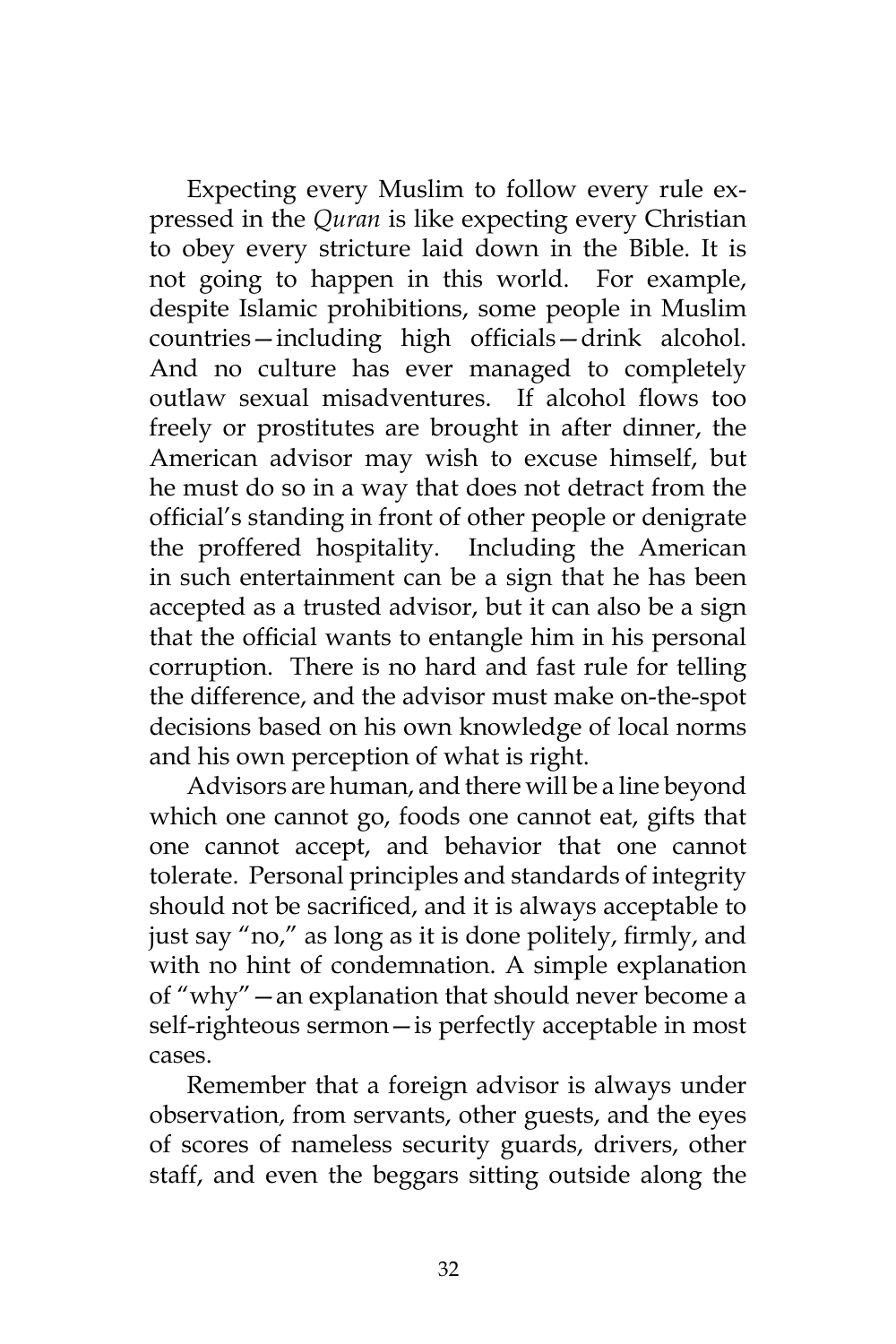road (who may be reporting his activities to the local security service). His reputation and his actions will be discussed and analyzed in circles of whose existence he is not even aware. He will be tested repeatedly to gauge his reactions and standards, and his character and professionalism judged accordingly. People he has never met will judge him from afar, and be ready to deal with him or refuse him access based on word on the street about his behavior. In some ways the new advisor is fortunate, because if he had been born in the country where he is assigned, his father's and grandfather's reputations would also have been factored into this equation.

It is not possible to describe the cultural and etiquette niceties in all parts of the Islamic world in a single document. As simple an act as drinking tea can have endless variations, sometimes within the immediate vicinity. Is it herbal tea from an unfamiliar plant, mint tea, red cinnamon tea, yellow cardamom tea, black tea, or green tea? Is there a tea bag, or are there fresh leaves floating in the water? Is it served in a porcelain cup, a bowl, or a glass? Does it come to the guest already (and heavily) presweetened, or mixed with milk? Is it presented with an elaborate service of china and silver, from a plastic thermos, from a brass samovar, or straight from the fire in a blackened and battered tea kettle? Is the sweetener a piece of wrapped candy, a sugar cube, rock sugar on a swizzle stick, or granulated sugar? Is there a spoon to mix the sugar, or is the guest expected to hold a sugar cube in his mouth and let the tea pass through the cube as he sips? How does one indicate that he does not want a refill? Placing a spoon across the tea glass? Turning the glass over? Lifting the eyebrows to indicate "no, thanks"? Experience is the best teacher for the advisor—and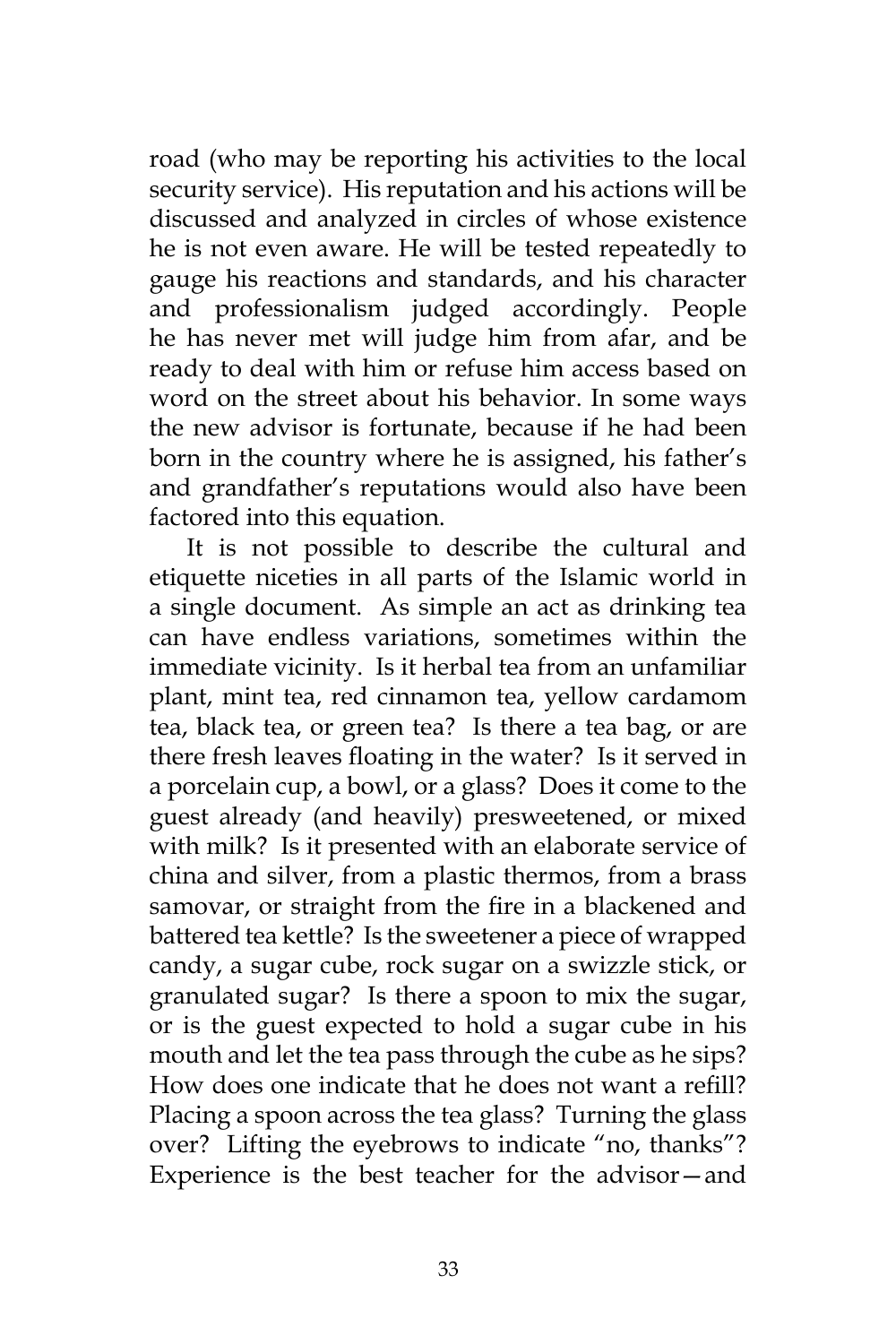simply watching what others around him are doing and being flexible and adaptable are the only realistic guides to understanding and appreciating the local culture.

What is the bottom line? Social customs and behavior differ from one place to another, and the advisor will have to put this into perspective and practice some degree of flexibility. A successful advisor will study and ask about local social norms, and adjust in an appropriate way to the setting while maintaining his personal principles and standards. If he cannot adapt physically and psychologically to the foreign environment, it is likely that his advice and expertise will also not be adaptable to the foreign reality.

## **Knowing American Culture and History.**

Advisors serve as a quick reference for any and all questions that foreign officials have about the United States, ranging from etiquette points to serious discussions about American history, religion, politics, and policy. An advisor who cannot intervene in a meeting to correct misconceptions, or who cannot explain the U.S. political system, the basics of democracy, the concept and practice of rule of law, the history of race relations in American society, the meaning of the President's latest speech shown that morning on local television, general U.S. policy towards the host country, and myriad other questions will quickly lose credibility. And the questions may be tough, coming from unexpected sources. A senior official might be polite and sophisticated, but the local high school students or congregants at a local mosque that the advisor is visiting with his foreign colleagues may be blunt and merciless when they ask an American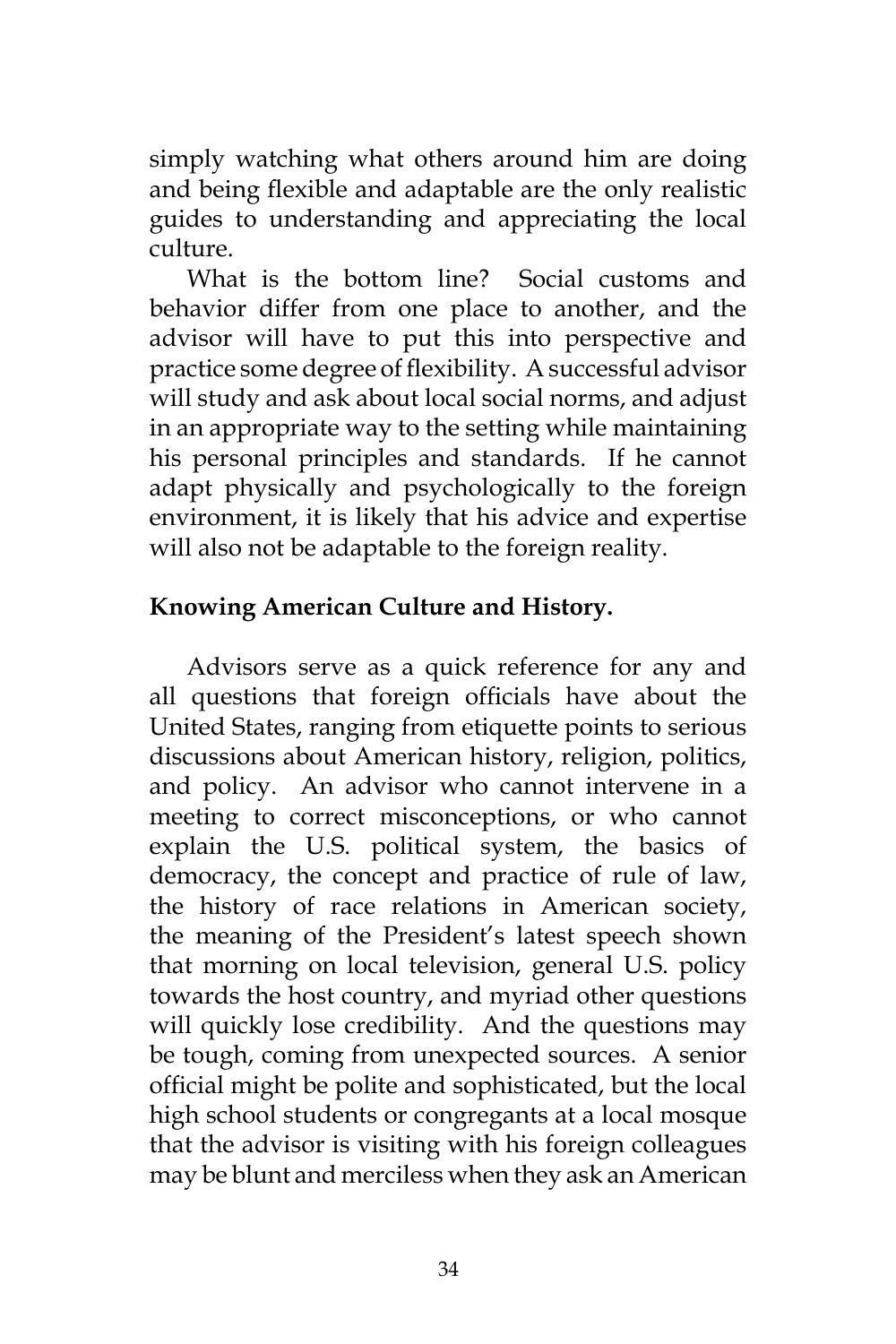advisor "Why the American Army has invaded their country" or "Why does the United States persecute Muslims"? Remember that an advisor is more than a technical assistant: he may be the only representative in many settings of America writ large, and can win friends or make enemies for the United States based on his knowledge of his own country.

#### **Knowing the Terrain.**

Advice is useless if given in a vacuum. In theory, the advisor must know everything possible about the history, society, culture, economy, and politics of the country to which he is assigned if his advice is to have any connection to the reality of the foreign official's world. In fact, however, the advisor will rarely have had the luxury of years of study about the country, and so the process of knowing in itself becomes important. He should strive to learn as much as he can, and show interest, enthusiasm, and commitment to the learning process, because knowledge of the local human terrain will determine the nature of his advice, the way it is presented, and the likelihood that it will be received and implemented. It will impact directly on the relationship between the advisor and the foreign official, and make all the difference between success and failure in his mission.

This knowledge has no substitute, and it can only be acquired by watching, listening, and studying over time. However, a senior official has the right to assume from the first meeting that his advisor has at least a general background in the country's history and politics, and that the advisor's questions are based on existing knowledge of the region and the country. Being totally ignorant is an insult to the foreign official and a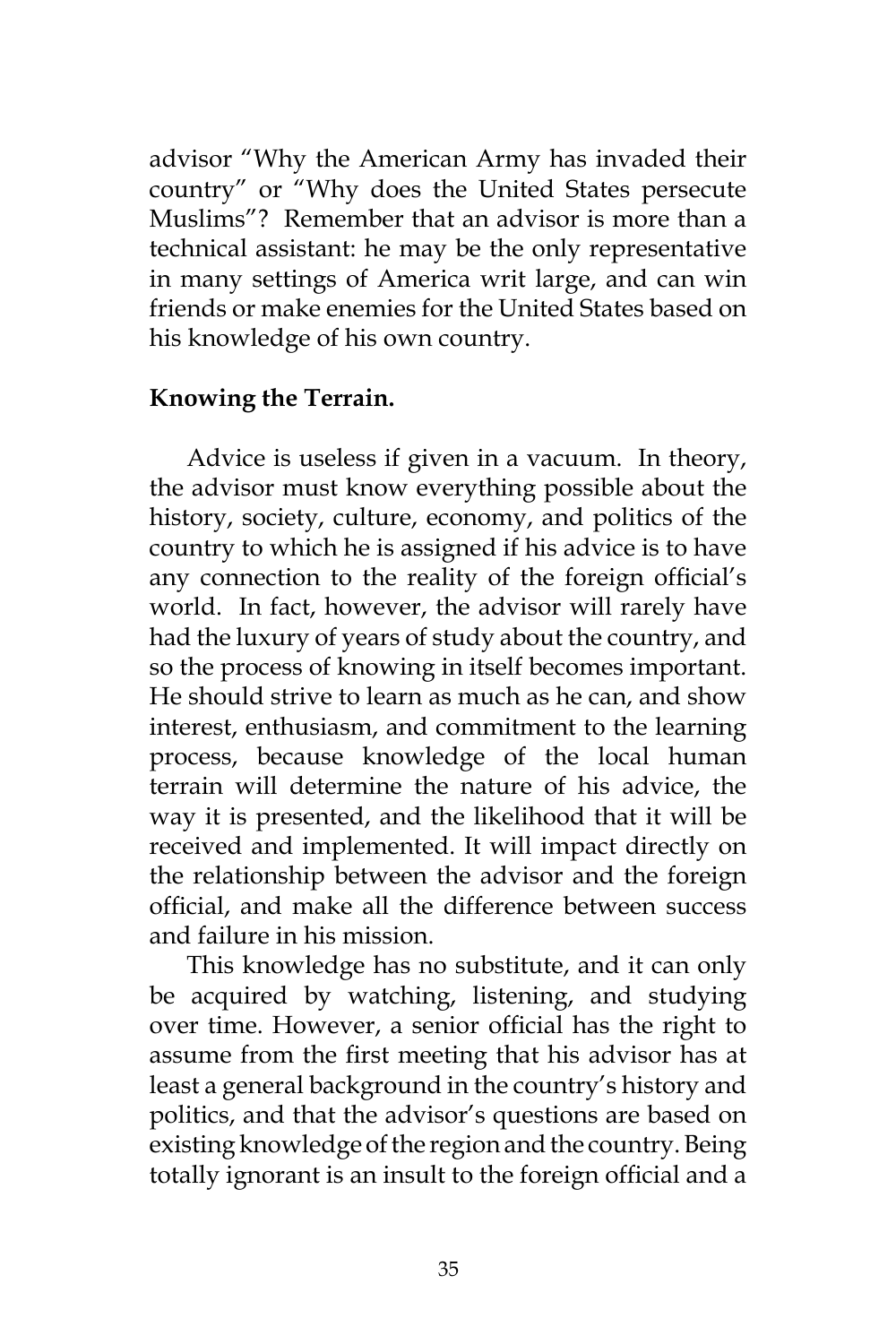waste of his time. More importantly, the official may logically conclude that the ignorance of the advisor on human terrain issues is a reflection of ignorance of his purported speciality.

\*\*\*\*\*

*An Afghan VIP recently noted that he refused to deal with anyone from International Security Assistance Force (ISAF) Headquarters in Kabul because all too often the ISAF representatives were unprepared for the meetings and wasted his time. He expressed his vexation by saying "They don't know anything about Afghanistan. They were even asking me the names of our former Presidents."*

*\*\*\*\*\**

*On another occasion, a very senior American official visiting Afghanistan had been fully briefed about the new Afghan Parliament and had been provided extensive background material well in advance of his meeting with the Parliamentary leadership. However, instead of discussing policy issues with national-level leaders, he spent the meeting asking very basic questions about the numbers of members, the mechanics of the election process, etc., indicating to the senior Afghan officials present that he knew very little about the country or its government, and missing the opportunity for a political discussion at the strategic level.*

#### \*\*\*\*\*

The advisor must understand American policy, and know the limits of what he can and cannot say or do. He cannot exceed the parameters established by his commander or the Ambassador. Exceeding his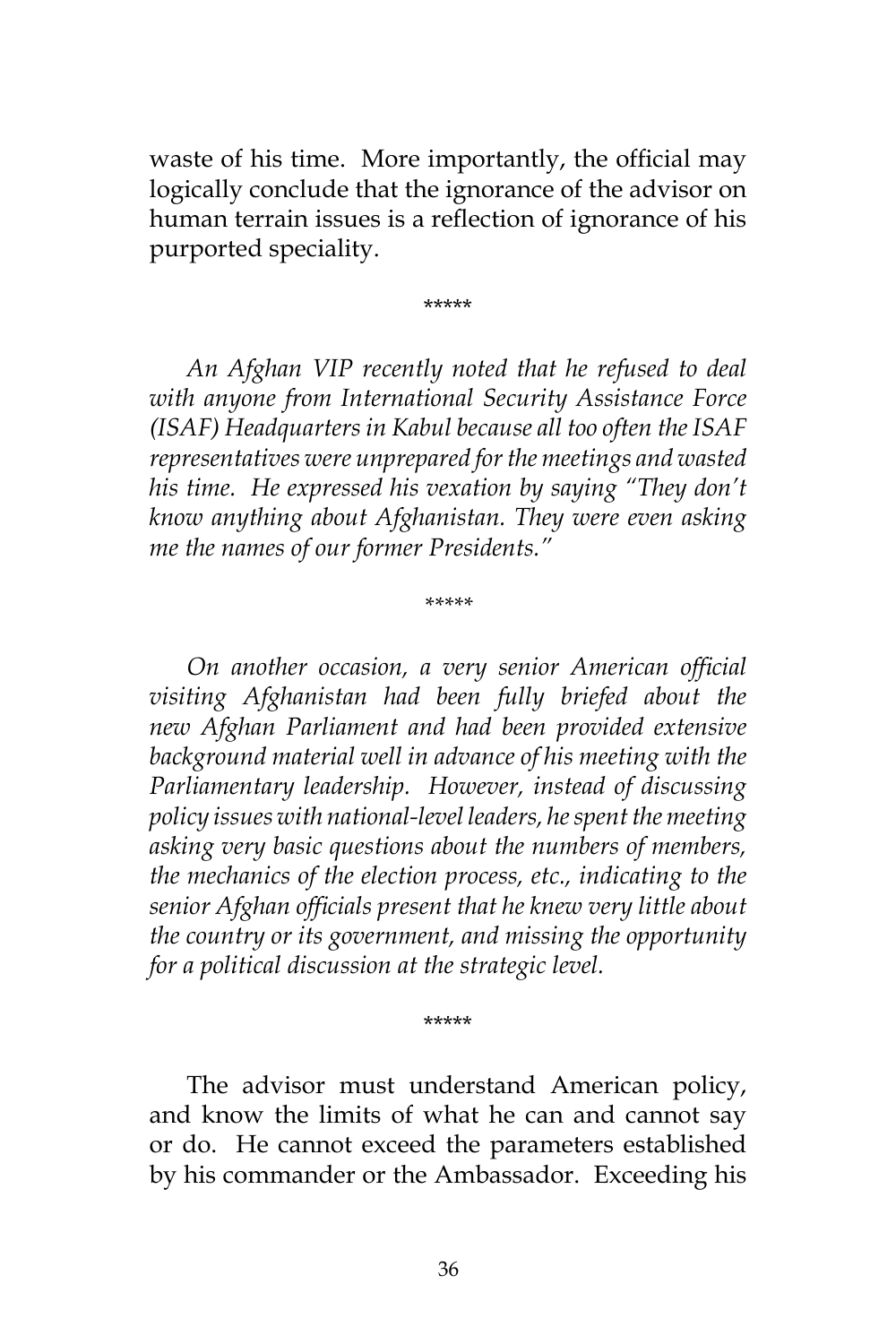authority may leave the advisor in a position where his credibility disappears, and thus he will no longer be able to perform his duties.

## **The Hypocrisy Factor.**

The advisor must remember that his foreign audience may see him differently than he views himself, and will react to his advice accordingly. If the American government or the local command and/or embassy disregard international norms of behavior or human rights, for example, the advisor's best advice to a foreign official may be met with disdain. The advisor will be judged by his audience as the representative of a larger power, and seen in the light of that power's own actions.

Sometimes the physical circumstances of the advisor's presentation may negate his message as well, causing an unwelcome reaction in his listeners, especially if they become embarrassed or insulted.

\*\*\*\*\*

*An American Task Force Commander in Afghanistan made an unannounced visit to a remote district of Herat Province, accompanied by an Afghan General and several civilian visitors as well. They traveled in a large convoy of more than 20 vehicles filled with well-armed American and Afghan soldiers, about 100 in all as a display meant to cow the district officials. The district administrator was summoned to appear before the colonel and his entourage, and subjected to a long public speech by the American officer about the necessity of collecting all the weapons held by the district residents. The Afghan administrator waited until the colonel was finished, and then said simply:"There are*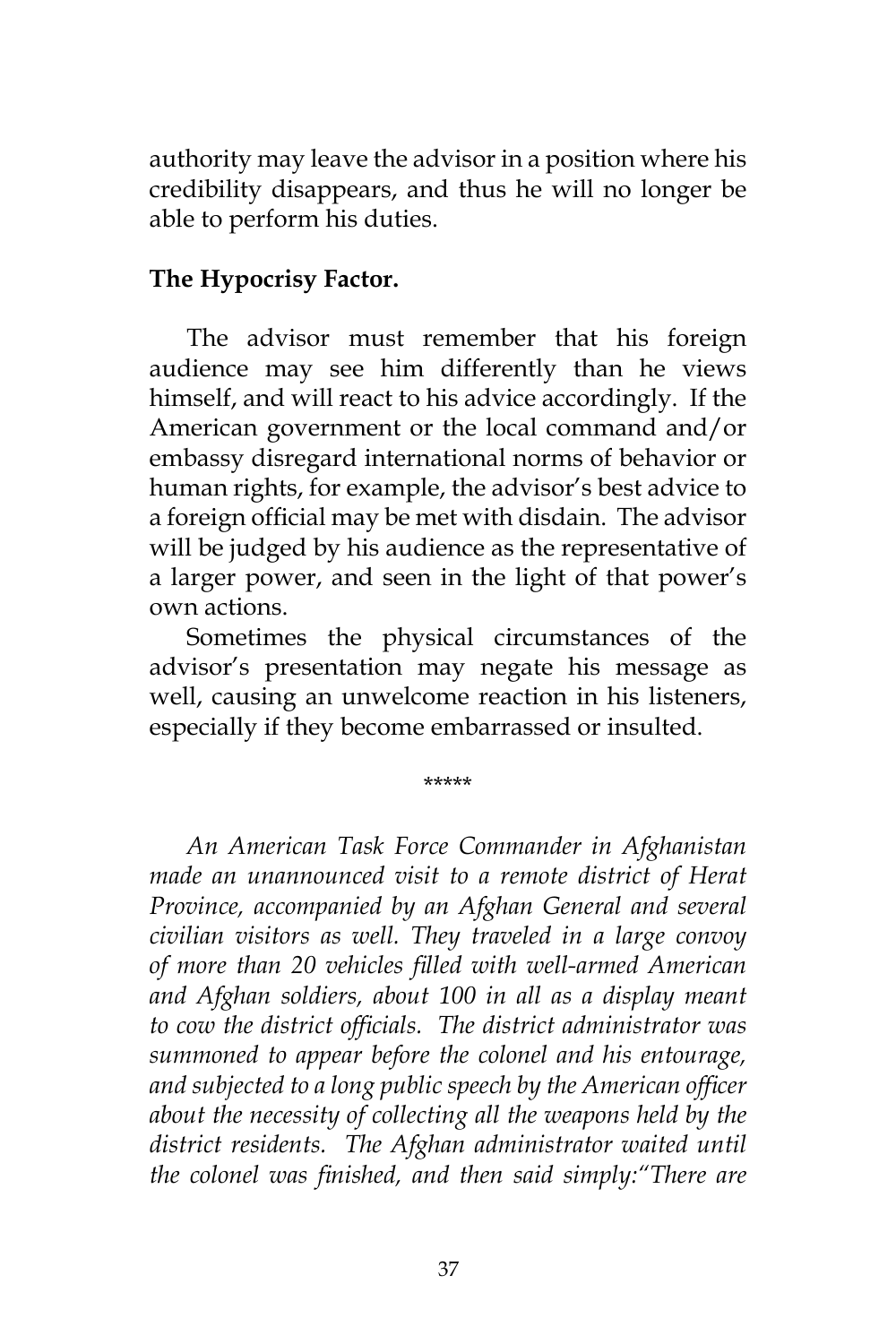*more than 200 villages in this district, and every house has a weapon. We have almost no police enforcement here. If you promise me that every time a village family has a problem you will come immediately from the capital to solve it, I will happily collect all the weapons. But Colonel, come unarmed and not with all these soldiers. You shouldn't tell us to get rid of all our weapons unless you are brave enough to come alone and unarmed to talk about it."*

\*\*\*\*\*

Despite their good intentions, many foreigners are perceived as hypocrites by Muslim audiences, and their message met with annoyance or even anger because of the manner it is presented. A highly paid, expensively dressed American who arrives in a costly armored vehicle and is accompanied by well-armed security guards will not win votes of confidence or brotherhood from villagers who make a pittance, live in mud houses, and are overwhelmed by the daily grind of sheer physical survival. The very concept of the non-Muslim American trying to lecture such village crowds about proper Islamic teachings or moral behavior is ironic, but unfortunately a common occurrence. The normal reaction is indignation, politely disguised by the listeners, but sometimes the response can be far stronger.

\*\*\*\*\*

*In a speech before a Pashtun audience, a senior American official in Afghanistan decided to lecture them about the error of their ways in continuing to raise opium poppies. He pointed his finger at the crowd and told them harshly that they should be ashamed of their behavior. Instead of winning*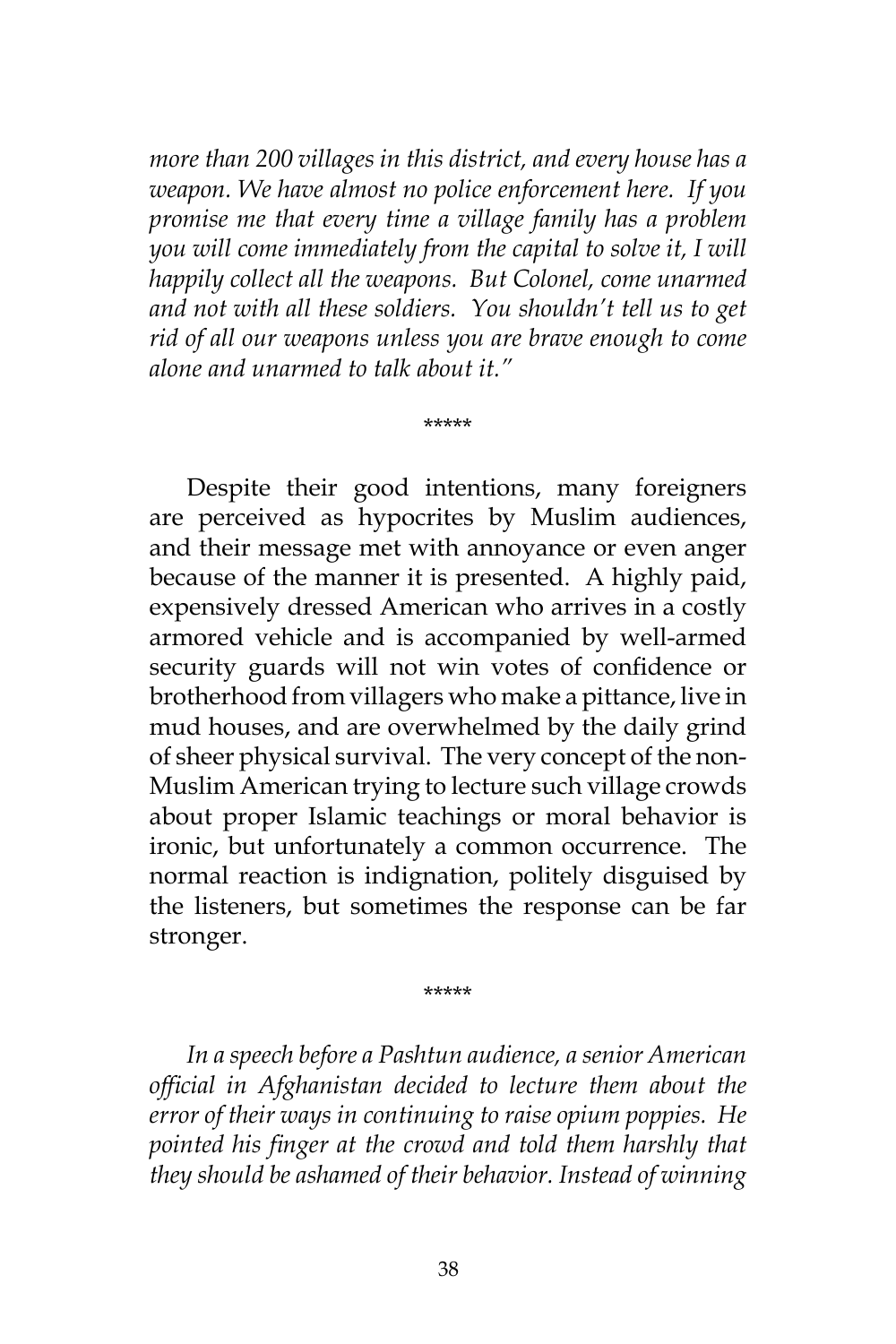*the crowd to his point of view, the reaction was one of anger and extreme resentment, rising all the way to the top level of the Afghan government and resulting in very negative publicity. In the Afghan culture, pointing fingers and using the word "shame" are considered as personal insults.*

\*\*\*\*\*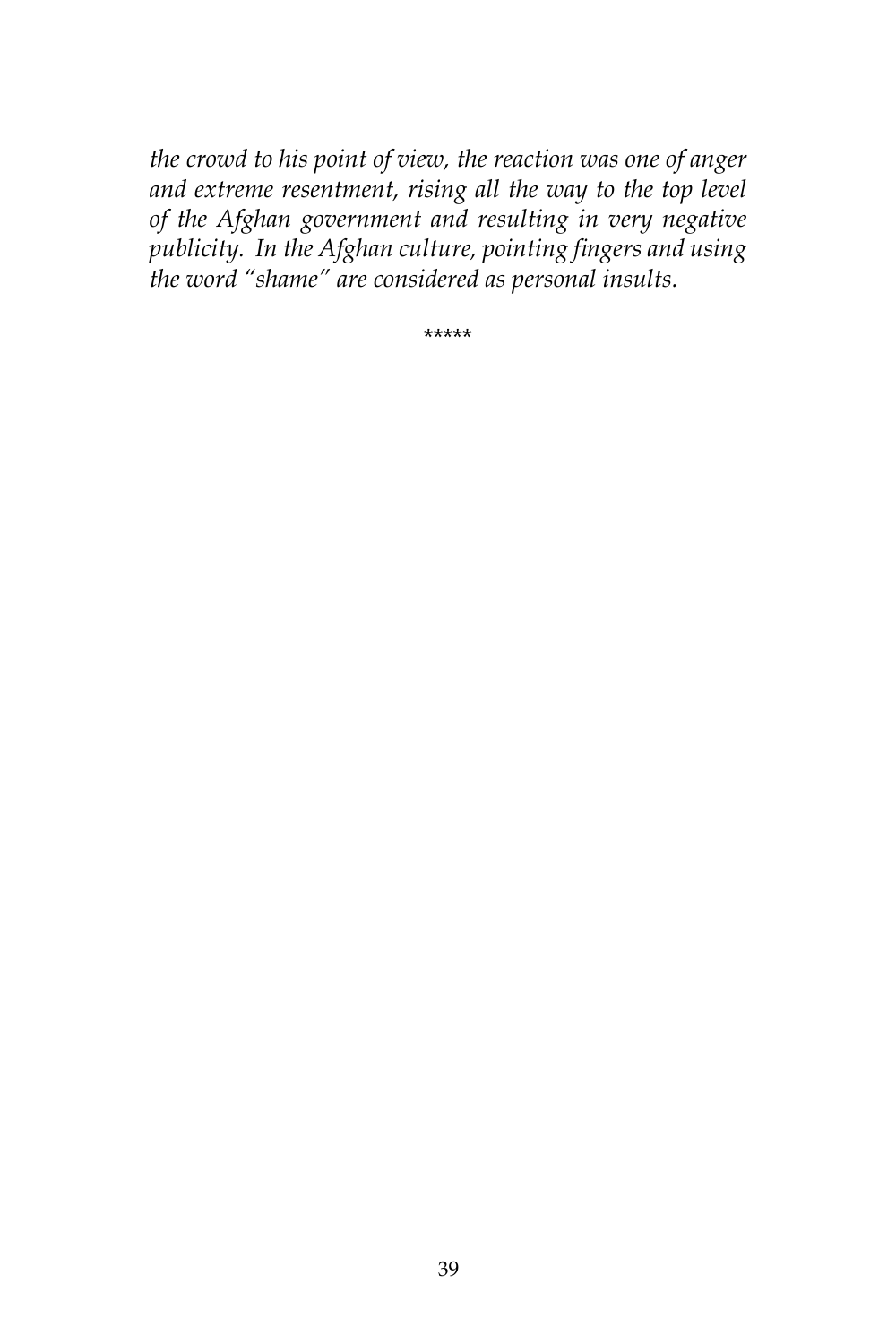## **V. THE LANGUAGE PROBLEM**

The ideal advisor should be fluent in the local language, but this ideal is rarely met. Professional relationships, accuracy, and security will all be affected by the advisor's inability to speak the language. Most advisors use interpreters, making it difficult to establish a truly effective relationship with the senior local official they are advising. The proper use of interpreters is often difficult in itself. Even if everyone speaks English, the advisor must be sensitive to differences in understanding which are caused by differences in background and life experience. None of this is impossible, but language is a complicating factor in relationships and requires close attention.

The history of language training for American diplomats and military assigned to post-war Iraq and Afghanistan has been problematic. The more senior the American advisor, the less likely it is that he will have had time for intensive language study or been able to absorb what he was taught. Even the junior officer who studies Arabic, Dari, or Pashtu in the United States may find that he has little opportunity to immerse himself in the language within the host country because his contact with native speakers may be very limited. The present security practice of restricting personal movement outside American compounds means that day-to-day dealings with the local populace are often very limited, and thus the American officer may not make much language progress while actually assigned to the country. In many cases, language fluency actually decreases once the officer arrives at his post.

If the foreign official does not speak fluent English, it is far more likely that the advisor will communicate (1) through an interpreter, (2) through a simplified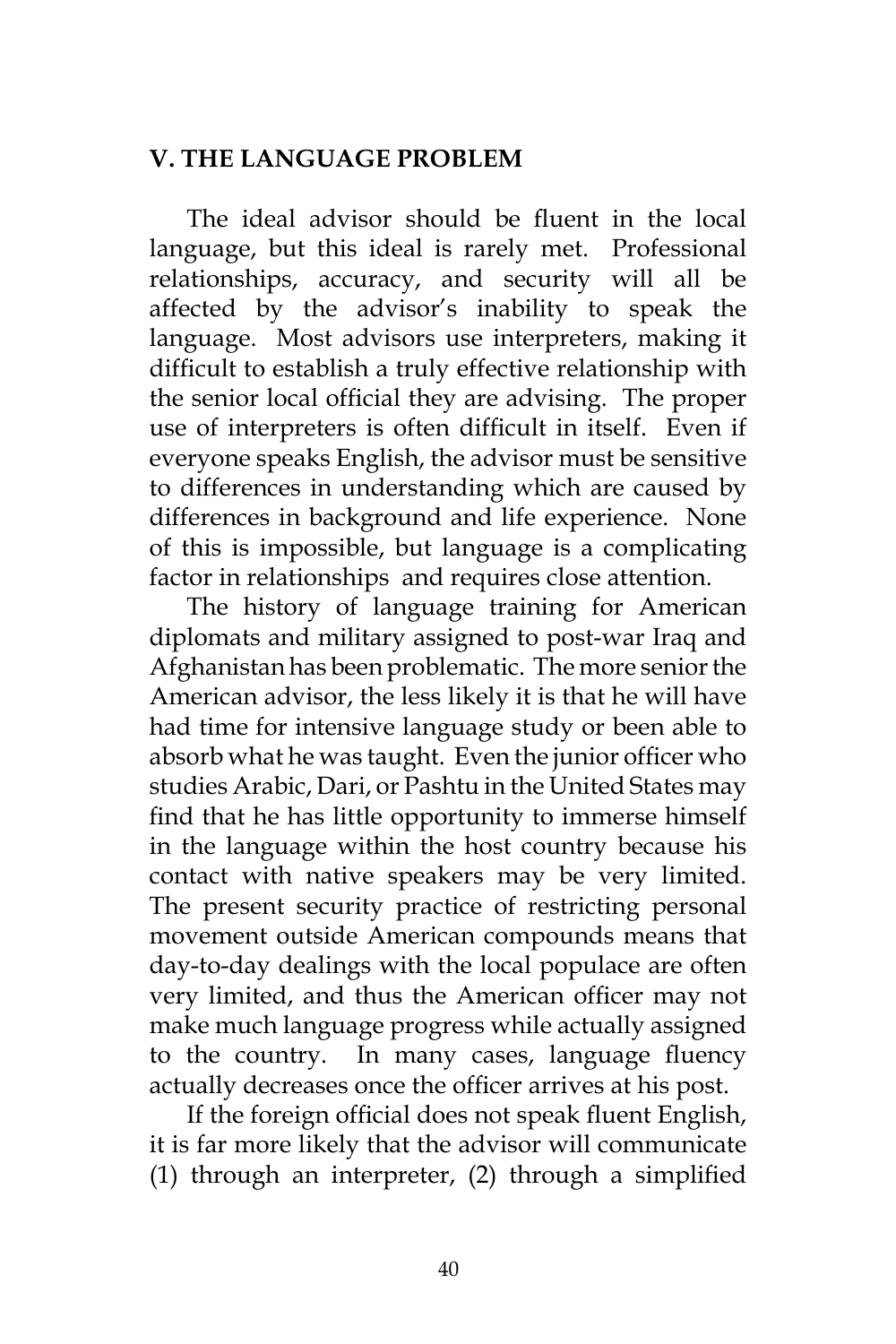version of English which appears comprehensible to the official, or (3) through a third language which the advisor and the foreign official share. All of these have pros and cons, and directly affect the advisor's effectiveness.

## **Use of Interpreters.**

The perfect interpreter is impossible to find, but the advisor must cope nonetheless. Who is an ideal interpreter? It would be someone who can accurately and quickly translate nuanced meaning, be thoroughly versed in both countries' history, literature, culture, and politics, as well as in the technical subjects under discussion, and yet not allow his personality to shade the interpretation. This paragon does not exist, and if he did, the advisor would not be able to afford him.

In the real world, the interpreter is more likely a local citizen who left his country decades in the past and has only returned on a contract, or someone whose parents are from the country in question and who learned the language from his family while growing up in America, or a local citizen who studied English in school. None of these is likely to be a formally trained interpreter, and, at best, the American advisor will be provided translation which will only be approximately correct. Facts, figures, and details will often be mistranslated, and nuances of meaning may be totally lost.

If the interpreter is from a different religious or ethnic group than the official, there may be mistrust and bias on both sides. If the interpreter is seen as having abandoned his native country for a better life in America, there may be resentment against him from officials who stayed and fought through the hard times in the country's history. At worst, the interpreter will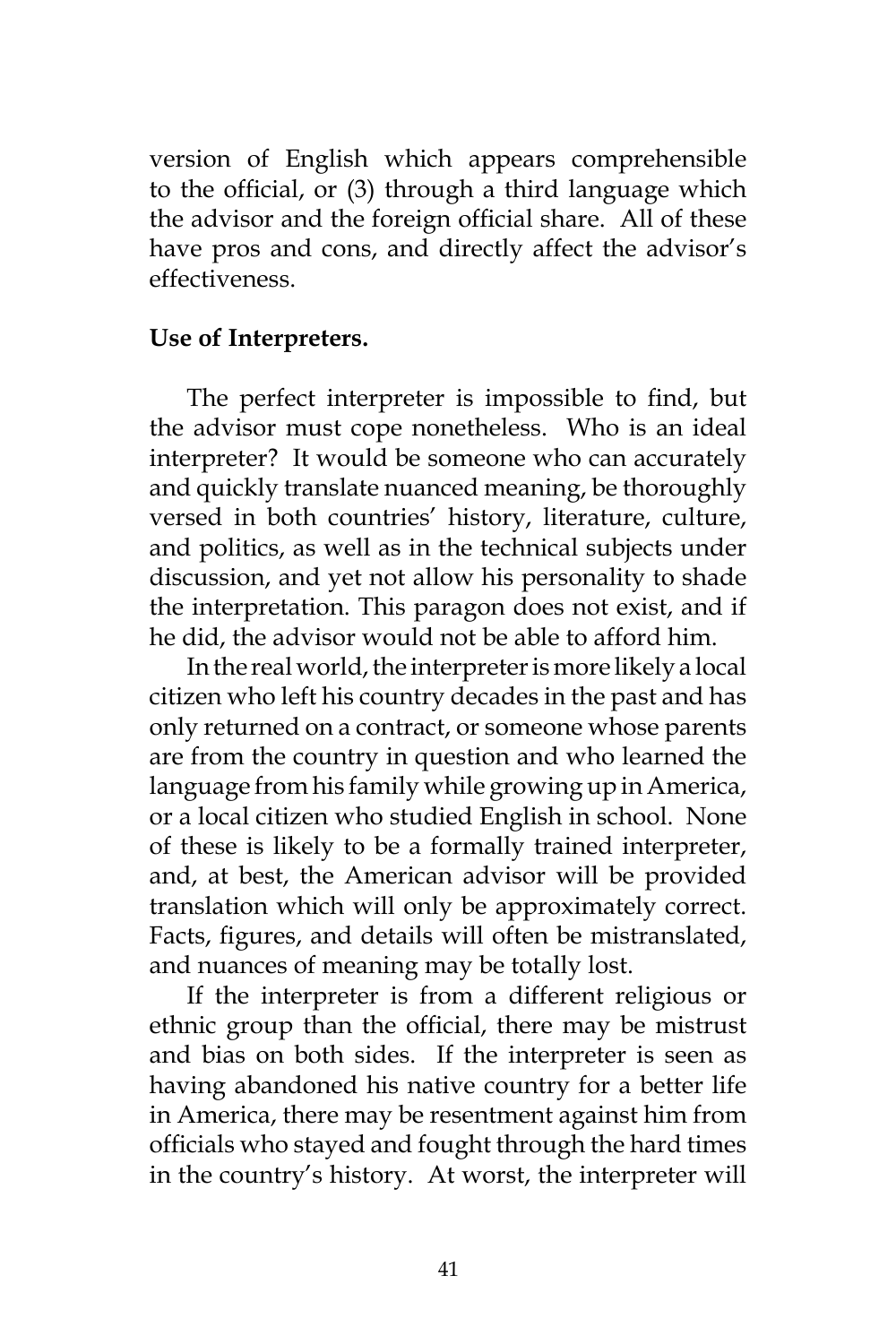have such heavy emotional baggage, prejudice, or personal political motivation that conversations will be twisted in a way not intended by either advisor or official, leading to distrust and mission failure. All of this adds immeasurably to the advisor's burden.

Dealing with interpreters is a skill which a surprisingly large number of senior officials and advisors completely lack, but not having this skill is like not knowing how to fire your weapon. Common mistakes by American officers are to subject the interpreter to long, rambling philosophical perorations which no one—sometimes even other Americans could easily understand; to assume that the interpreter can memorize long paragraphs of convoluted speech; to assume that the interpreter can understand obscure metaphors, regional American dialect, professional jargon, slang, and acronyms; and to assume that the interpreter actually intends to translate everything rather than simply giving a synopsis of the conversation.

The only way to avoid these pitfalls is to speak slowly, clearly, and succinctly, to rehearse key points in advance with the interpreter, and to check and recheck the interpreter's accuracy with figures and other data. Even then, however, no translation will be completely correct, and inaccuracies and bias on the interpreter's part may color the advisor's intended statements.

The advisor can improve his message by avoiding military jargon and abbreviations. "Military-speak" can be so heavily laden with acronyms and special vocabulary that it is even incomprehensible to American civilians. Metaphors, similes, and humor are difficult to translate well into other cultures. If the advisor has studied a foreign language, he will remember how difficult it is to articulate concepts and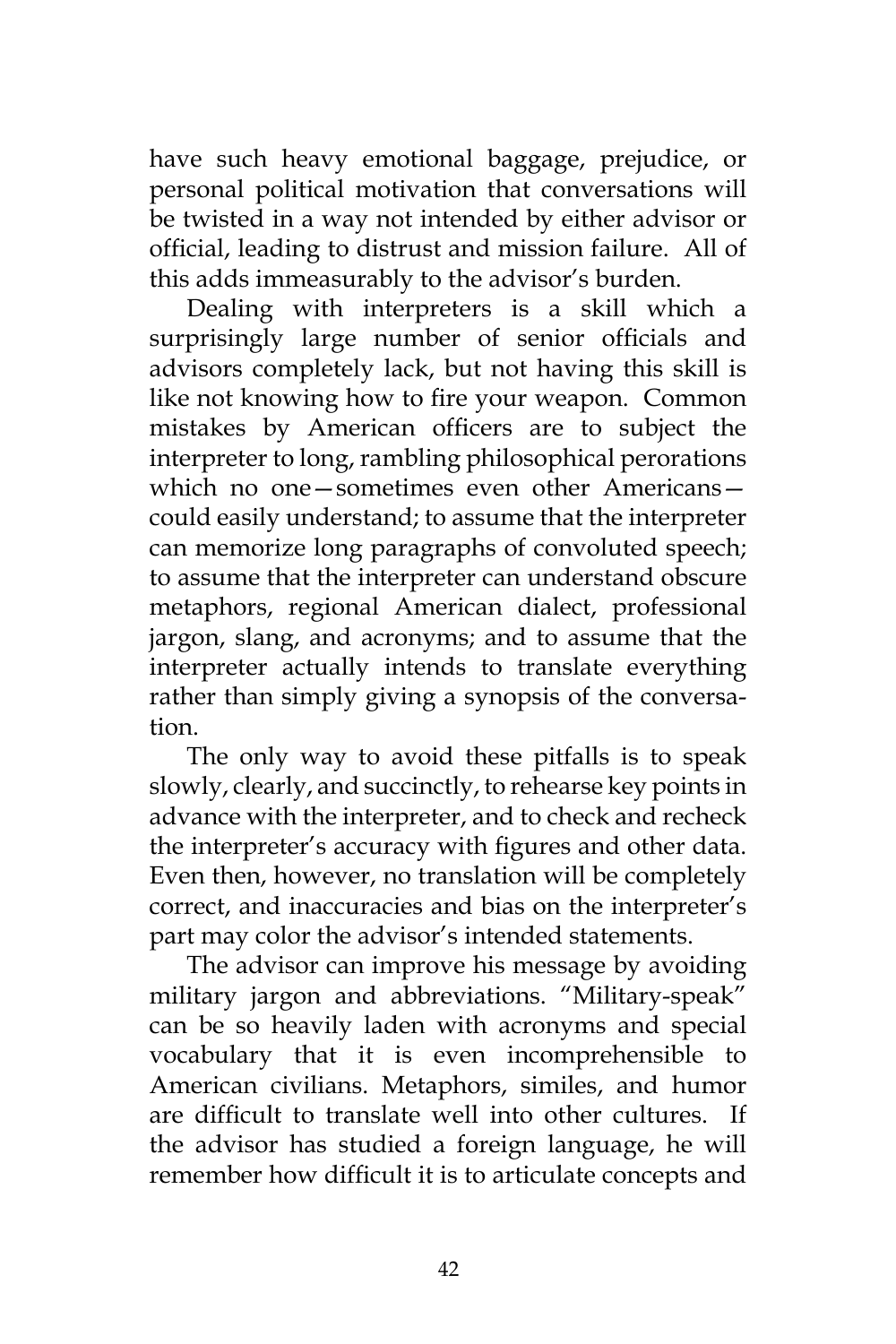specifics. This simple consideration is a crucial lesson in understanding the burden placed on an interpreter, and the necessity of helping prepare him to accomplish his job.

\*\*\*\*\*

*Any comment about a Muslim female's physical attributes can be a precept for disaster. Her male relatives might consider it an insult to the family honor.*

\*\*\*\*\*

*Telling a Turk or an Iranian that he is "working like a dog" or is "as stubborn as a donkey" can be fighting words, because comparisons to animals are considered insults.*

\*\*\*\*\*

Asking an interpreter to repeat back what you have said or plan to say improves the chances of accuracy. The advisor should avoid analogies, and recognize that an interpreter may drop a point, or guess at it, if he has not fully understood the concept. Most of all, the advisor should not surprise the interpreter with unusual vocabulary or new subjects of discourse. Arcane references to American history will be lost on both the interpreter and the audience, and university level lectures on political development or philosophy should be left in the university, not addressed to tribal leaders.

Privately reviewing what you plan to say with the interpreter before a meeting allows him to understand the new vocabulary and concepts before he has to explain them to the senior official. An interpreter who may know every word necessary to discuss al-Qaeda or taking apart an M-4 may not have any vocabulary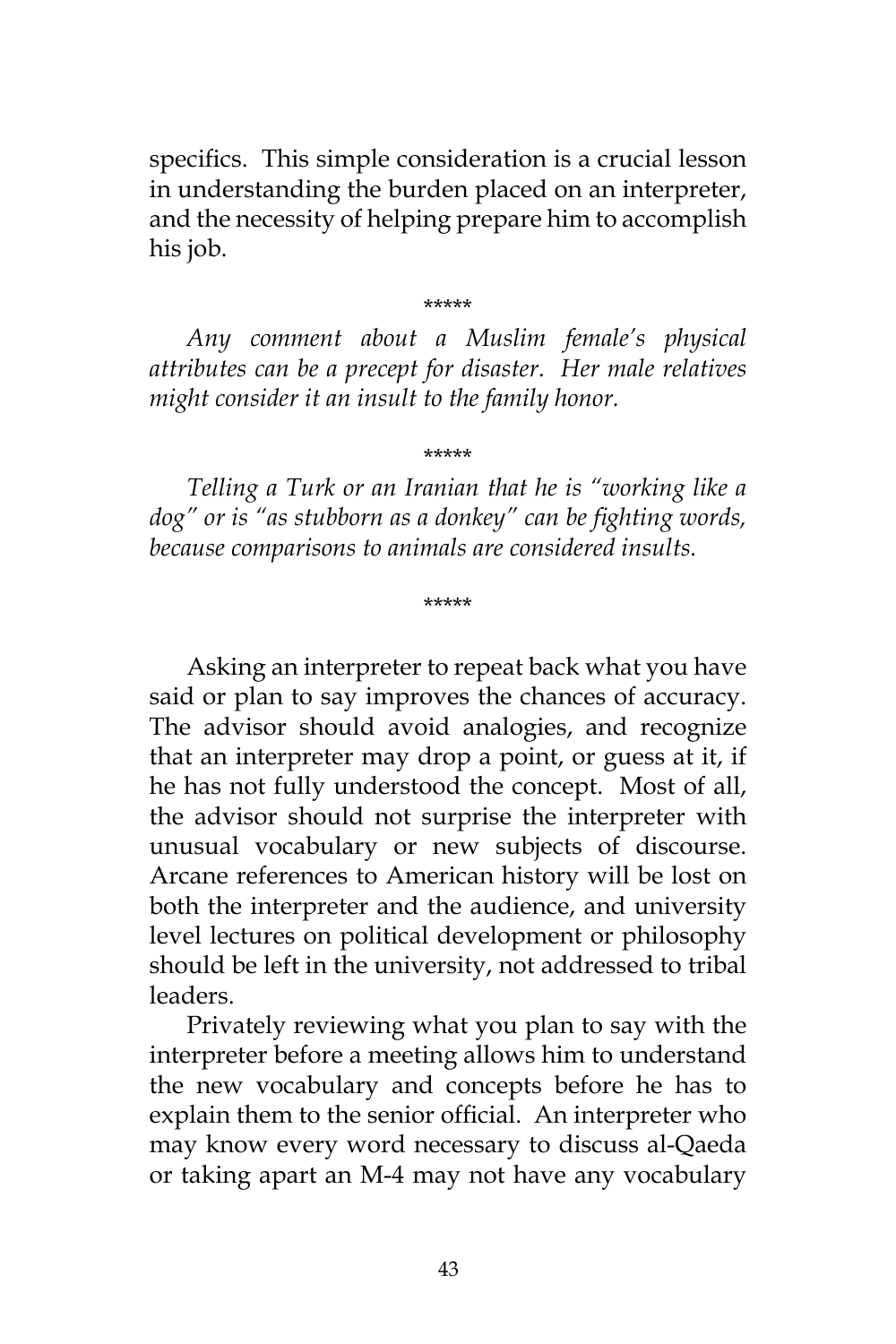at all in other fields the advisor wants to discuss. The interpreter's fluency in one subject should not be confused with vocabulary expertise or familiarity with other topics.

An interpreter is always pulled between two worlds, and it may place him in personal danger. If there is an active opposition to the presence of U.S. forces in the country, an interpreter's life and his family's security can be at stake. Interpreters might be regarded as traitors by their neighbors or opposition groups, and their activities will be monitored. They may be susceptible to threats if they do not pass on information to opposition groups or insurgents, or to death if the opposition has declared that collaboration with U.S. forces is a crime. Unlike the advisor, whose family is safely out of reach in the United States, the interpreter must take his extended family's security and future into constant consideration. In Iraq, for example, there is a clear security threat to interpreters because they enable U.S. military forces to function with local leaders. The interpreters become primary targets.

 By extension, the advisor's behavior and activities will also affect his interpreter's personal and family security. In one case in Herat, Afghanistan, for example, an Afghan guard force chief previously employed at the PRT was killed along with his entire family when gunmen broke into their residence. Coincidence or political retribution? In another case, an interpreter in Kabul was asked to stay late one evening. He agreed, but asked that he be allowed to sleep at the base that night, because "going home so late in the evening will make my neighbors think I have a different job than the story I told them." His neighborhood was conservative and anti-western, and gossip about his work with the Americans would have posed a danger to his family.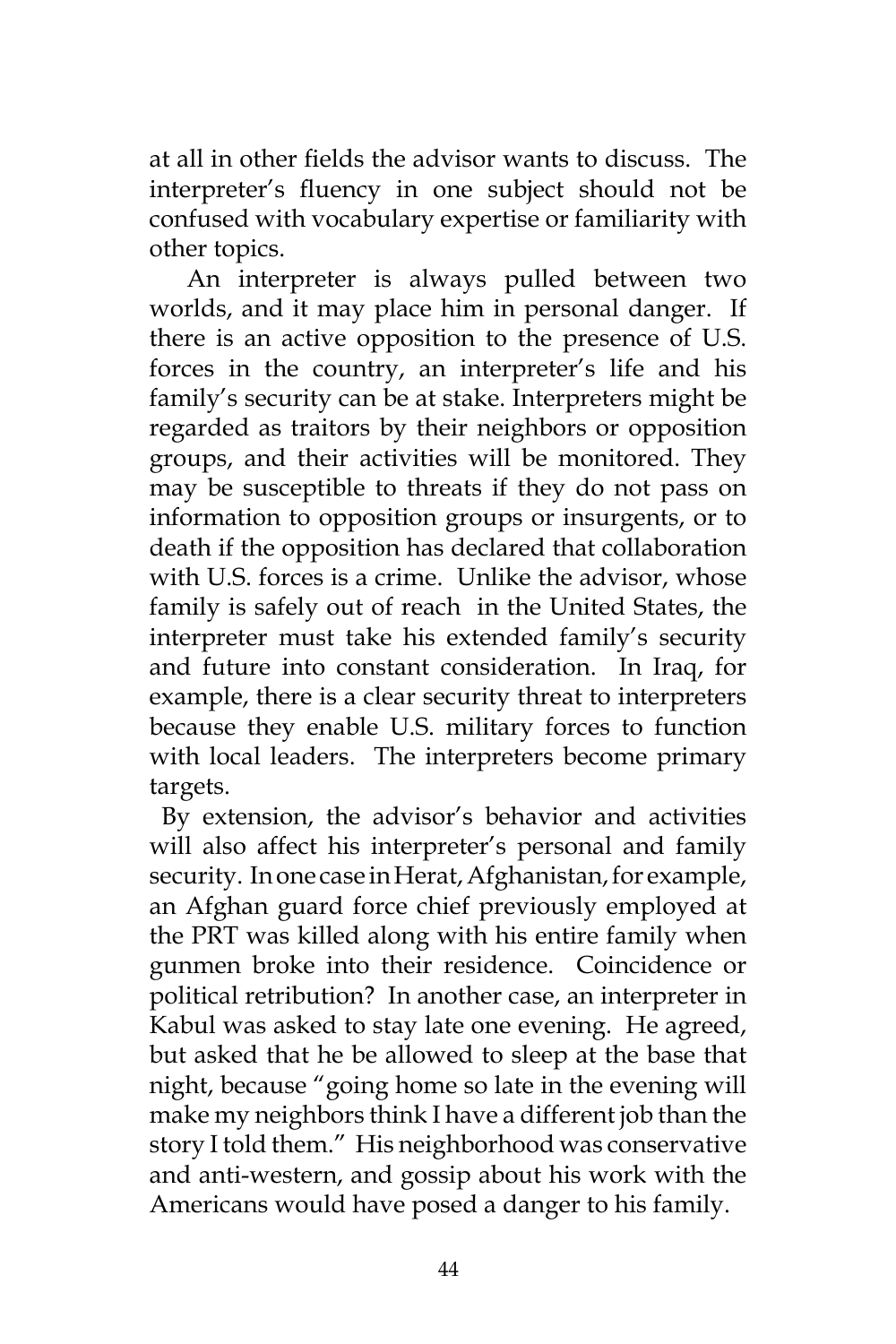It is not only political sensitivity that makes going home late difficult. In Kabul, Afghan employees who had to stay at work far into the night had to face the dangers of road blocks and robbers if they traveled home on the empty, dark streets. Even if there was good security, the lack of street lighting, proper sidewalks, and paved roads made night-time travel physically difficult.

In recognition of the security threat to military interpreters, programs are now in place to allow them to obtain special immigration visas to the United States. An advisor should learn about these programs from the Embassy consular section and be willing to give honest answers to an interpreter when he asks about the possibility of leaving his country.

## **Using "Basic" English.**

Problems are also associated with reliance on the foreign official's knowledge of English. Unless the official is very fluent, the advisor may be misunderstood even while both assume they understand each other perfectly. Pigeon English and mime are fine in a bar or restaurant; they do not work well when the subjects are politics, strategy, and security issues.

Even when both parties speak English well, differences exist between American usage and British/Australian/other usage which can lead to misunderstandings. These differences can be the more treacherous because they are totally unexpected, and each side of the discussion assumes that the other understands him perfectly.

The same can be true of Arabic from country to country, of Turkish, Persian, and so on. Because dialects change from region to region, what one assumes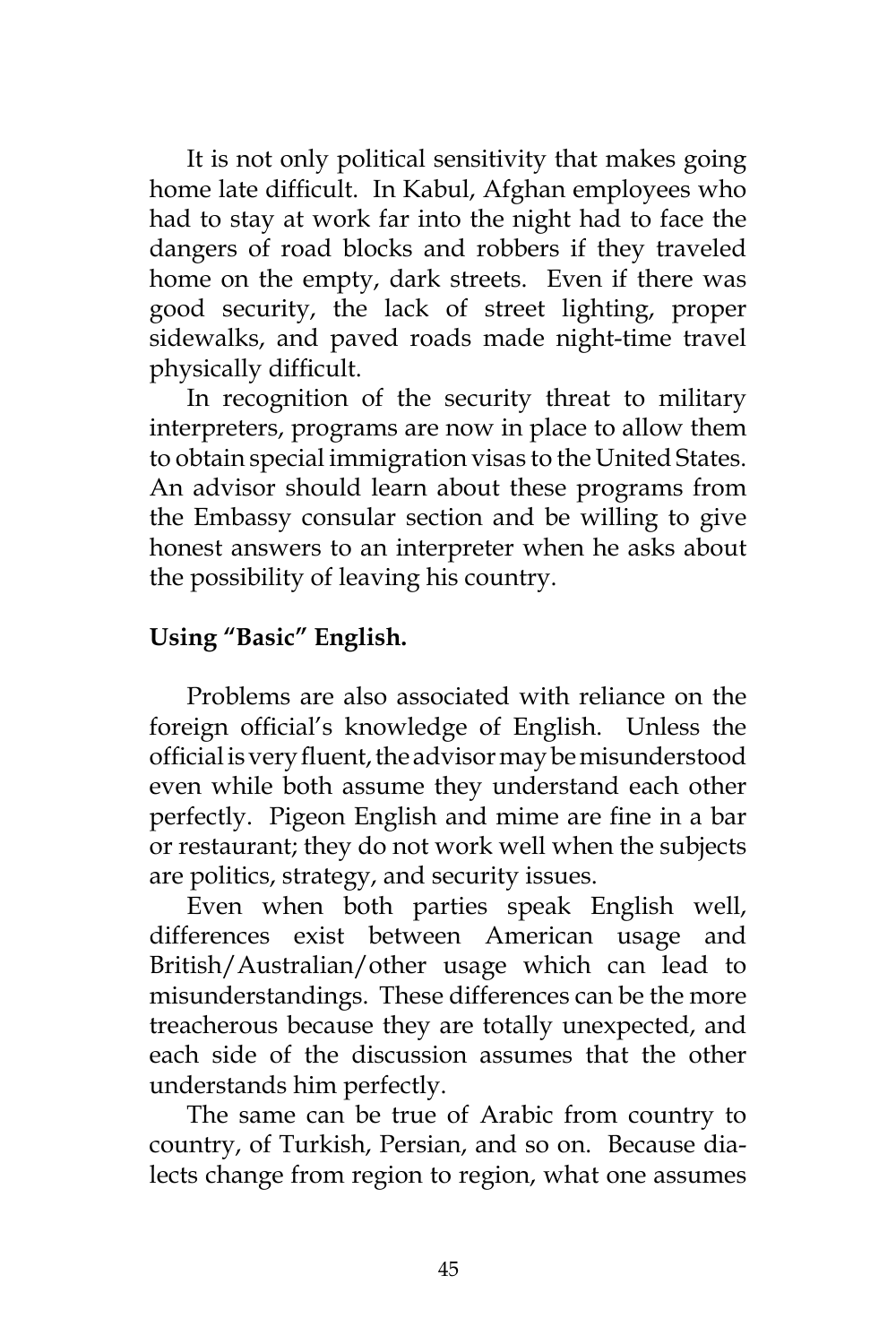is mutual understanding can instead be mutual incomprehension.

\*\*\*\*\*

*At the entrance of the teachers' room for the English Language Department at Haceteppe University in Ankara, Turkey, a box was once placed to collect the blackboard erasers used by the language instructors returning from classes. The department's British secretary wrote a very clear instruction sign for the British, American and Turkish teachers--all of whom shared the English language, which had a very different meaning for the British/Turks than it did for the Americans. The sign read, "Teachers, please put your used rubbers in this box."*

*\*\*\*\*\**

*At a dinner in the Iranian Province of Azerbaijan, an American Peace Corps volunteer who spoke the Turkish of neighboring Turkey tried to thank his hostess and turn down offers of another full plate by saying that it was "too much" and he had already eaten "too much." He emphasized the Turkish word for "too much" by pointing at his dish. The host family reacted with stunned silence, and only after an English-speaking participant asked what the volunteer really meant, did the group dissolve into laughter. The word for "too much" in Ankara's Turkish meant "mouse shit" in the local dialect. The American guest had been telling his hostess that there were feces on his plate.*

\*\*\*\*\*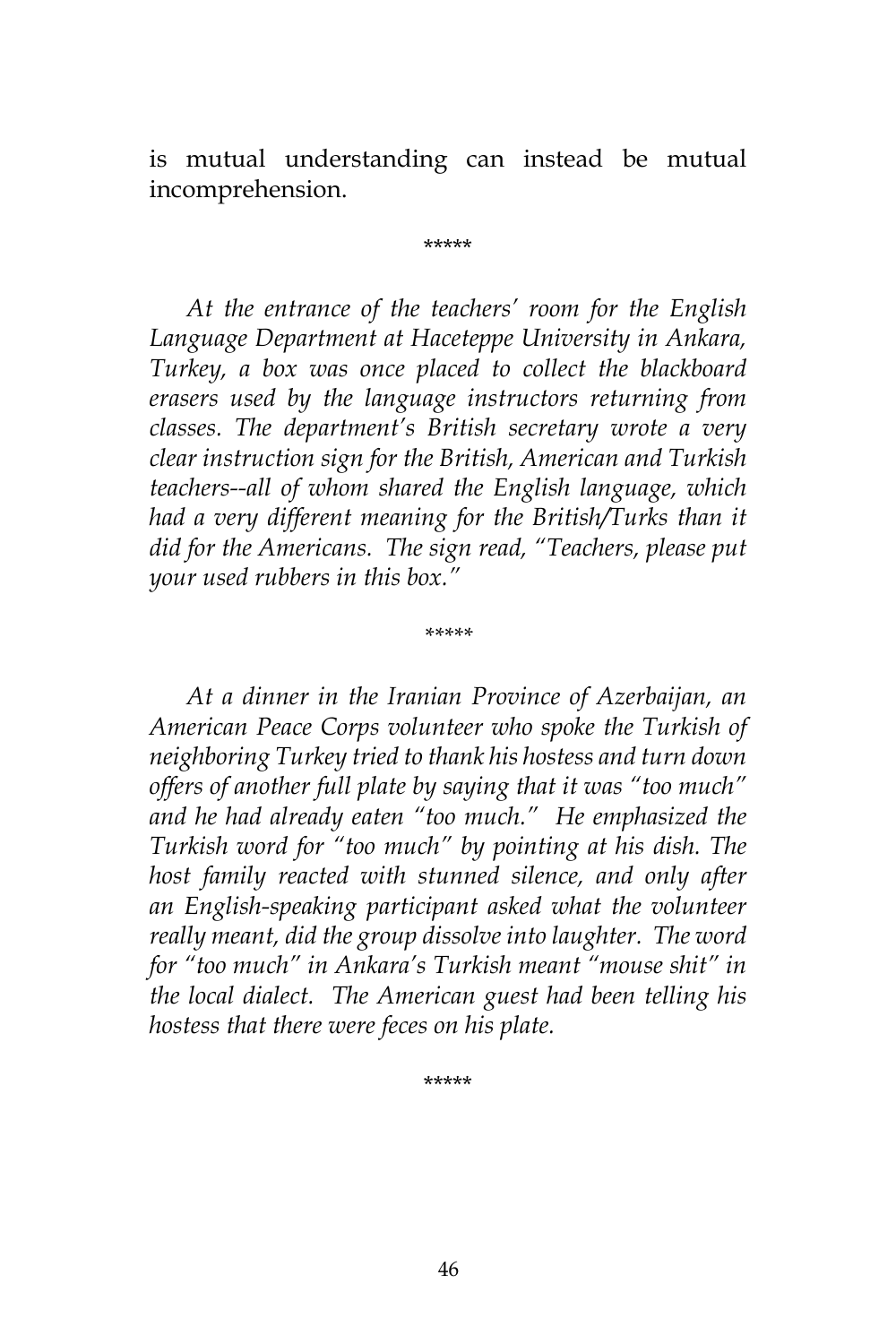#### **Using a Third Language.**

Using a language which the advisor and the official share, but which is not the mother language of either one, can also compound the possibilities for error and misunderstandings. An added dimension is that it may be a language which has unwelcome political overtones. Languages are tools of communication, but they also carry historic and cultural connotations of which the advisor must be aware. For the American who learned a language during an idyllic stay abroad as a student, a second language may bring memories of only good times and youthful adventure. For a foreign official or others who hear the same sounds, that language may be an unpleasant subconscious reminder of death and injury to family and friends.

*Hearing Americans speak Russian with Afghan officials can be an unpleasant subconscious reminder to Afghans of the Soviet invasion and occupation of Afghanistan. Was Russian the language heard by the official as a child when orders were being given to arrest his father? Even if the official was once on the side of the Soviets, others in his entourage may have served painful times in prison being mistreated by Russian-speaking guards and interrogators.*

\*\*\*\*\*

*\*\*\*\*\**

*Sometimes the language spoken inside the house is not the official language of the country. Using one or the other can build imperceptible walls between people, especially if the official language implies social or political dominance by another ethnic group. An American once assigned to Iran realized that speaking Farsi with ethnic Turks from the*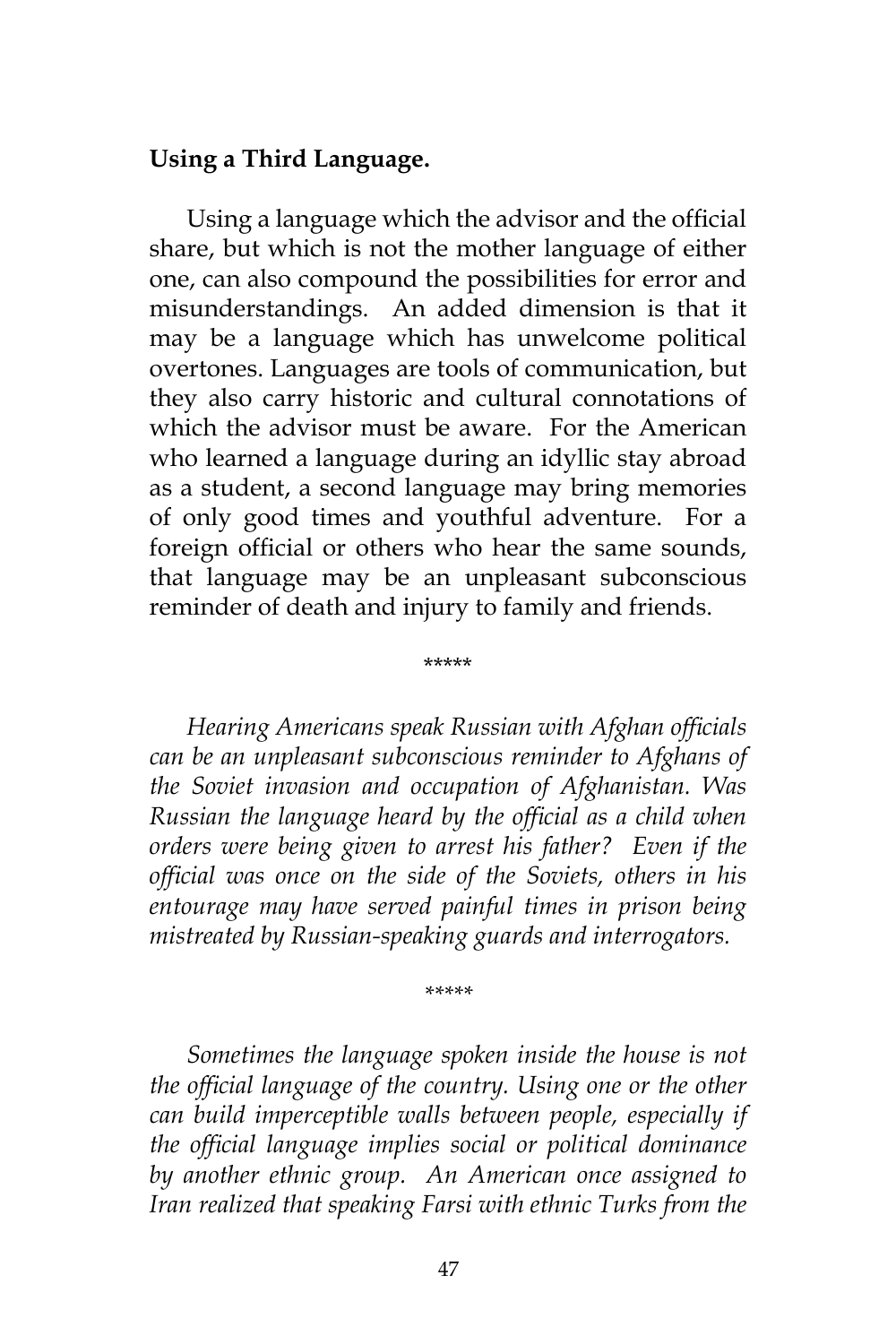*Iranian province of Azerbaijan placed social barriers between them, just as his speaking Turkish with Kurdish friends in Turkey did. Both the Turks of western Iran and the Kurds of Turkey felt discrimination and pressure as members of minority groups, and part of the ongoing ethnic tension involved the choice of which language to use.*

\*\*\*\*\*

## **Understanding What Is Heard and What Is Said: When the Advisor's Terms of Reference Are Not Those of the Foreign Official.**

Understanding the differences in connotation of words and differences in concepts is essential for the advisor if he is to communicate effectively.

Even though a word may be found to translate a concept from one cultural pattern to another, there is no assurance that an accurate and viable concept has been chosen in the second pattern that is equivalent to the original one. When two cultures are not parallel in their focal points, misunderstandings can occur and inaccuracies can be perpetrated by the application of familiar concepts in a foreign environment. Americans and other Westerners have taken political and social concepts such as nationalism, militarism, and the democratic system of elections, which are native to Western countries, and have attempted to apply them to underdeveloped countries where they have different meanings.<sup>3</sup>

Originally written about the work of advisors in Vietnam in the 1960s, this is true as well in today's Afghanistan, Iraq, and Kosovo. The word "crime," for example, is easily translated into Dari, but the average Afghan has a very different concept of what constitutes crime than an American.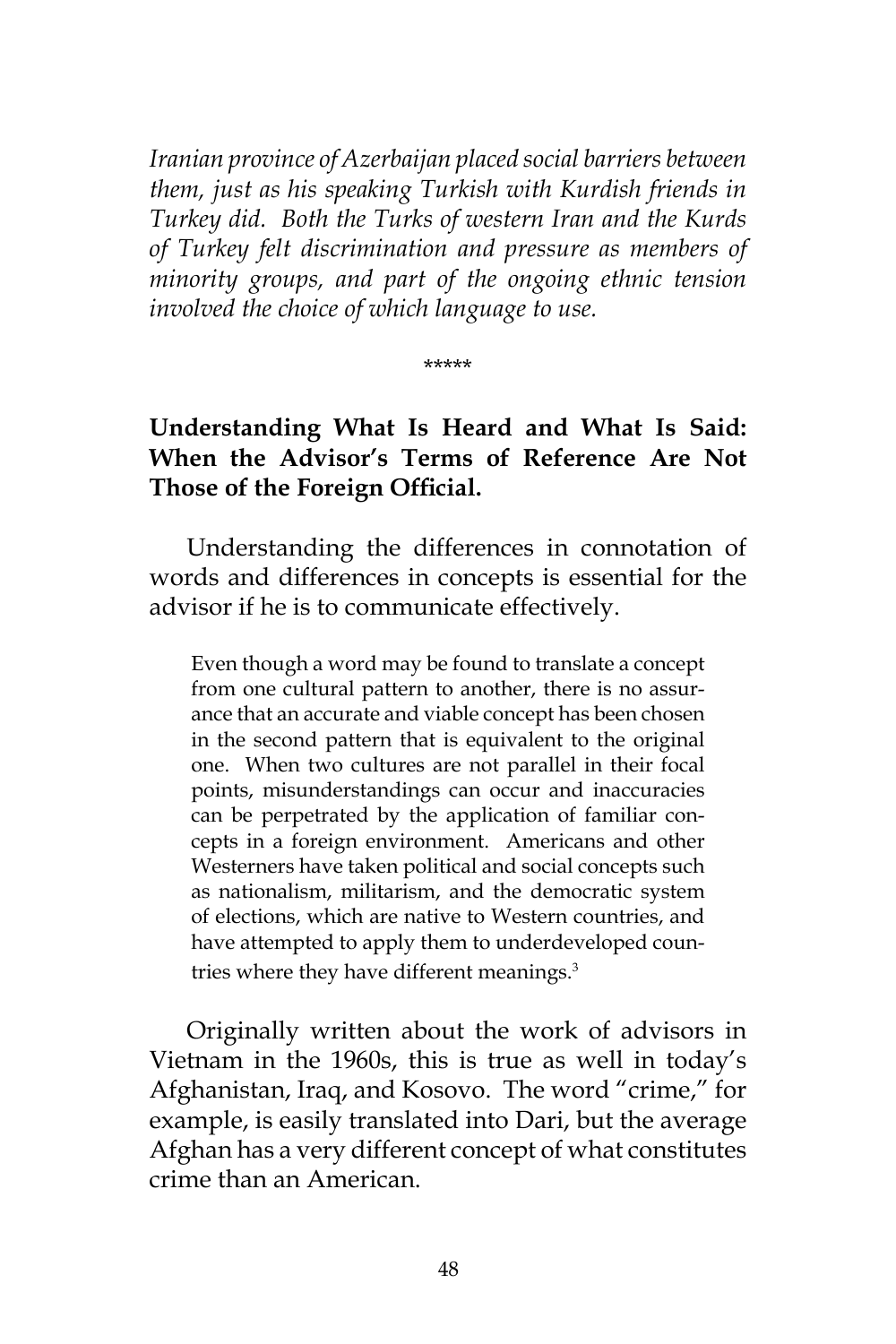In the United States, there is no legal problem (or even any legal implication) in converting from one religious faith to another, while in Afghanistan, and the larger Muslim world, conversion from Islam to another religion is considered a serious crime. When national identity, family identity, and Islam are inextricably connected, apostasy is equivalent to treason and betrayal of one's kinfolk.

In the United States, killing one's wife, sister, or daughter for having an extra-marital relationship would be a crime, but *not* doing so in some parts of the world shows one as weak and dishonorable, with no regard for family, clan, or tribal honor codes. Taking justice into one's own hands and killing someone who had insulted or badly offended you would be a crime in America, but in other places might be considered natural and even necessary. Not to retaliate might show you as weak and feckless, and thus place you and your family in greater danger.

Even perceptions of historic events are affected by geography. In the west, the names "Attila" and "Genghis" might conjure images of Attila the Hun and Genghis Khan, regarded as blood thirsty conquerors who ravaged vast areas and almost brought an end to western civilization. In Turkey and other Asian countries, they are often seen as national heroes. In the west, the word "crusade" has a positive connotation, while in the Muslim world it is a reminder of European invasion and the attempted destruction of Islamic civilization by western armies. By the same token, a devout Muslim sees a religious and positive connotation in the word "jihad," while an American thinks of suicide bombers and terrorism when he hears it.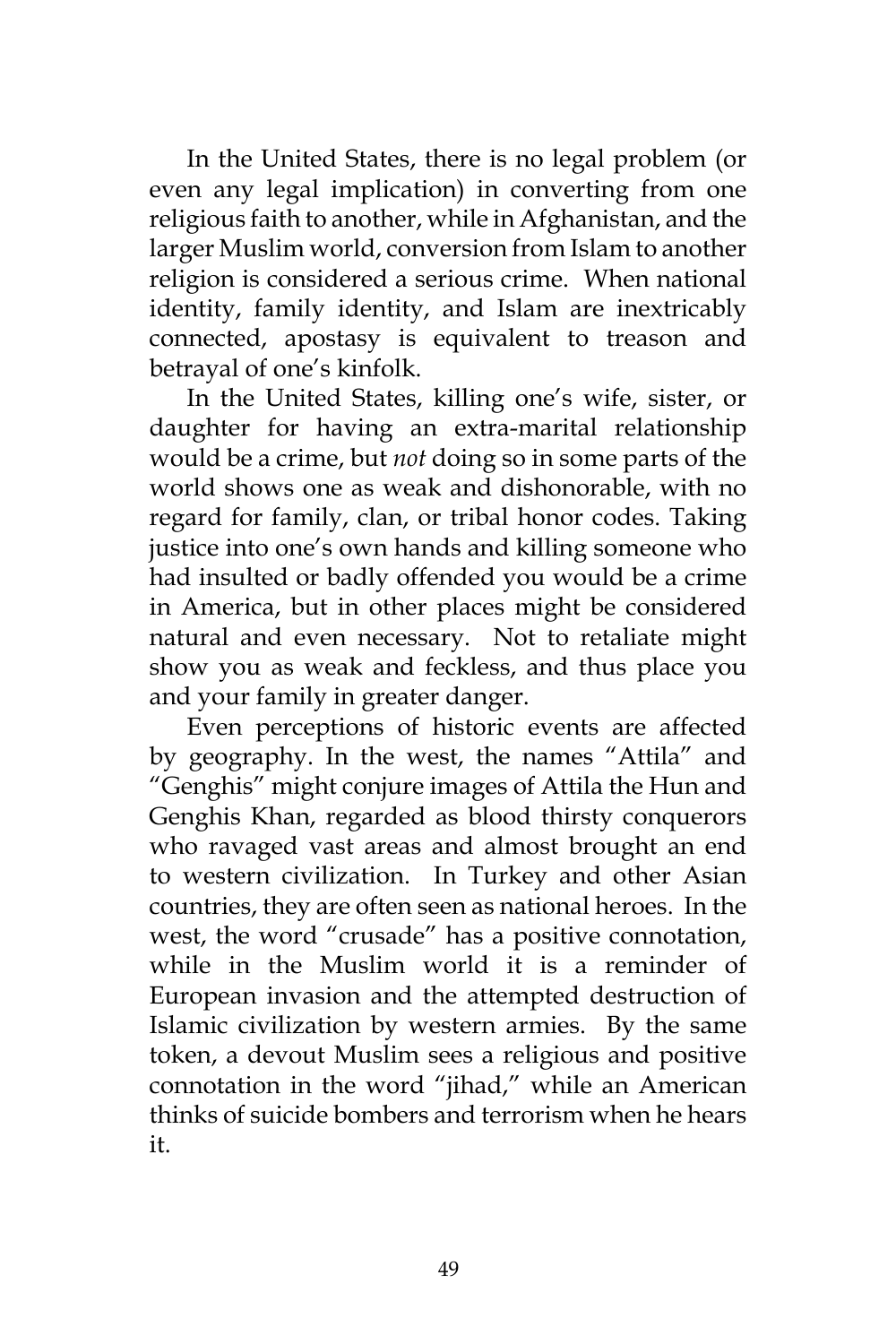The list of conflicting concepts goes on and on. "Rule of law," "democracy," "extending the reach of the central government," "Hamas," "football," "the Taliban," "honor," "tomorrow"--all of these are easy to translate or may even sound the same in other languages, but the very words used for these and many more concepts may have radically different connotations for the American advisor and the senior official with whom he is talking. Is football a game where the players use heavy padding and throw the ball, or one where they wear shorts and kick the ball? Is "Hamas" a terrorist organization, or a charitable institution which brings help to needy communities? Is "tomorrow" what occurs after midnight, or a hazy, indeterminate time in a possible future? Are the Taliban the insurgents so demonized in American political rhetoric and the U.S. media, or a movement which brought stability to an Afghanistan reeling from civil war. Does "extending the reach of the central government" mean to bring much needed services and stability to remote areas, or is it just a way to send strangers from the capital city to the provinces so that rural areas can be looted and abused more easily?

This does not mean that communication is impossible, or forever part of the Tower of Babel. What it does mean is that communication is not always easy, and the advisor must take special care to ensure that he really understands what he hears, and that his own meaning is conveyed accurately when he speaks.

There are ways to minimize the difficulties and achieve the advisor's goals. Beginning to learn the local language—or at least the minimal expressions of courtesy and greeting—is an important first step. Selfstudy and help from interpreters can assist the advisor in this. Even learning one or two new words a day can lead to an extensive working vocabulary in a short time.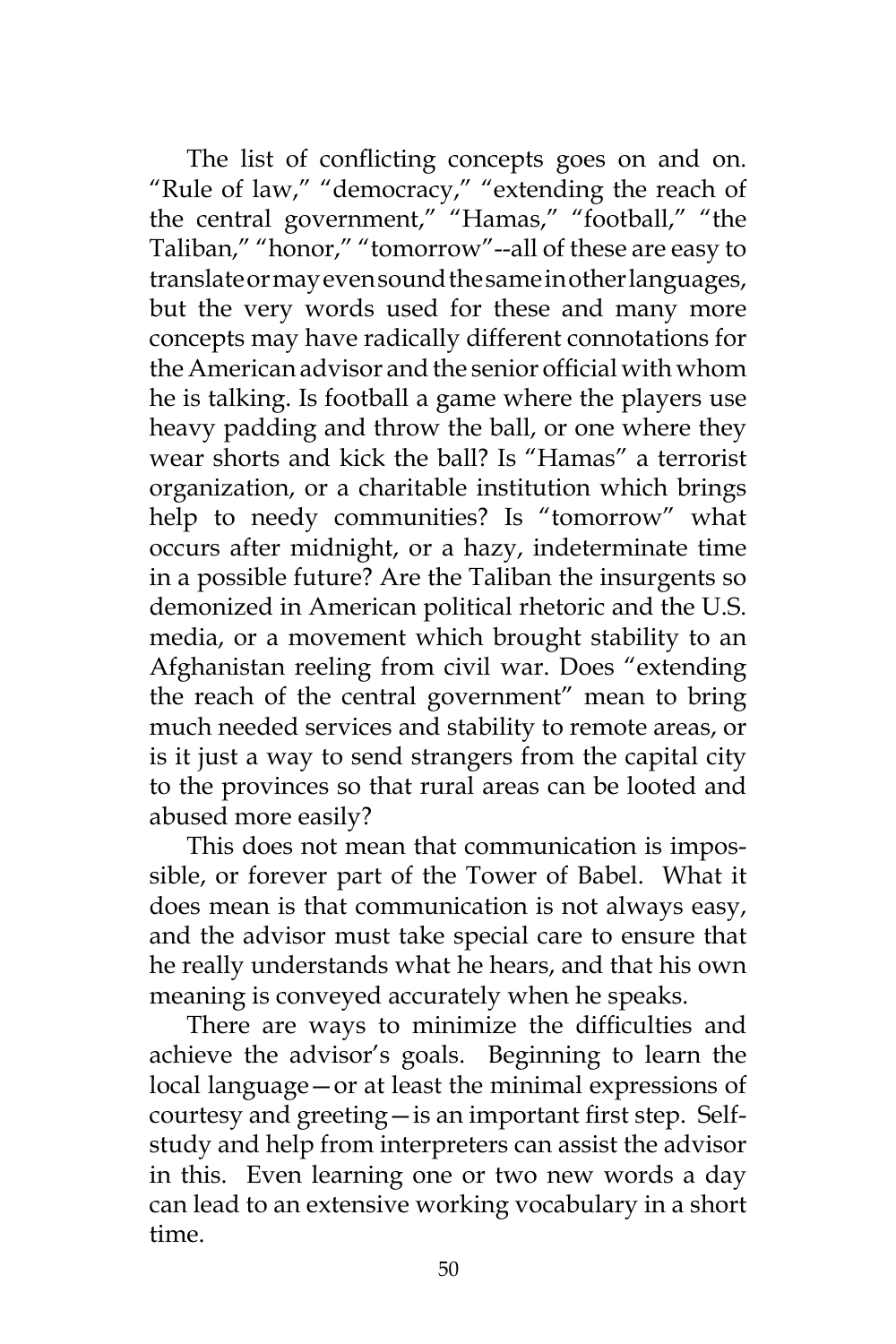## **Non-verbal Communication.**

Paying close attention to facial and body language and other forms of nonverbal communication is also important for the advisor, and allows him to gauge reaction before the words are translated. Over time, as the advisor and the senior official become familiar with one another, and as the advisor works to understand the language, gestures, and local customs, communication will become easier.

Signs, facial expressions, and physical gestures that Americans take for granted and routinely use while talking may have far different meanings in other cultures, and an advisor must be very careful to understand the signals he is sending. For examples, lifting the eyebrows signifies "no" in Turkey, and may not necessarily be accompanied by the spoken word, and the "thumbs up" gesture so commonly used by Americans to signify "good work" or "O.K." has a sexual connotation in some Muslim areas, and congratulating a local soldier by the thumbs-up gesture may cause the advisor unwanted speculation or ridicule from the group of young men who return the gesture with laughter. Ditto for holding the thumb and forefinger together in a circle to signal that something is, or tastes, good. In Turkey it was used as a signal for the sex act.

No one expects a foreigner to understand everything about a new culture immediately, but the advisor is in a public position and should ask his foreign colleagues to point out any obvious nonverbal mistakes. If he sees that laughter or embarrassed smiles break out when he makes a gesture, it is a sign that he should quietly ask someone if there was a problem.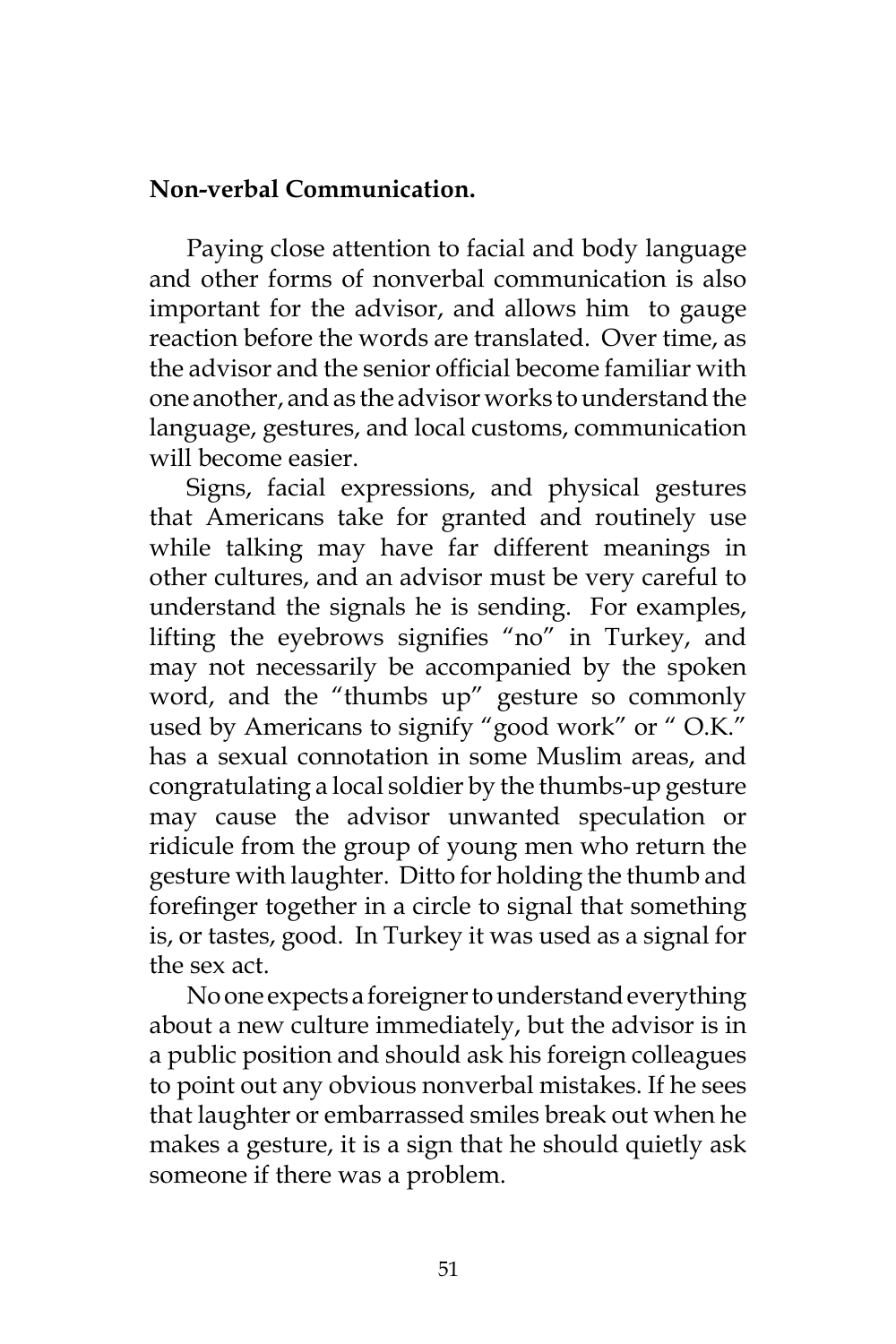## **VI. THE OFFICE AS BATTLE SPACE**

The advisor must study his counterpart, learning his history and his cultural and social milieu. He must come to understand what affects the official's thought process and decisionmaking, and learn the local factors that determine the senior foreign official's ultimate success. While much basic information about a foreign official can be obtained from Google, news accounts on the internet, and intel sources prior to beginning an assignment, the best way for an advisor to understand his counterpart comes through physical proximity and observation over time.

## **The First Who in Who's Who.**

Knowing as much as possible about his counterpart is imperative for the advisor. Learning the truth, however, is a subtle and time-consuming process. If the foreign official has come to public attention before, there will be miscellaneous information on Google about him. He may have an official biographical page to give to foreign visitors, and there is presumably information available through intelligence sources as well. Over time, the official will also share personal information about himself, but he will undoubtedly have a negative reaction if he feels that he is being interrogated about his private life.

The questions to be answered are legion. What is the official's history and lineage? His religion? His ethnic background? How did he get his senior position? Was he chosen by merit or based on political/ethnic/family patronage? To whom is he married, and what does his wife's family do? Is he personally close to the Head of State? Is he a relative? If so, by blood or by marriage?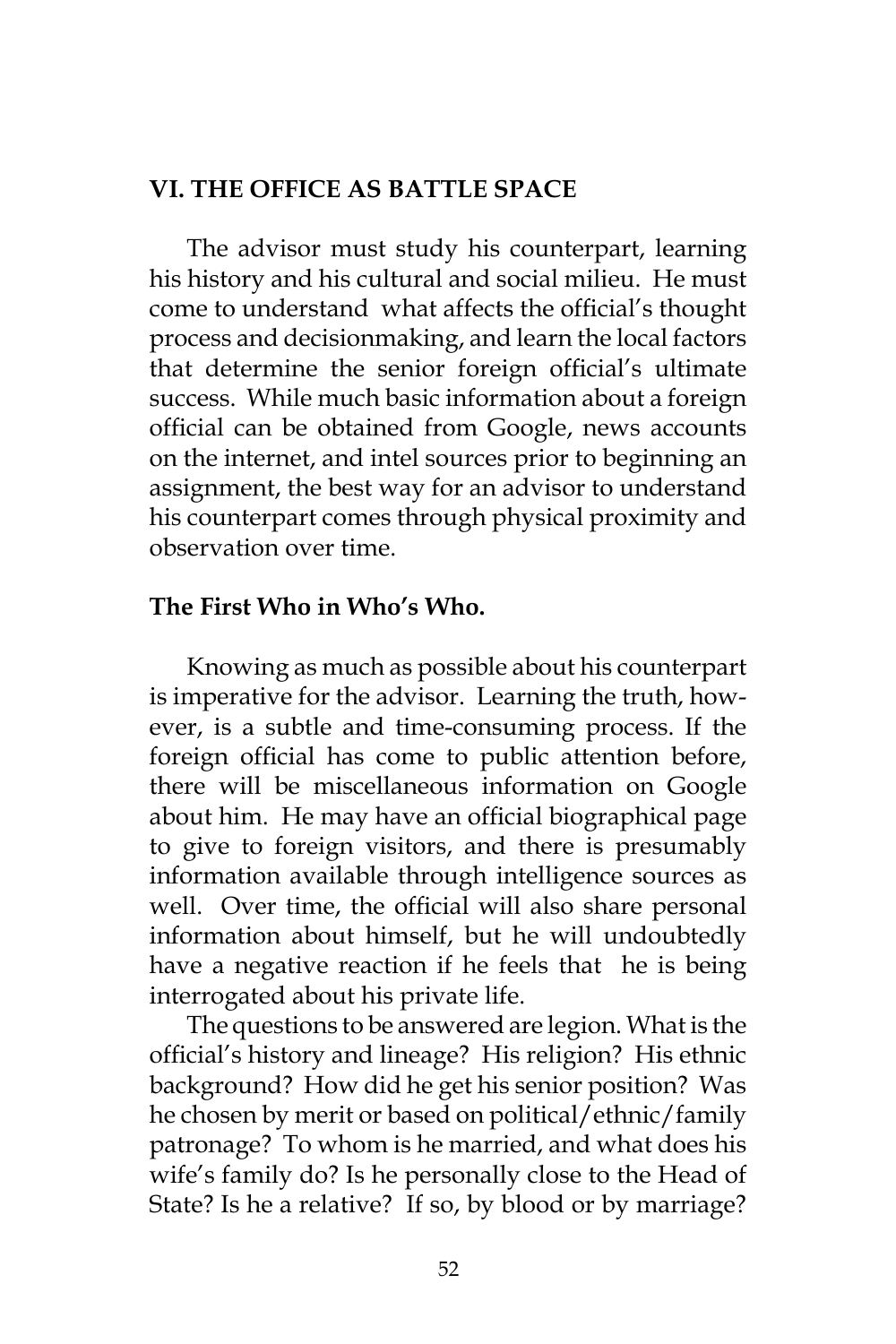Is he related to other members of the government, to Cabinet officials, to Parliamentarians, to leading security officials? Does he have ties through family, residence abroad, schooling, or business interests to other countries? What is his general reputation? While no single answer to any of these questions in and of itself will determine the official's receptivity to the American advisor, the answers will predispose him to certain paths of action.

Understanding the nature and structure of the senior official's office and agency is as important as knowing a battlefield before an engagement. The organization, the staffing, the place in the government structure, and the duties and responsibilities of the official and his colleagues are all essential knowledge for an advisor.

Knowing who is who, and who is related to whom, is vital. In less-developed countries, it is likely that many (or all) office positions are filled based on political, ethnic, regional, or family patronage. This is neither good nor bad, but simply a fact which reflects local social and political realities. It is generally not something within the advisor's purview to change, but he should understand these connections in order to make them useful for his own mission.

In the U.S. government, relatives rarely work in the same offices, and it would be highly improper for a supervisor to have a close family member in his chain of command. In a more traditional country, a minister or governor may have a close relative—a brother, nephew or brother-in-law—working in his immediate office, and this individual has access to the official in a way that no stranger ever could.

While Imam Khomeini ruled Iran, for example, his son Ahmad served the function of "gatekeeper" to his father, controlling entrée to the Supreme Leader.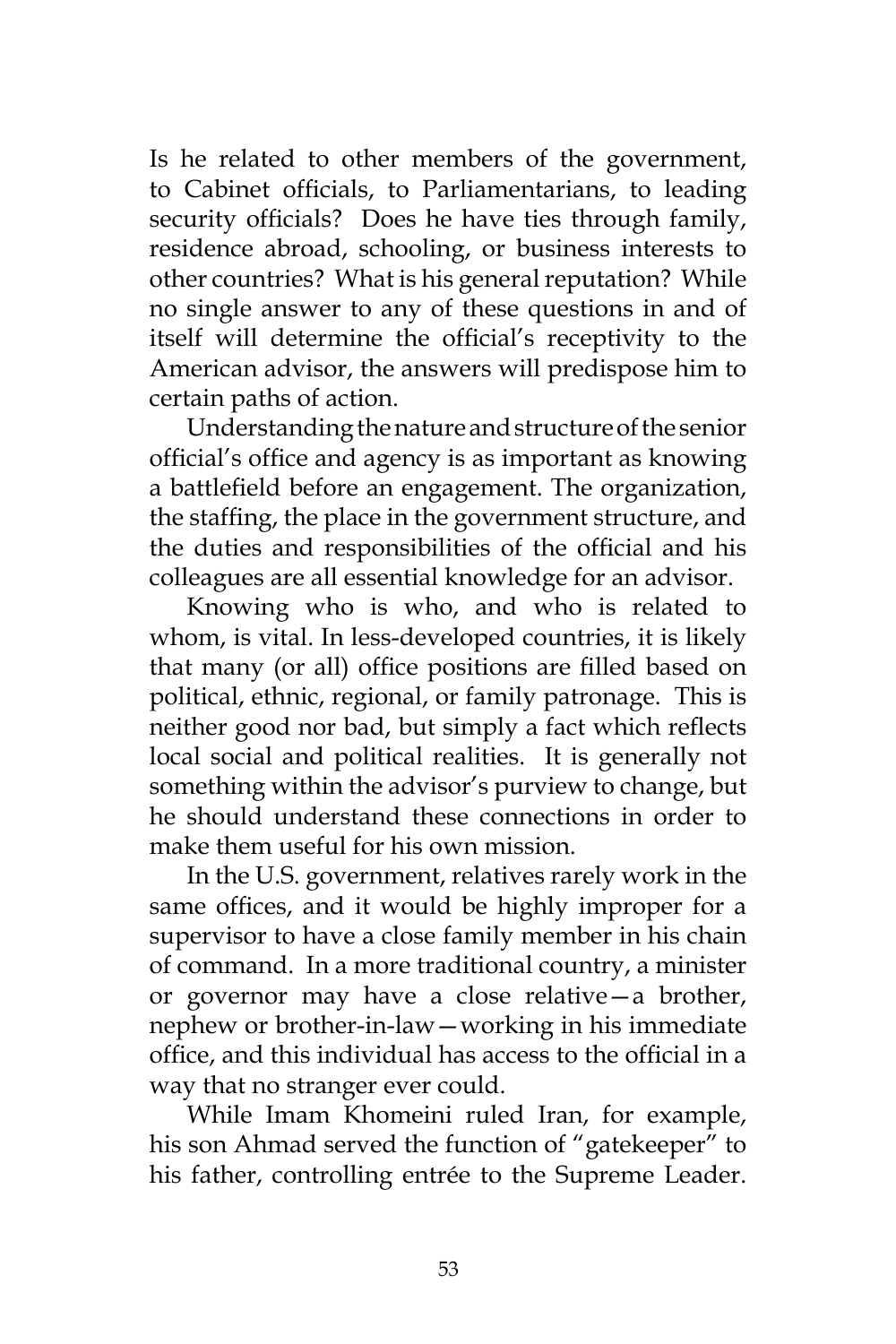Advice, recommendations, or information given informally to someone in this position will reach the senior official privately and allow him time to reflect before making a public decision. It is often far easier and more acceptable culturally—to be frank with such an individual when it would not be possible to be so direct with a top official. A bad message will still get through, but in a way that saves face for everyone. In addition, it is possible that VIPs in the country are related through marriage, and that they have placed blood relatives in one another's offices to strengthen their political relationships and ease their communications with one another. The American advisor's words to one senior official will thus reach other senior officials as well.

There is a corollary to this placement. Relationships to high officials are not always apparent or disclosed. Even brothers might have different family names in some Muslim countries, making it difficult for an American to link counterparts to one another. For example, in Afghanistan, senior officials sometimes use their own younger brothers or nephews—people of rank themselves—to act as servants at social gatherings, in much the same way that medieval lords used their squires. Never assume that the silent young man who bows while offering you water to wash your hands is only a humble servant. He could be a governor-intraining and a trusted confidant of the senior official, and thus the American advisor's best bet for having unimpeded and immediate contact with the senior official.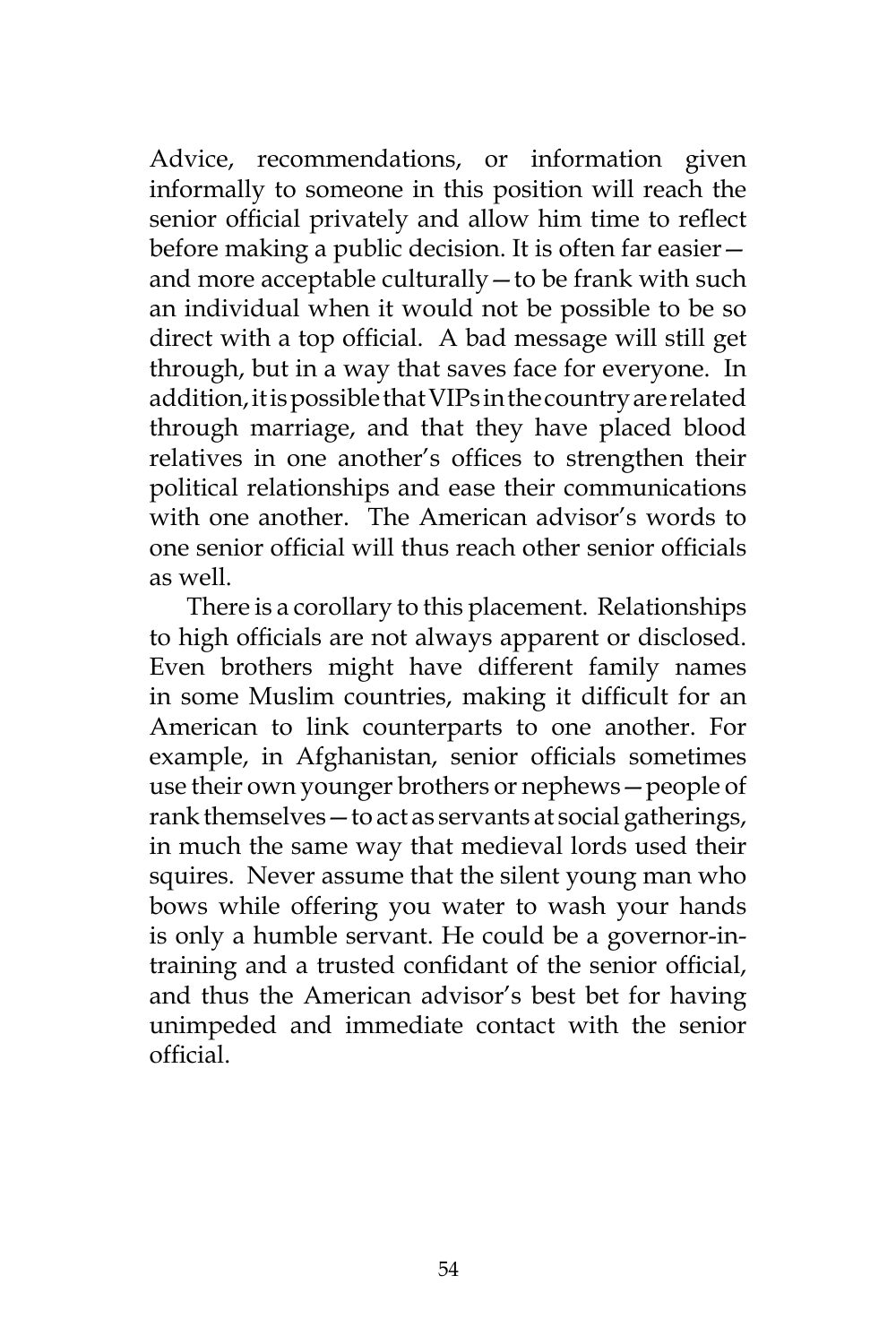## **Foreign Officials' Sources of Income.**

It is not normally within the military advisor's scope of duties to try to transform the whole economic and financial basis of a country, or to reconstruct the bureaucracy or the retirement system. It is, however, in his interest to know the nature of the local system in order to tailor his advice and his expectations to reality. Knowing how local officials and bureaucrats are paid is essential to the advisor, because income sources directly affect decisionmaking.

In the underdeveloped regions of the Muslim world, the disparity between rich and poor may be severe, with both extremes reflected in the bureaucracy of the senior official's agency. The marble clad homes, gilt furniture, chandeliers, and fully-packed SUVs or luxury cars of the top staff will stand in stark contrast to the crowded adobe mud structures inhabited by lowranking workers.

People require services from their government, and services—and the officials who provide them—require funding. If a country has no noteworthy natural resources to export for income (e.g., the way that Saudi Arabia has oil) and if the inhabitants do not routinely pay taxes (e.g., Afghanistan), the funding must be obtained somehow, and there is a certain efficiency in simply demanding that people who want services performed directly pay those who perform them.

Sources of national income at all levels may have little relationship to what the Budget Office has in its ledgers. Is the salary structure set by regulation, or is it based on fees for service, on the order of American waiters and waitresses who receive only a token salary from the restaurant owner and make their real income in tips from customers? Is taking a gift or bribe the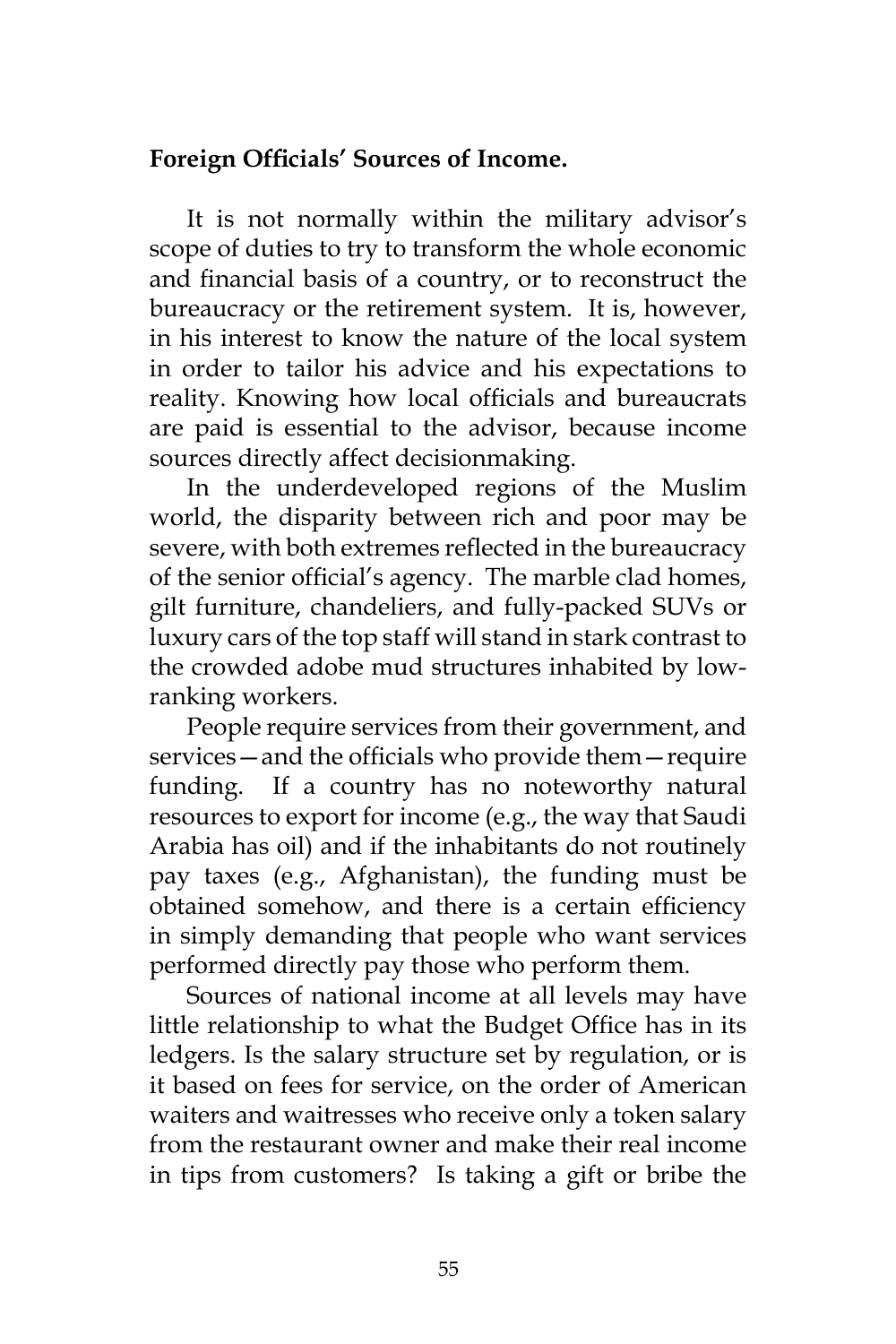normal state of affairs? How large can bribes be and still be acceptable, or is it full no-holds-barred in the bribery arena? Is there a well-understood and expected "payment for service" that satisfies both officials and the public—say 10 to 40 percent over and above the published fee—and on which government bureaucrats rely to supplement meager official salaries?

Is it really corruption for a low level worker, policeman, or soldier to ask for a few dollars as a gift when he would otherwise not have enough income to feed his family? Do workers in the agency have to pay off more senior officers in order to get a job? Is acquiring an office a one-time purchase, or a percentage of the official's salary every month to those higher up the chain? Does anyone in the hierarchy actually receive a living wage, or are they all expected to supplement their incomes by demanding additional money from people who need their service (e.g., contractors or supplicants) or from people who want to get promoted or get better assignments within the official's agency?

In much of the developing world, the western concept of "conflict of interest" is incomprehensible. Senior officials do not place their assets into a blind trust when they assume office. Rather, many assume office in order to get rich, and paying for office can be a normal procedure at all levels of the bureaucracy, just as enriching their families and friends through their office can be regarded as normal behavior.

It is highly unlikely that a senior foreign official is living on his salary alone, and the real sources of his income may predispose him to courses of action that may not be in the American advisor's interests. In a country (e.g., Afghanistan) that is corrupted by the narcotics trade, for example, senior security or civil officials may be taking in such large amounts of drug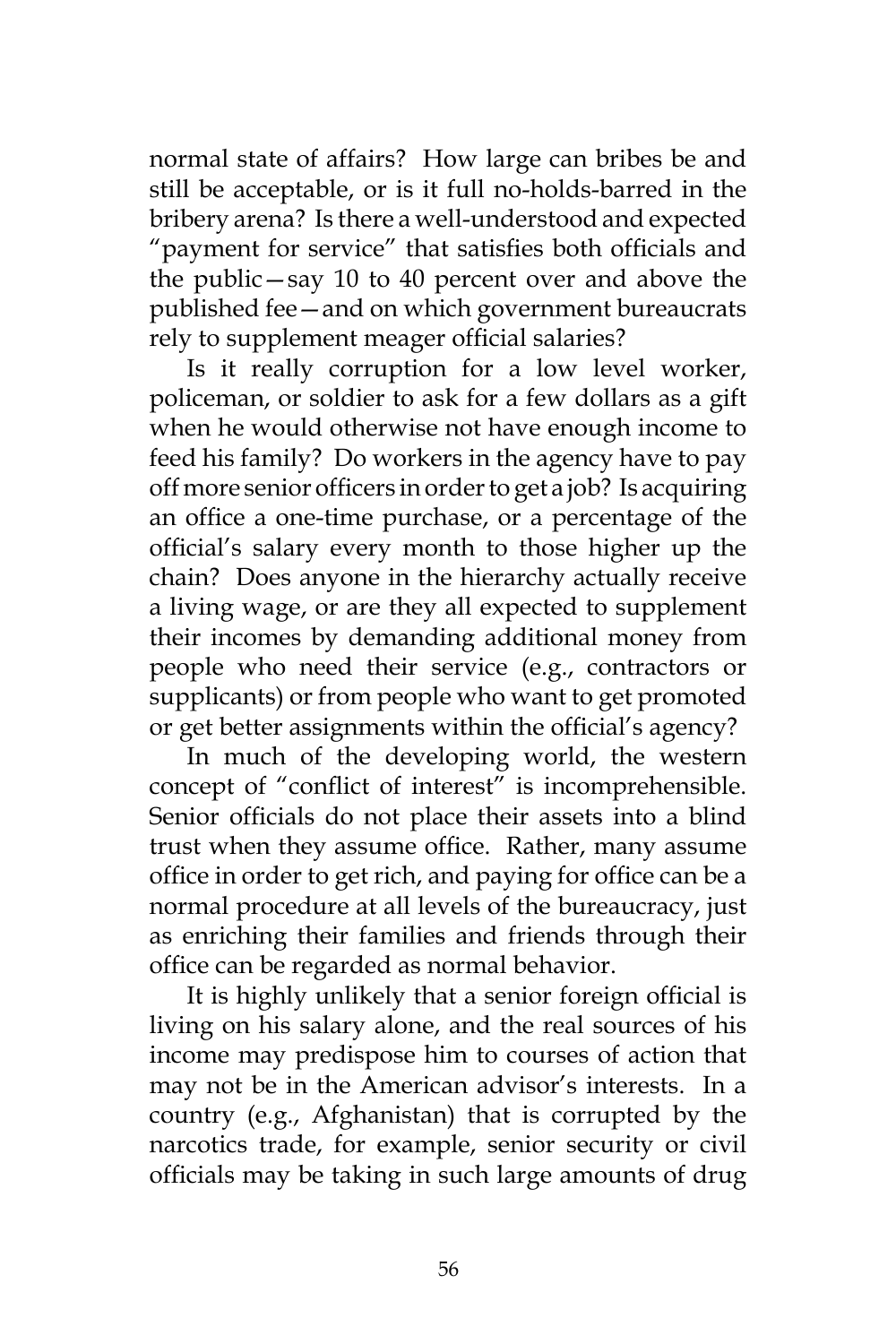money that an American advisor will find it very difficult to realistically influence security policies. If the official's children study abroad thanks to foreign government scholarships, and his business interests are tied to contracts from other countries, it is also less likely that the American advisor's words will have much clout.

The system becomes somewhat more understandable when one realizes that many in the bribe-paying public often do not pay income tax to the government, paying unofficial fees (bribes?) instead when they actually require a government service. It also becomes more understandable when a government has no realistic retirement system. Since they know they cannot rely on receiving a pension once they retire, police, military, and civil service bureaucrats have to earn money for their retirements while they are actually working.

## **Local Perception of Government Service.**

The advisor must understand where his ministry or government agency fits in the popular mind, and whether it has a popular constituency and support. While the local populace may fully understand the role and importance of a Police Commander, the work of the "Director of the Anti-Corruption Commission" may be unknown and/or completely disregarded by the man on the street.

In the United States there is an assumption that government officials, police and military are basically service-oriented, professional, educated and honest. Exceptions occur, of course, but the general view of the American public towards government is positive. This is not true in many other countries, and knowing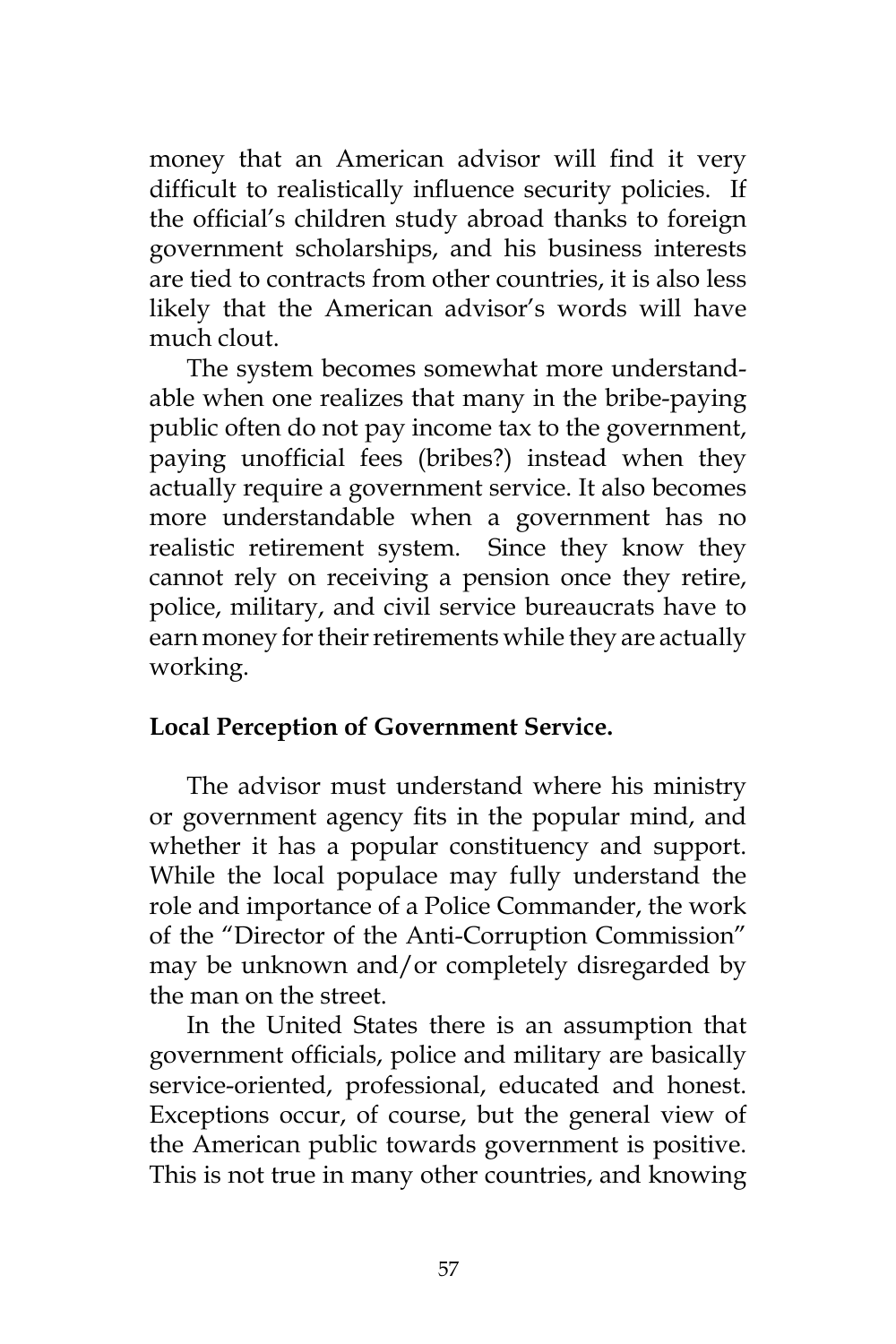how the public regards senior officials and/or their bureaucracies is important for the American advisor. Is there an overall feeling of respect and satisfaction, or do ordinary people think of the official and his staff as corrupt and inefficient? Is there popular resentment? Does the senior official have a history of war crimes, human rights abuse, theft, etc? Have the official and his staff been vetted for human rights violations by the appropriate organizations to allow them to receive security assistance and training in accordance with American regulations?

Expectations are important as well. What does the local populace expect of the official and his staff? Conducting surveys in Afghan villages in 2003, for example, the U.S. Civil Affairs team in Herat Province soon learned that local villagers had little or no contact with government authorities. Officials did not visit the villages, and the rural population held minimal expectations of services from provincial or Kabulbased officials. Many of the villagers were more accustomed to non-government organizations (NGOs) providing occasional services and development projects rather than the Afghan government's doing so. Unlike the United States, where citizens pay taxes and vocally express demands for services because they are taxpayers, citizens of many less developed countries pay no income tax and thus have less sense of "ownership" of the government bureaucracy.

The corollary to how the populace feels about the government bureaucracy is how the senior official feels about the populace. Does the official have a real concept of public service, or is he in office solely to enrich himself and his friends? If the latter, then the advisor might have to tailor his advice to areas that are both in the U.S. government's interests and will also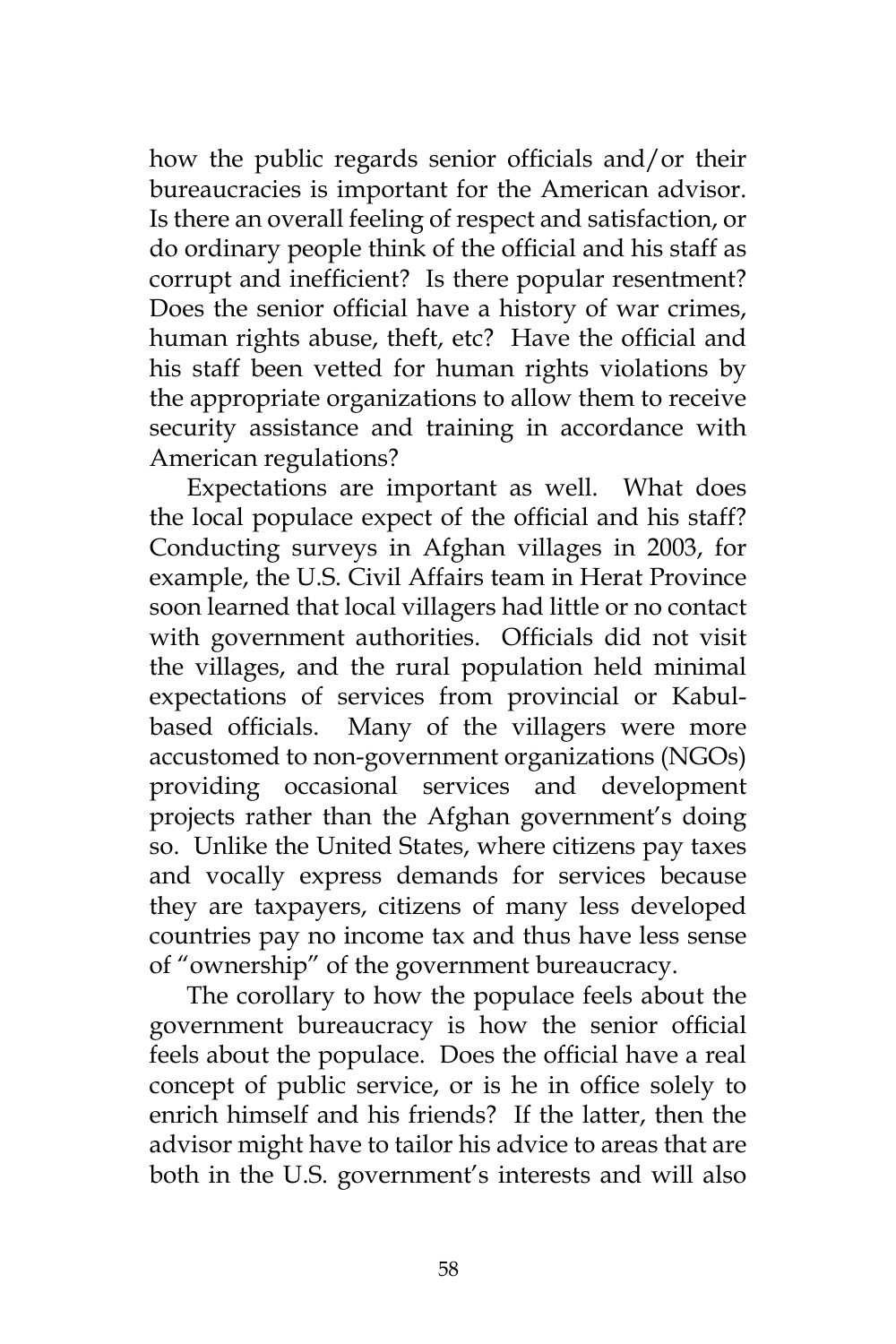incidentally add to the official's personal wealth. Or perhaps the advisor may be forced to simply limit his mission to "Do no harm."

# **The Trap of Personally Identifying with Foreign Officials.**

In many countries, especially those which are coming out of recent conflict, senior officials have controversial histories. War is never one-sided, and the official may have enemies with blood feuds against him as well as loyal friends. Both may be powerful, and identification and companionship with the official will necessarily reflect on his American advisor. This means that the American advisor may inherit friends and enemies whom he has never met, giving him both entrée as well as putting barriers in front of him.

Any intelligent official—especially a shrewd and sly one—will make use of his American advisor as a scapegoat for his own misdeeds and mistakes, claiming that assignments, appointments, or allocation of resources are being forced on him by the American. The official will do so on the assumption that the American advisor will (1) never find out; or (2) will only be in country for a limited time, and can carry the onus of the senior official's mistakes out with him when he departs.

The official's claims that his hands are tied by the American advisor can make perfect local logic for a foreign populace that only sees the American advisor from a distance, regards the United States as a source of wealth and power, and is imbued with conspiracy theories that define foreigners as responsible for all evil that befalls their nation. The advisor will have to find local sources—perhaps a friend willing to be frank with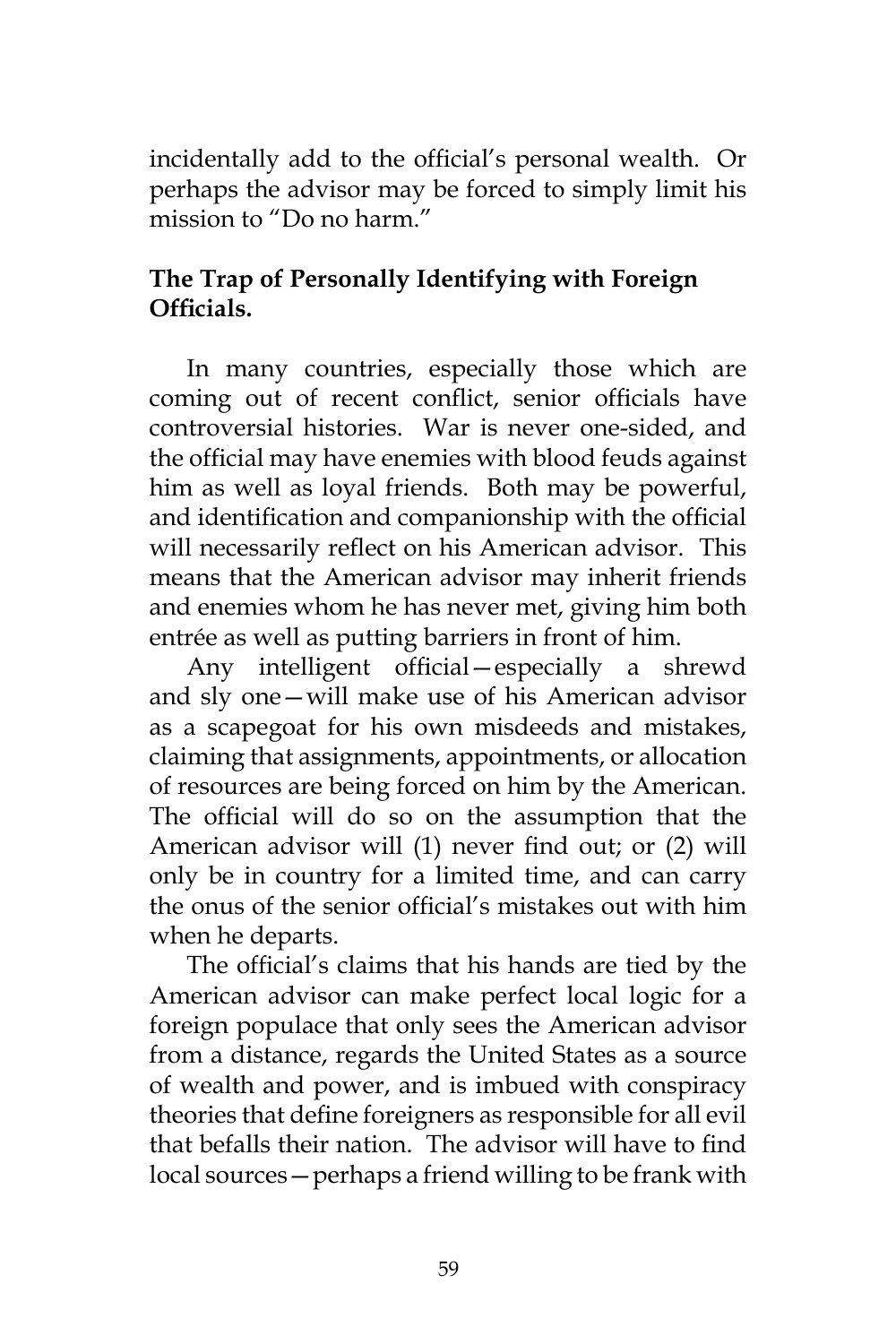him, perhaps his interpreter or other colleagues—who can keep him informed of what the official is claiming, and how others view the advisor and the minister.

On the other hand, the senior official might use his relationship with his American advisor to enhance his personal power. The advisor might be misused to inadvertently channel U.S. government-supplied resources to the official's friends, to recommend courses of action that will directly benefit the official, or even be misled by the official's slanted information to attack his enemies for him because they are allegedly "terrorists." The official might strengthen his power base by claiming to have personal support from "the Americans" or the international community, a claim that can have great resonance in a cash-strapped country that needs U.S. government assistance. Since the senior official will undoubtedly have higher political ambition, he can misuse the advisor's presence to imply that he has direct support from America, and thus build himself up at the expense of rivals who do not have American or other international advisors to enhance their prestige.

There are, of course, corollaries to this cycle of "use." If the American advisor has no resources or tangible benefits to offer the foreign official, he may be regarded as useless and simply discarded or isolated. If the foreign official seems to be reaping too much benefit from his association with the advisor, he may develop a reputation for being corrupt and "on the take" from foreign interests. If the senior official blames too much on the American, his own compatriots may start to view the official as weak and powerless.

Just as hostages sometimes display symptoms of the "Stockholm Syndrome" and begin to identify and sympathize with their captors, some advisors begin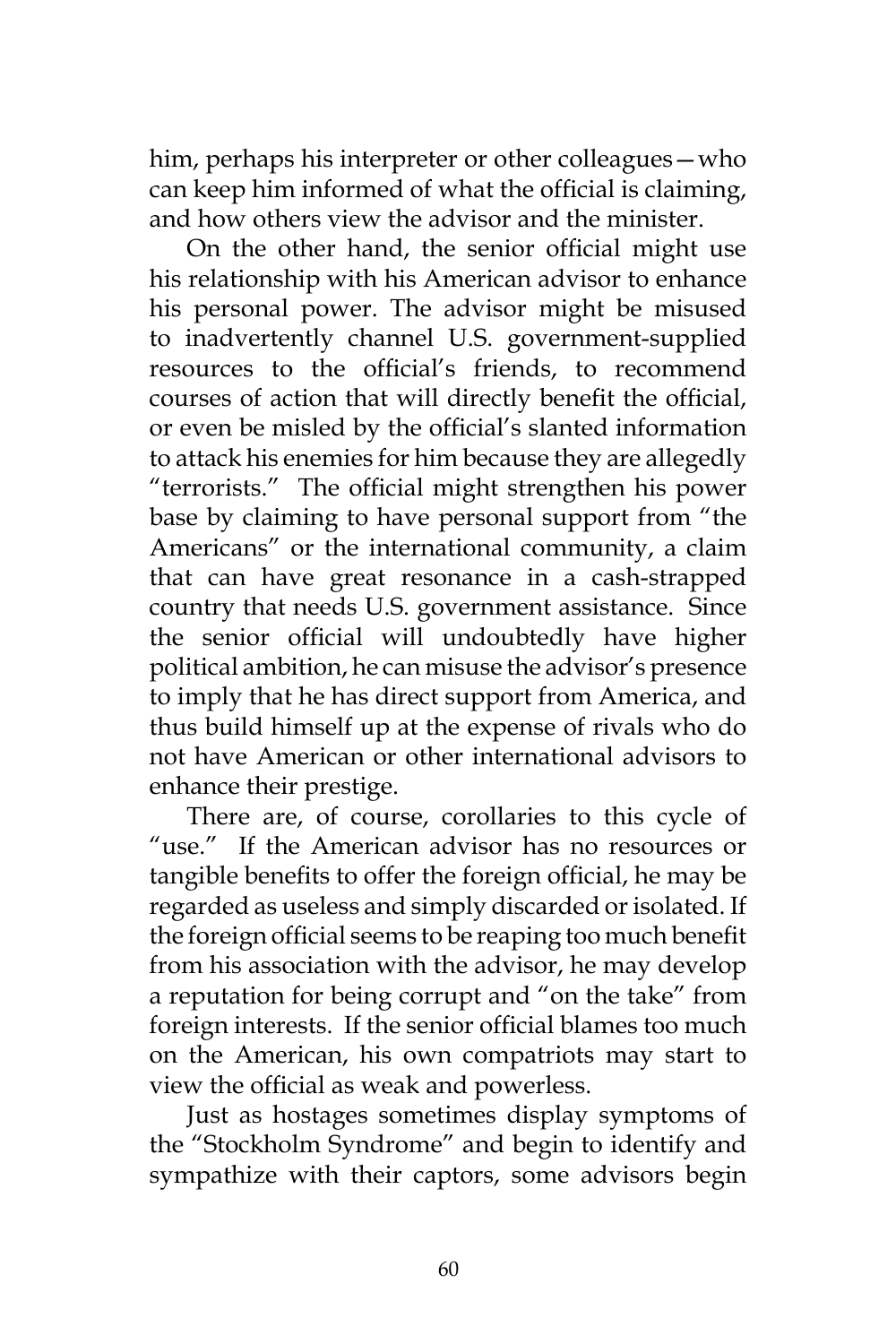to identify with the ambitions of personable foreign officials. It is not the American advisor's role to help the official gain higher office or more power. Trying to groom the senior official for advancement is very likely to earn the Ambassador's displeasure or the unwanted attention of the official's own boss. While many American officers have tried to dabble in local politics by selecting a nominee for advancement, they rarely do it with full knowledge of his attributes or full understanding of the potential consequences. The results can be disastrous.

In a world very different from what is familiar to the American, and in a confusing, complex, and volatile environment, a local source who can provide meaning and structure to otherwise bewildering events and practices can be seized upon as a cultural life preserver. However, if the single-source's interpretation is flawed, self-serving, speculative, or simply nonfactual, the American advisor's credibility and effectiveness will suffer. For this reason the advisor must always avoid becoming too reliant on his counterpart's—or any other single source's—explanation of events or on his information. The advisor must take care to obtain his own advice and information about local conditions from multiple sources, to listen more than he talks, and to make final judgments with all due deliberation.

At the other extreme of possible advisor-senior official relationships, there are foreign officials who are so incompetent, so corrupt, or so personally unpleasant that working with them in an advisory capacity may simply be impossible. Dealing with this situation is difficult and sensitive, requiring serious consultation with the U.S. military command and the Embassy. There are no black and white rules for these situations, and much depends on the individuals involved. In the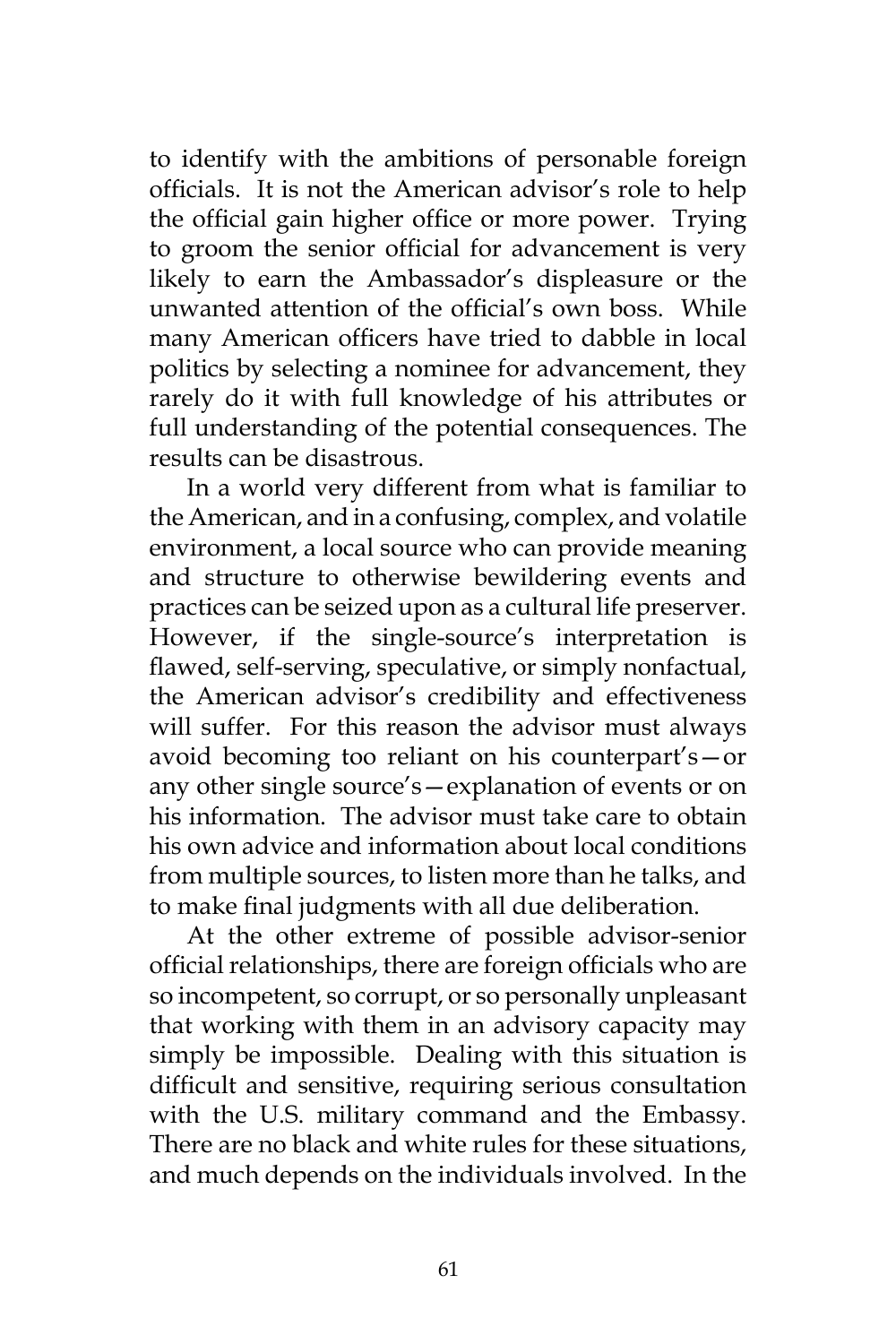end, however, it is counterproductive to remain in a relationship which is so sour that the American advisor is ignored, disregarded, or seriously misused. Breaking the relationship with U.S. mission concurrence is not a sign of failure on the advisor's part, but a sign of good sense.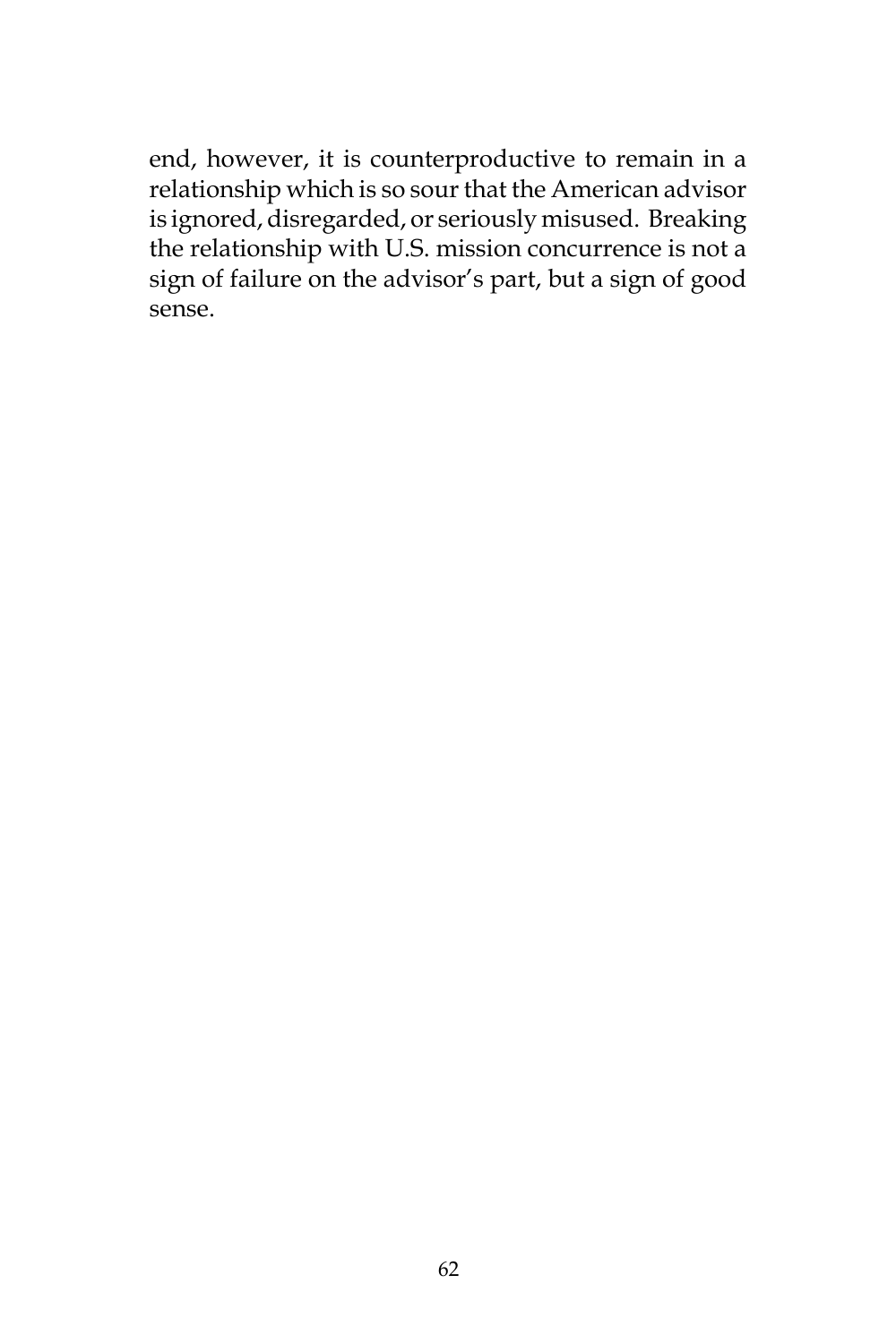#### **VII. OTHER PLAYERS ON THE FIELD**

In any country where there is an American military officer assigned to advise a senior foreign official, there is certain to be a large number of individuals, offices, agencies, and organizations, both foreign and domestic, which will also have an interest or a need to influence and advise the same official. Some will be hostile to the American advisor and some will be friendly and cooperative, but each one will have his own agenda. These include the American Embassy, other embassies and international organizations, NGOs, the foreign and domestic media, and local interest groups covering a wide spectrum.

#### **The U.S. Government Writ Large.**

In addition to his own U.S. military organization in the country, the advisor may have to deal with various members of the American Embassy's Country Team or any number of American representatives. In many cases, these organizations' functions will be carried out by contractors who are hired to implement development programs, and perform specific training, logistics, or advisory functions. These implementers may include such private U.S. firms as Research Triangle, Inc., the Academy for Educational Development, Bearing Point, etc., as well as American NGOs, which may or may not have U.S. government funding. Private security firms such as Blackwater, Dyncorp, and many others are used extensively, especially in conflict regions. The list of contractor companies who may be dealing with the central government, or with a Cabinet member or Governor, is almost endless. Visitors from Congress (CODELs and STAFFDELs) will undoubtedly meet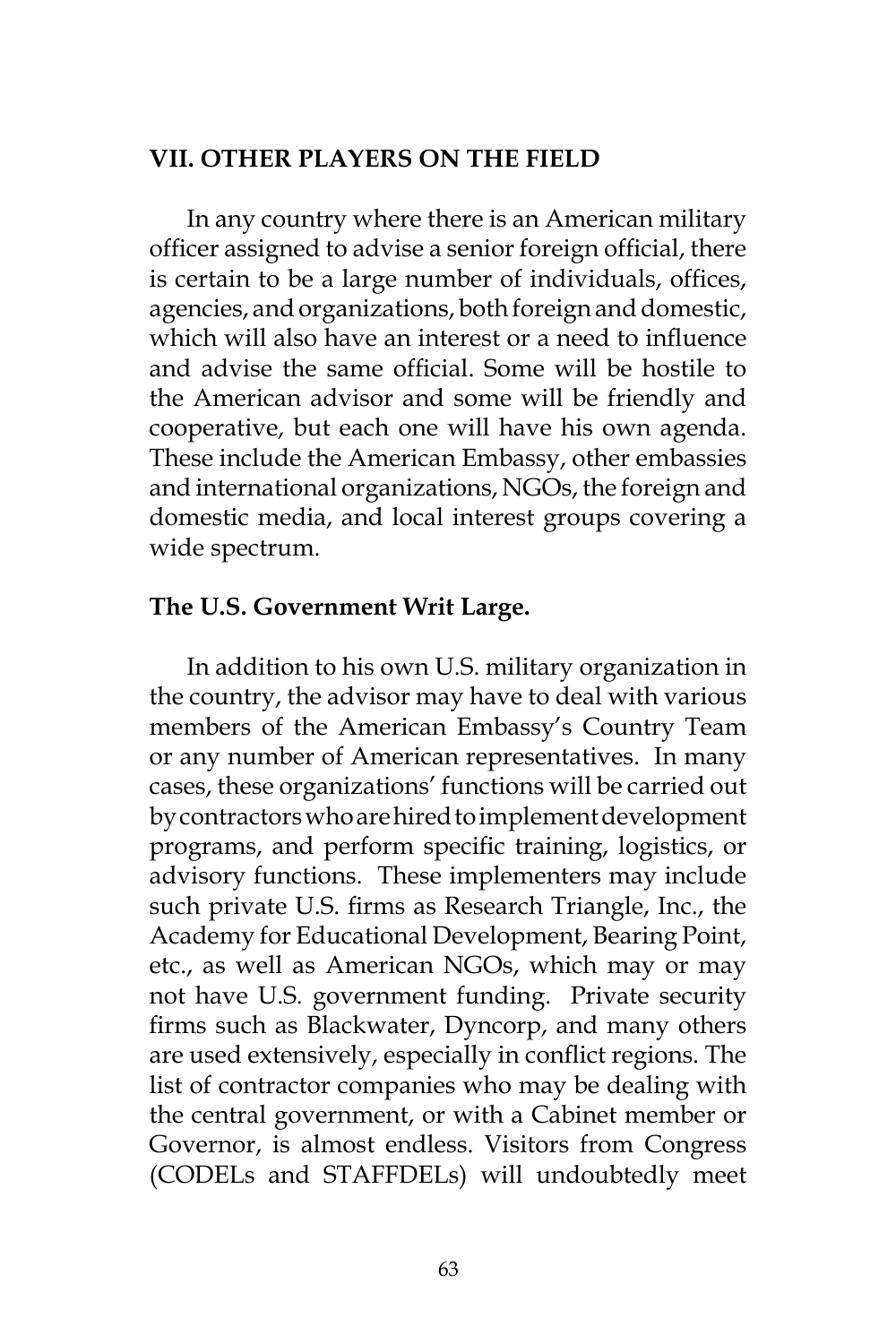with the senior official as well. All of these organizations, companies, and groups will have an impact on senior foreign officials and their offices.

Every American who deals with him will regard the senior official in a slightly different light, and conflicts may arise within the official U.S. government community's perception of the foreign official which will directly affect on the advisor's mission. Except for the conduct of military operations, the senior American official in-country will always be the Ambassador, who directly represents the President of the United States. In general, the senior official with whom the advisor deals may also be routinely meeting with the American Ambassador or other members of the Country Team (see below), and the advisor may never learn what is discussed in private between the Ambassador and the senior official. The advisor must understand that the Ambassador's word is the final one, and that the Ambassador sets American policy towards the official and his ministry.

Various other Americans may see the senior official less often than the advisor does, but if they are directly providing financial assistance to him or are perceived as trusted and discreet partners, they may have far more influence than the military advisor. USAID, for example, will be involved with nation-state building programs such as democracy and governance, elections, civil-society development, and construction and development projects that affect the official's regional base of power or his personal prosperity, and thus also have influence with him.

In general, it is very conceivable that various other American government actors will have different agendas than the military advisor, and it is in his interests to know all the official American actors in the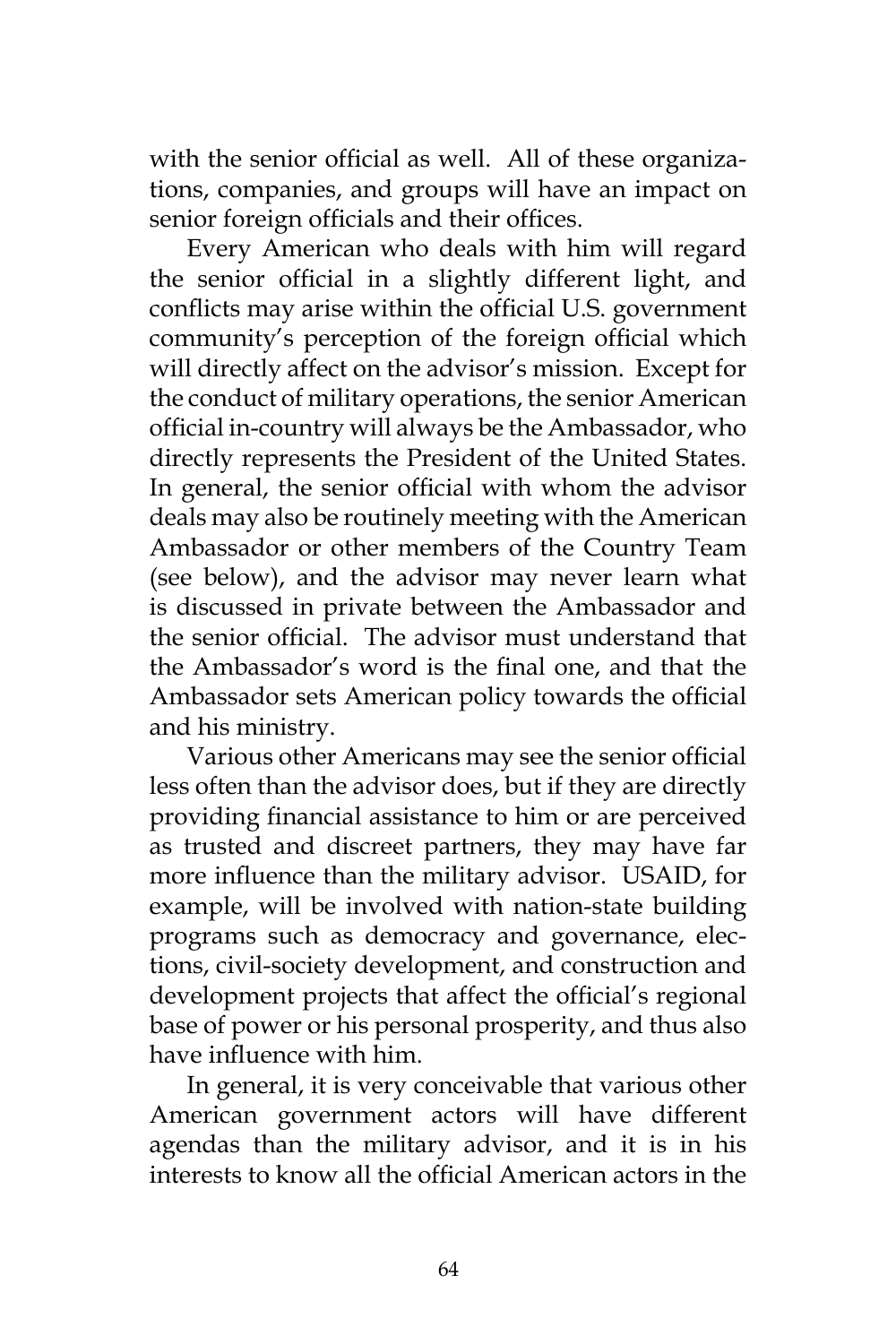area; and, to the extent possible, cooperate with them in dealing with the senior official.

# **The Country Team.**

Every American Embassy has a Country Team, composed of senior American staff of the various U.S. government agencies and military units represented in the Embassy. An advisor will probably not be a member of the Country Team, but he will certainly be called on to brief officials who are, and he will also routinely report through his chain of command to senior military officers who are members.

In theory, the Country Team meetings or smaller gatherings chaired by the Ambassador or his Deputy Chief of Mission (DCM) will determine and/or articulate U.S. government policy which may directly affect the senior official with whom the advisor works. In fact, there are often wheels within wheels, and competing agendas and agency interests are carried out by members of the Country Team who represent different U.S. government agencies. The advisor must establish a working relationship with the members of the Country Team, but must be aware that he will not always receive assistance, full disclosure, or cooperation from all members of the Country Team.

Misunderstandings and problems in cooperation can easily occur where there is a communications gap or when U.S. advisors or maneuver forces do not understand that their actions can impact negatively on overall American policy. For example, in a recent incident in Afghanistan, the residence compound of a very senior Member of Parliament with close ties to the American Embassy was raided by Afghan security forces who were accompanied by American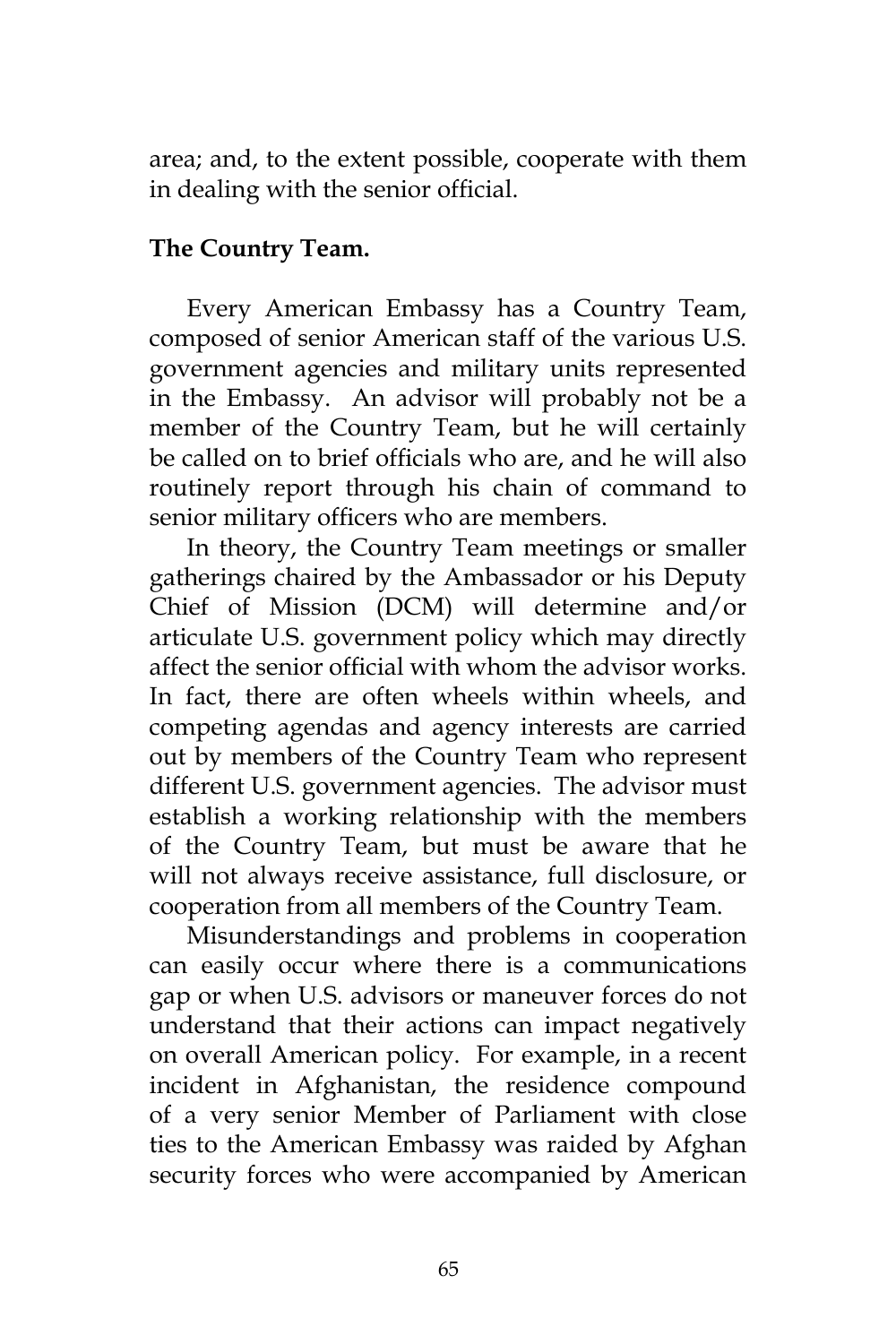security advisors. The consequence was an uproar in Parliament, hostile media reaction, and a feeling within the Afghan political structure that American policy was inconsistent and confused.

## **Other International Players.**

Conditions change from country to country, but it is certain that some combination of international agencies and advisors will also be dealing with and trying to influence the senior official. The United Nations (UN) may have a significant presence in the host country, and the UN is composed of a wide variety of different agencies. International organizations like the Red Cross and the World Food Program may be very active, and there are certain to be a number of NGOs that are in-country. Other countries will have embassies and visiting delegations that affect the senior official's decisionmaking as well.

If the number of such organizations, agencies, NGOs, and all of their employees, contractors, and advisors were limited and cooperative, and if they had a single agenda, the advisor's life would be a simple one. The reality, however, is that there may be myriad foreign disparate groups, offices, and individuals, all with some claim to legitimacy and resources, that want to influence the senior official in different ways. What is absolutely certain is that some $-$ or many $-$ of these entities will be hostile to the American advisor's presence. Also certain is that some of these will have much better access—even if it is hidden from view—to the official than his American advisor will.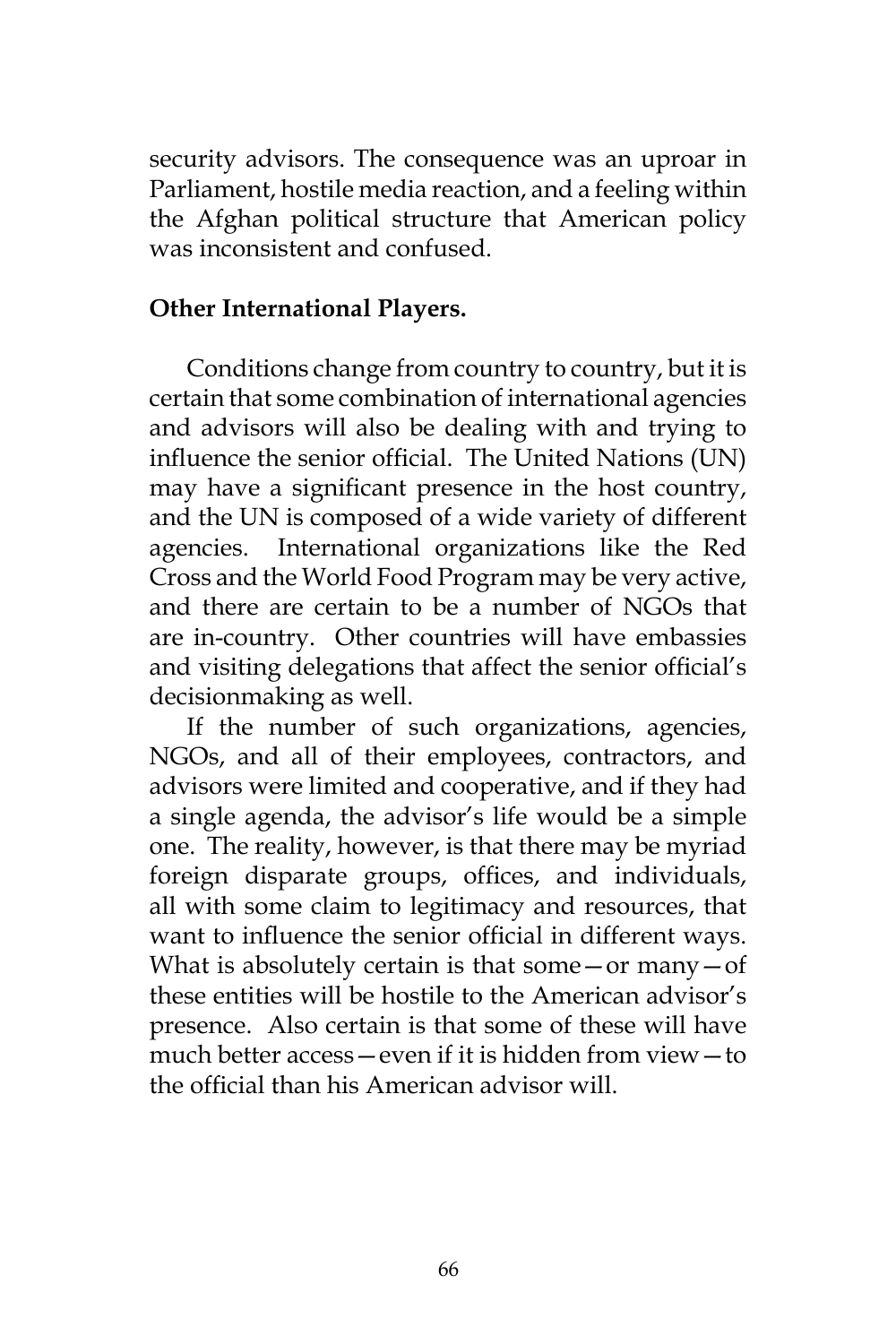## **The Domestic Constituency.**

"All politics are local." No matter what the American advisor says or does, it is still the domestic constituency which has the greatest impact on the senior official's decisionmaking, and the advisor's best recommendations will only be applied if they happen to coincide with the goals and interests of the official's local supporters. The advisor must know who the official's constituency is and where its interests lie.

Ultimately the senior official will have to serve both the interests of his own country and respond to his local constituency. When the advisor, the American military commander and the Ambassador are longgone, the local constituency will still be there. The senior official's relationship with this constituency is likely to be more intense than would be the case for an American or other western official, with personal security and even his life depending on it.

The local constituency may be a general regional populace, a collection of ex-commanders and soldiers from the same side of the country's last war, a religious group, a business consortium, the local version of the Mafia, or the members of a particular family clan, but this is the group to whom the official owes final allegiance if he is to survive and to whom he is accountable.

# **The Media.**

The advisor should not shy away from the media. Journalists and cameras will be omnipresent around a senior leader, and can be useful and positive factors in the advisor's mission.

Local and foreign media are certain to note the advisor's presence, and their reaction to it will vary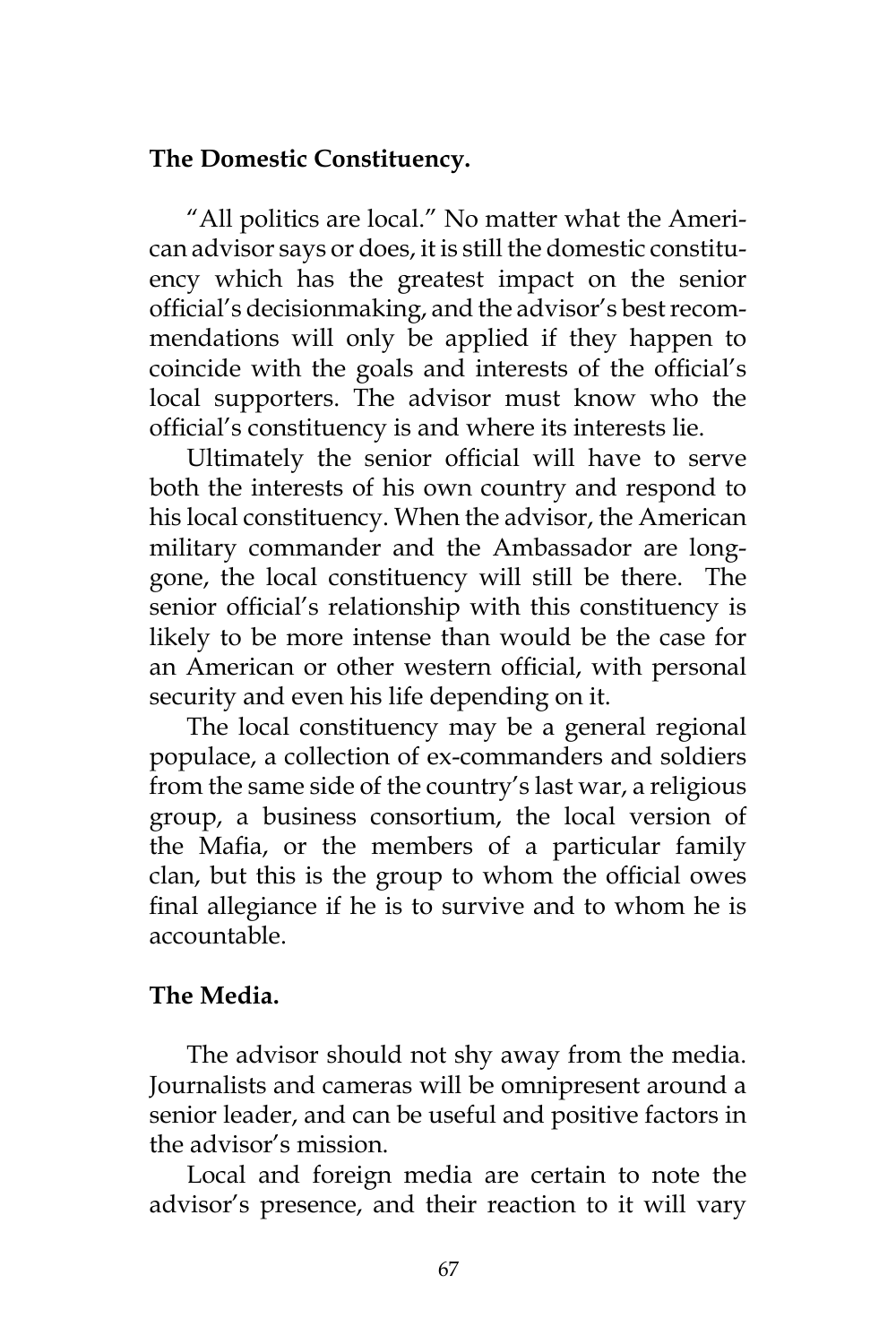from the positive to the poisonous. Even the American media will view the advisor's role in different ways, and he can envision publicity that might not be acceptable for viewing on the Armed Forces Network. However low key or discreet the advisor may be, details of his record and his activities will now be in the public realm and thus subject to question. This is not a matter of choice on the advisor's part, but simply a reality. Media attention on the advisor will also be affected by the importance and performance of the senior official he is advising.

Media outreach by the advisor, on the other hand, can be a very useful tool in his mission. If a public affairs officer is attached to the team of advisors, so much the better. Positive outreach can forestall criticism, explain issues and problems, and provide a realistic picture of progress and goals to the public, all of which enhance the chances of a successful advisory mission.

Unless the advisor is located on a secure base or in a controlled-access facility, the media may have full access to his work area, and may be closely following the daily activities of the senior official he is advising. Ignoring the media or trying to brush them off is usually not an option and will only make them portray the advisor's role in a negative way.

At a minimum, the advisor should establish a good relationship with both embassy and military Public Affairs officers. They are professionals who know the ins and outs of media relations and can offer guidance, expertise, and information that will help the advisor. Using their guidance and advice, the advisor should also establish a personal relationship with appropriate media representatives who can serve as a source of information and support in their own right. Local or international journalists can be excellent resources for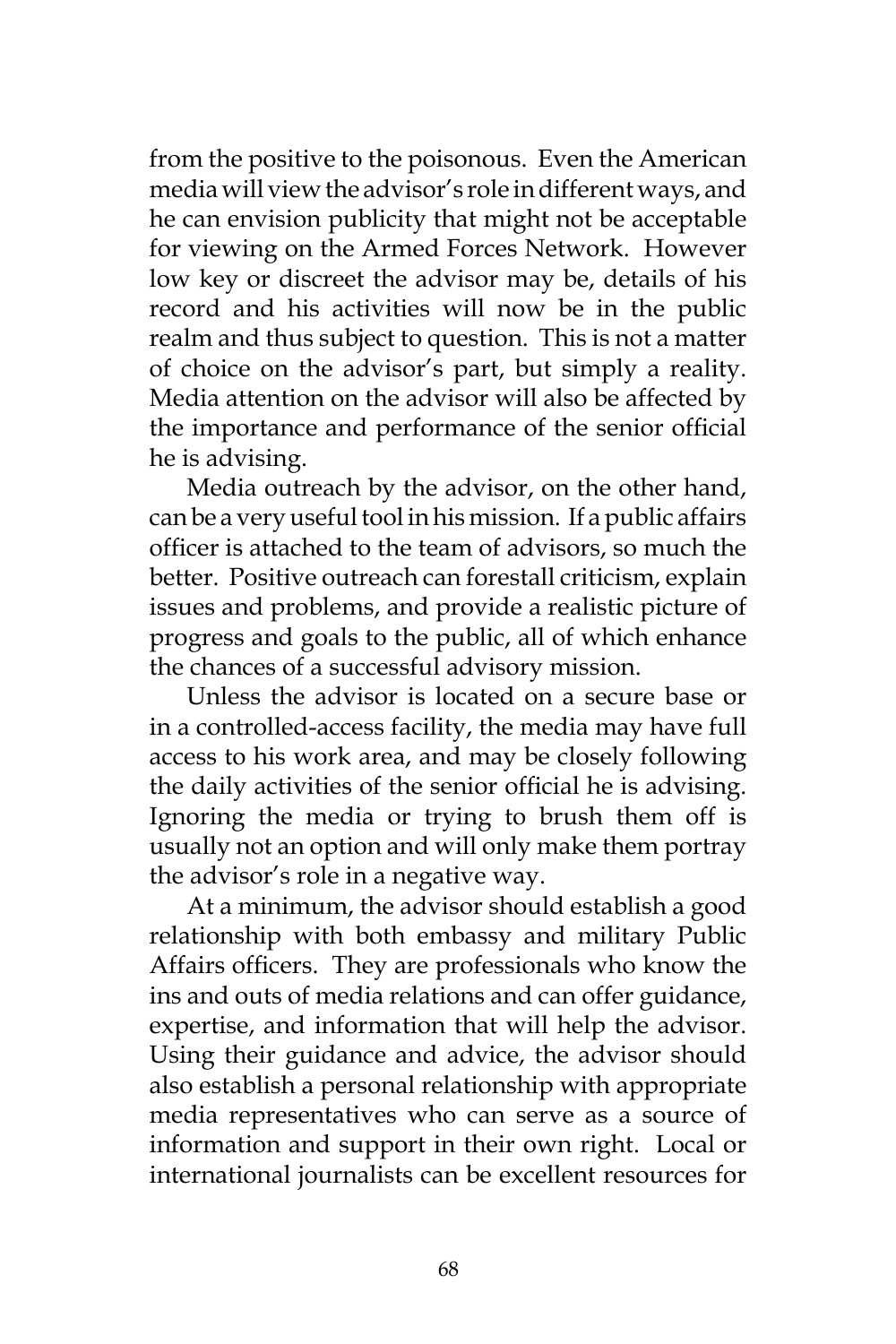the advisor to learn more about his counterpart senior official, pointing out aspects of the official's past or present behavior that explain his actions, and giving a heads up on political minefields that may pose challenges to the advisor's role.

Most importantly, however, the advisor must follow Country Team and military command guidelines in any contact with media. Facing a camera is not the time to freelance.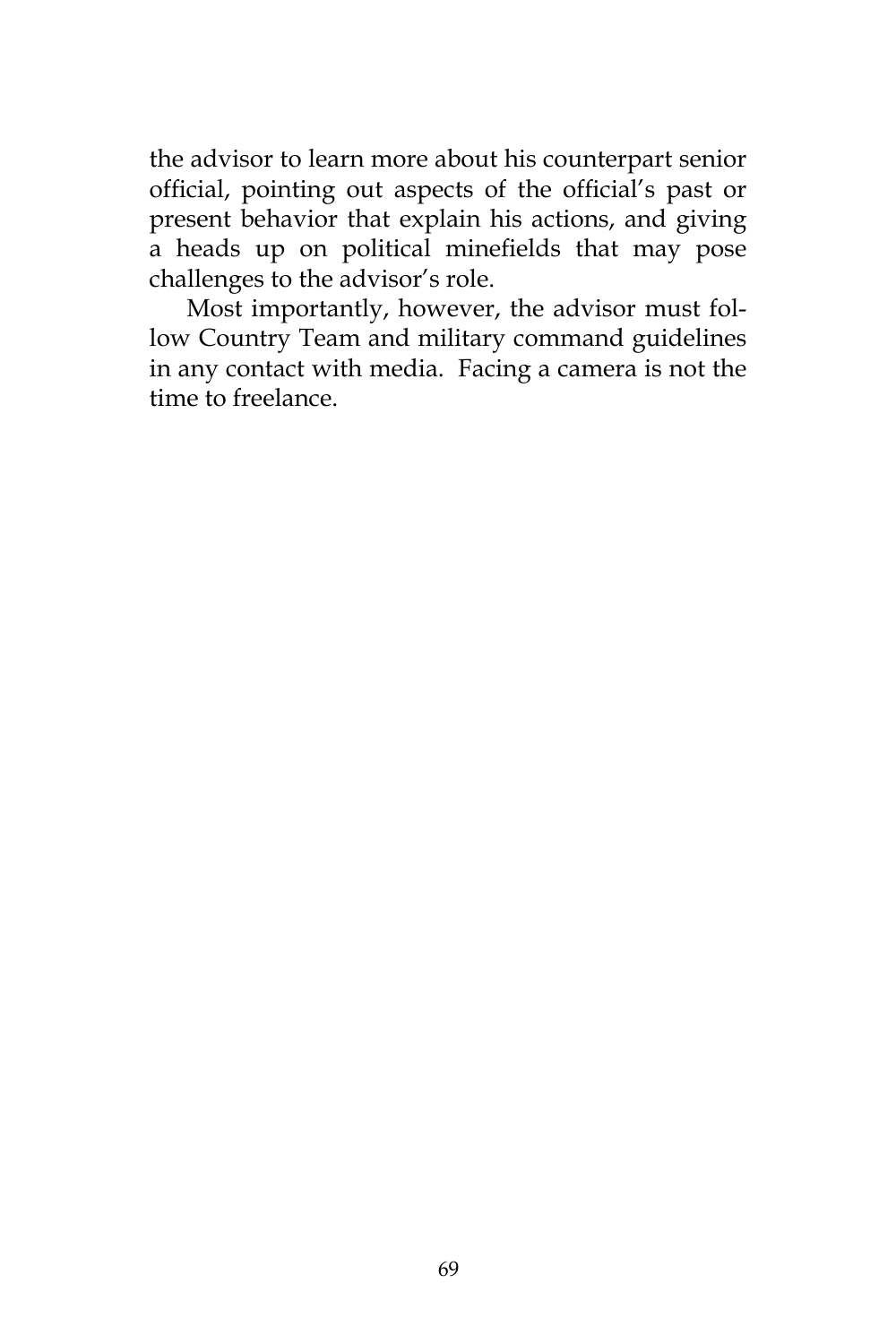# **VIII. MILITARY ASSISTANCE AVAILABLE TO THE ADVISOR**

There are resources available from the Department of Defense and Department of State to assist the advisor's mission. In many cases these resources will be crucial for the advisor's mobility and his ability to function in a country with a collapsing infrastructure. However, if he is not wearing a uniform and not directly attached to a military unit, obtaining these services can be a complex and frustrating process within the military system. Even if the advisor wears a uniform, attempting to obtain assistance from the local U.S. Embassy can bring him face to face with obstacles which may be more civilly presented but equally frustrating.

#### **Essential Services.**

In order to be effective, the advisor must have reliable transportation that will allow him to move freely to ministerial, regional, or provincial offices, to meeting locations, and even to areas across the country that the foreign official would like to visit. The advisor may lose face if he is late to meetings or cannot be present due to transportation issues. The military possesses numerous tactical vehicles, but these require a trained and licensed operator and often require a force protection component to travel away from the Forward Operating Base. Depending on the situation, this type of transportation may be the only option available and will require significant coordination to ensure that transportation is arranged on time. Due to the advisor's critical role, this bureaucracy can sometimes be mitigated by coordinating requirements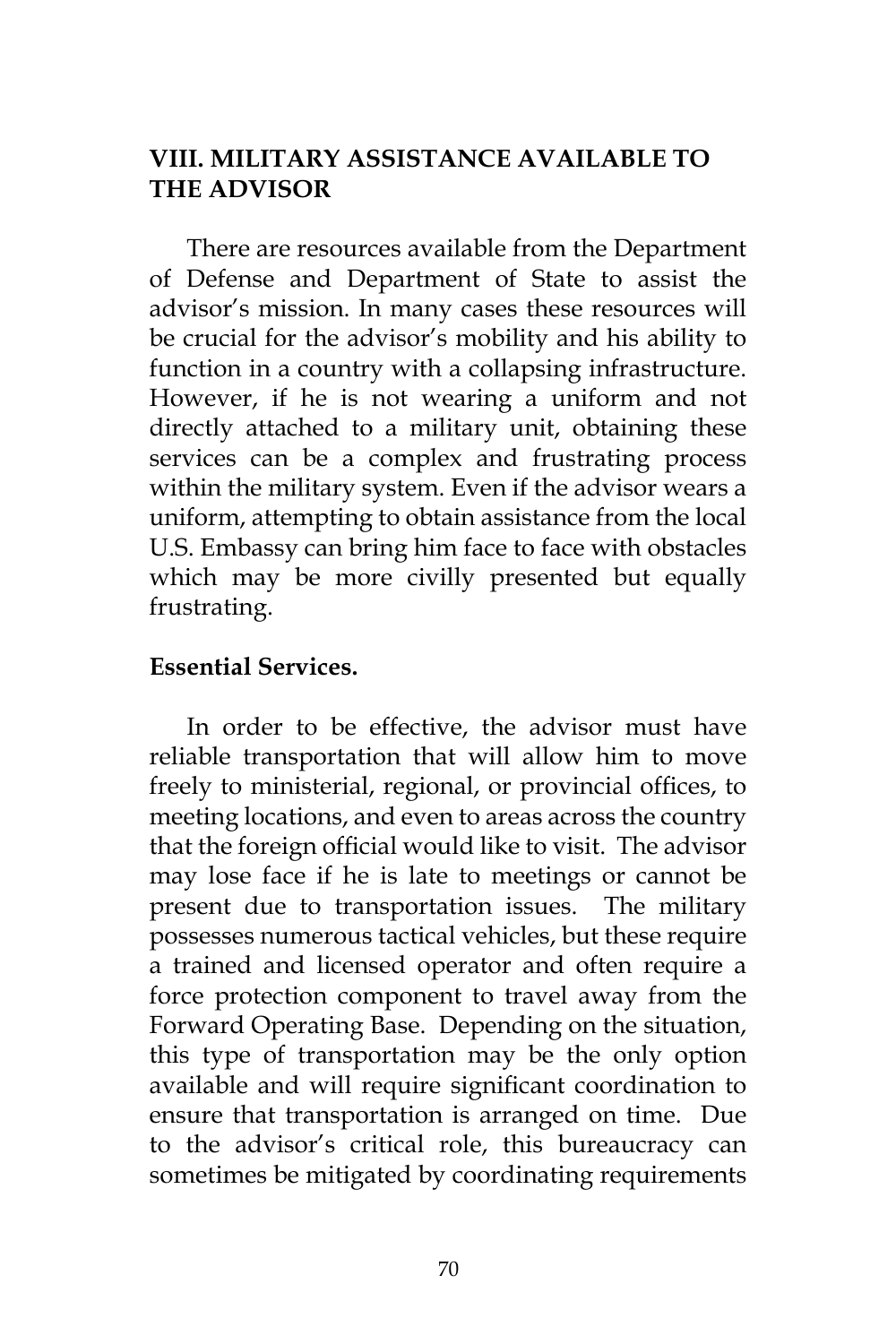with the military hierarchy. Leasing civilian vehicles which are more in keeping with the vehicles driven by the local population may be a possibility. One of these vehicles could be assigned to the advisor and should belong exclusively to him or the advisory team.

Local conditions are not always peaceful and may require the advisor to move through an unsafe area. In these situations, the advisor should be familiar with the rules for requesting force protection. This will normally entail the assignment of a group of armed military personnel to escort the advisor to his work place and remain in the vicinity until the advisor finishes his duties. The procedures to request this support can be time consuming and should be coordinated well in advance with the base defense operations center or the base military police. Another consideration involves the impact of this force on the foreign official's perceptions and his willingness to continue to invite the advisor into his office or compound. In some cases, the foreign official may view an armed American presence as an occupation force, placing him at risk because of his collaboration with foreign military forces.

Radios and cell phones are essential for the advisor's tasks and are typically plentiful. They allow him to relay information from the foreign official and can be a visible sign of the advisor's importance and usefulness if it allows him to keep his counterpart in touch with foreign VIPs. The advisor should take care to always have extra batteries, a charger that works on the local electrical current, and an appropriate number of payment cards. All of these can be typically obtained from the military communications or logistics officers. Lacking the ability to communicate externally at a moment's notice will diminish the advisor's usefulness and affect his mission. Cell phones can frequently be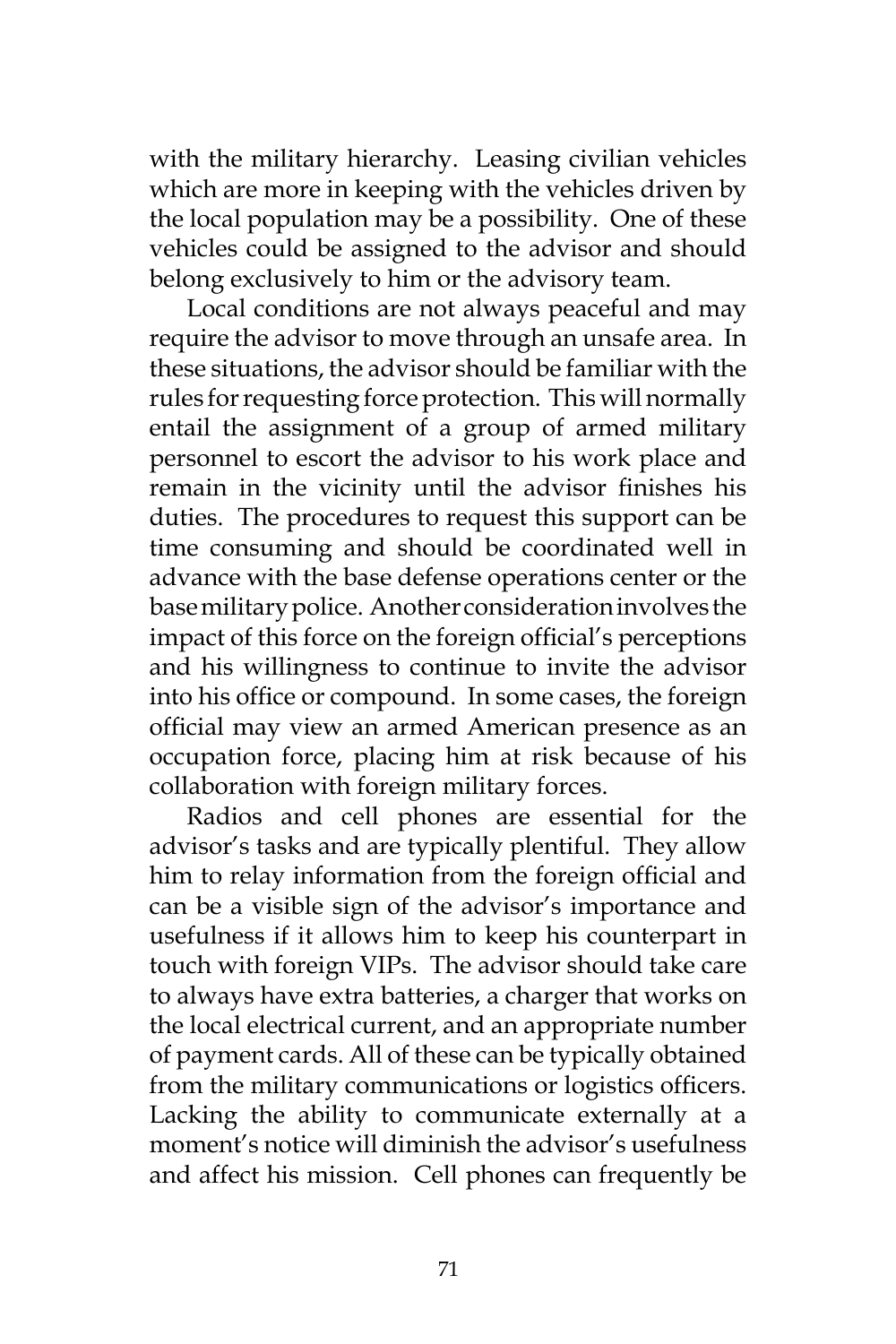out of range, so radios are important to provide quick connectivity to security forces when travelling to and from the foreign official's workplace, to the locations of external meetings, and to visits in other provinces or regions.

\*\*\*\*\*

*During Operation ENDURING FREEDOM, cell phone cards, which provided a quantifiable number of minutes, were in great demand. Although the cards could be commonly purchased on the streets of Afghanistan and there was apparently no shortage of them, within the U.S. military a rationing system was implemented. Under this system, various sections received a different quantity of cell phone cards each month. Without available minutes, cell phones were useless. Toward the end of the month, soldiers could be found going from office to office looking for spare cards to provide them an extra hour or two of cell phone coverage. For the astute advisor, one of the greatest rewards that could be given to a young Afghan policeman or soldier was a 20-minute "Roshan card."* 

Another asset available to advisors is a plethora of country studies and intelligence, both unclassified and classified. Information available typically includes population studies, ethnographic studies, terrain studies, key personnel assessments, and reports from military units operating in the area. Other assets include studies about senior foreign officials developed by various agencies. This information is especially crucial as it may clarify what makes a foreign official "tick." Such reports are difficult to access, but they are available

\*\*\*\*\*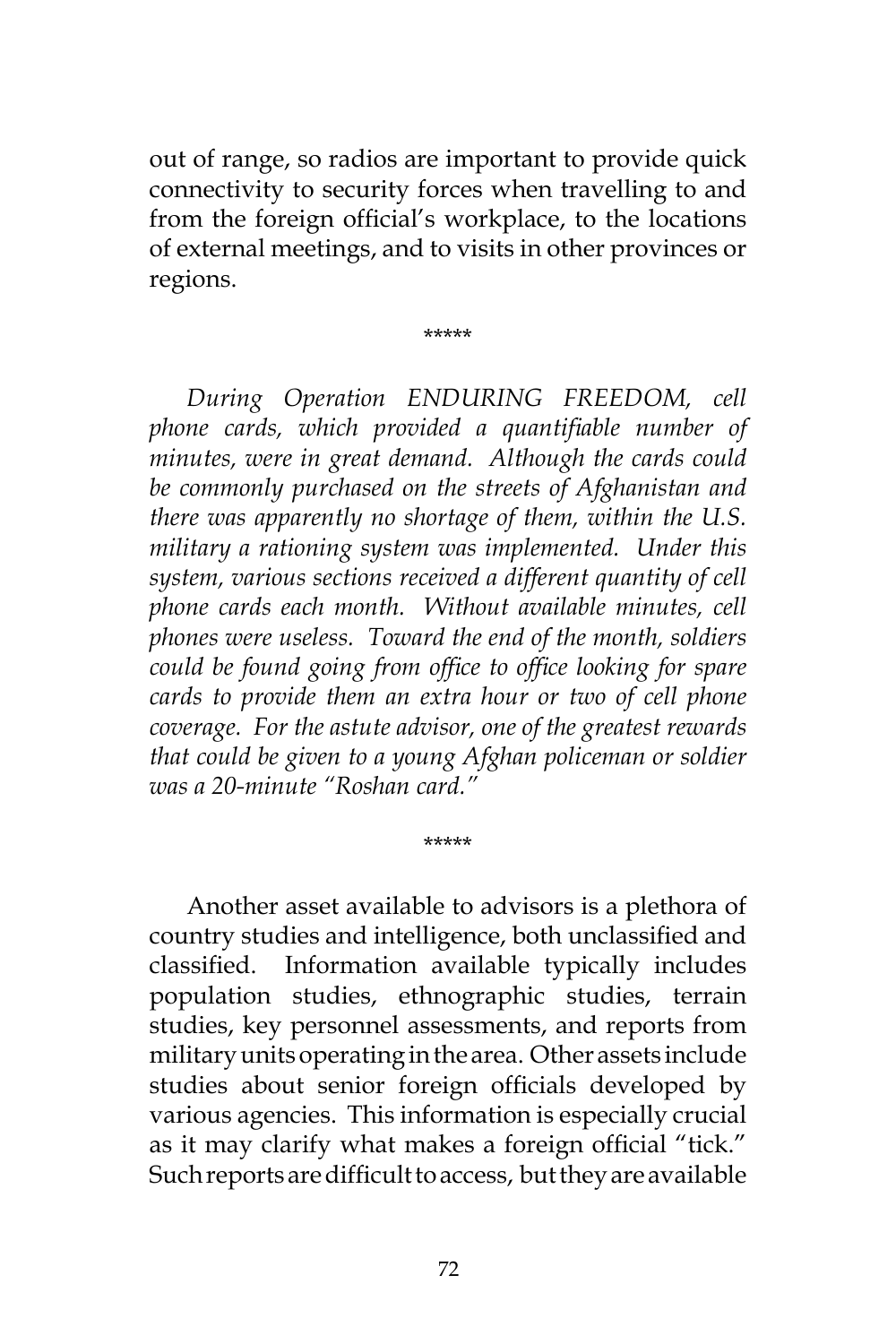and will help the advisor develop an understanding of the terrain. Information of this nature can be obtained from both the military headquarters and from the local U.S. Embassy. A wise advisor should seek out the military intelligence officer or Defense Attaché at the Embassy, explain his upcoming task, and ask for all information that is available.

Common to military operations is a component of civilian contractors who are hired to provide continuity during enduring operations. These individuals act across the operational continuum, and the duration of their contract will often exceed the duration of the advisor's assignment. Their personal knowledge and tendency to document their work plans, goals, and accomplishments can provide the advisor with a wealth of information. Many of the contractors working to establish institutional processes and functionality are required to maintain long-term, detailed plans which delineate a series of quantifiable objectives, and these are often tied to one-on-one interactions with foreign officials and large forum meetings. Tapping into the knowledge and written products maintained by U.S. government contractors will help to educate the advisor on what has been done previously, on future projects that may directly involve the senior foreign official, and on potential future contacts that the advisor can help to coordinate.

Military bases offer a significant number of facilities and services, to include meeting rooms and dining facilities. After establishing his relationship with the senior foreign official, it can be useful to invite him to the base and host him for a meal in conjunction with a meeting. However, there are numerous pitfalls to avoid in such hospitality. These include ensuring that the official is not subjected to security screening, making certain his vehicles are allowed onto the compound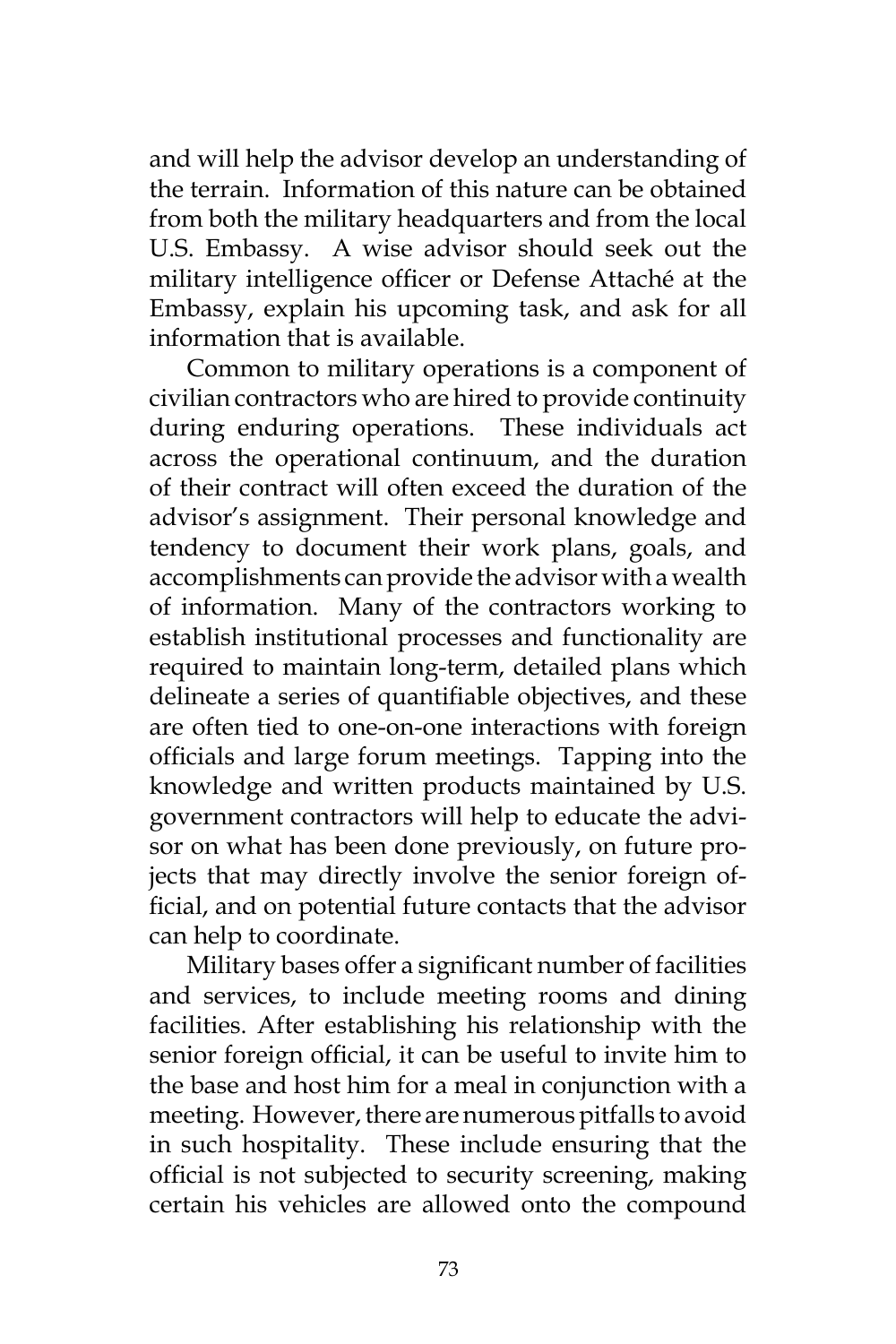or base, and arranging a welcome by an appropriate level of official. A photographer should be present to document the event, and the foreign official should be invited to speak first at the meeting. Refreshments and food should be culturally appropriate. A reliable and proficient interpreter must be present, even if the official speaks English, because many foreign VIPs will insist on speaking their own language at a formal or public event. Based upon the facilities and support available, an American military base may also be a logical location to hold meetings with other parties and agencies who influence the foreign official. However, the advisor must always avoid being seen as arrogant or expecting other parties to come to him, balancing the use of American facilities against the potential negative perception.

## **Personal Risk: A Cost-Benefit Analysis.**

Although personal safety is important, the wearing of protective gear and the requirement to be armed warrant discussion. An advisor entering a foreign official's office with a Kevlar helmet, body armor, and a weapon will transmit the wrong message to a local official dressed in traditional clothing or a western suit and tie. If the advisor participates in meetings in such battle gear, it will provoke an even more negative reaction, and is likely to negate his ability to influence anyone. In Afghanistan, for example, foreign soldiers who come armed and in full protective gear to civilian events are often regarded as cowards by the local populace. Ultimately, the advisor must weigh the risks against the benefits, determine his own level of comfort, and then dispense with personal protective gear inside the workplace. The advisor should also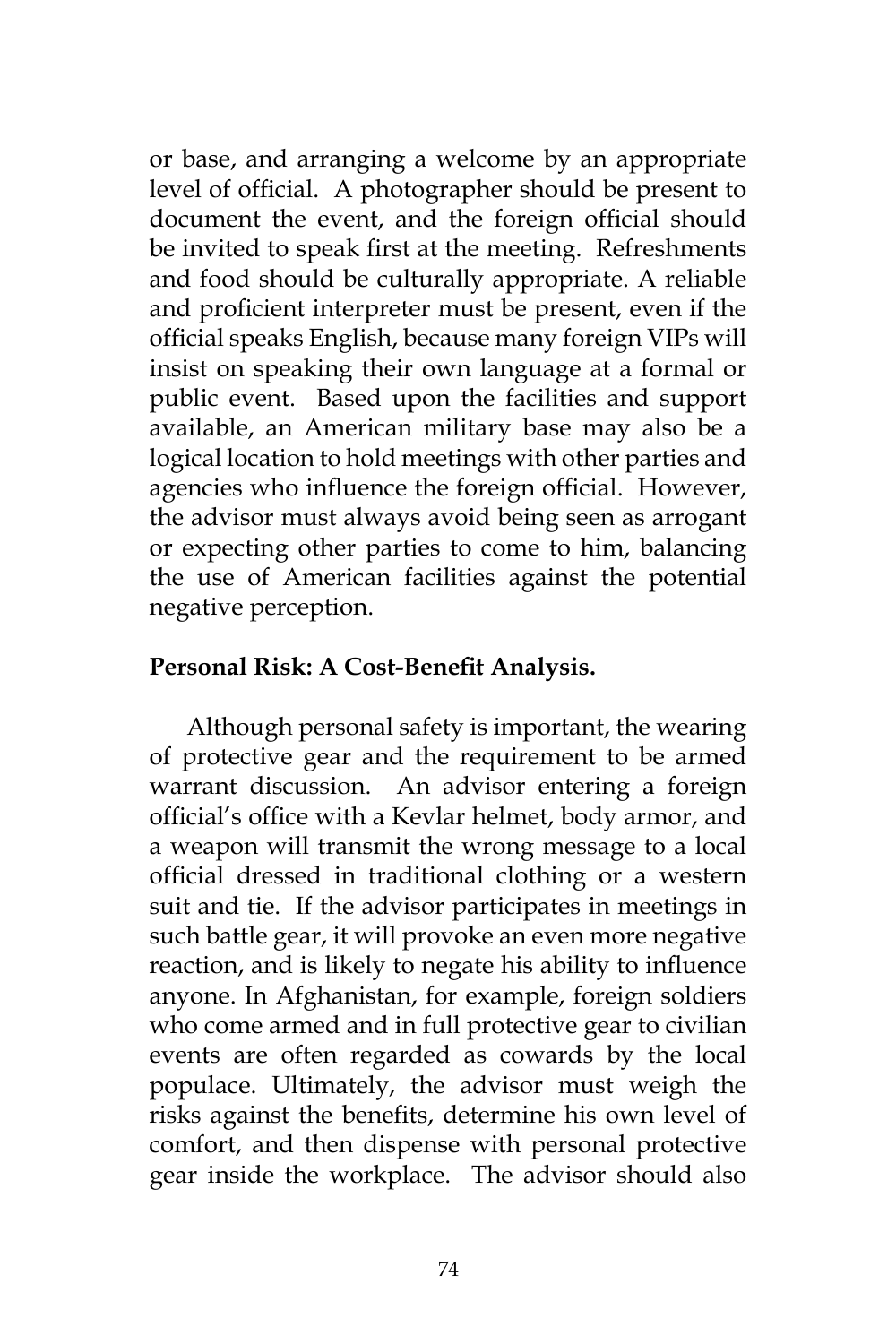consider wearing civilian clothes in place of a uniform, especially in an office setting.

Traveling with a senior foreign official is another situation requiring consideration. If the advisor is asked to travel in host nation transportation and instead insists on using American military vehicles, he may be disinvited, because the foreign official can determine that he is at greater risk by including readily recognizable military assets in his delegation. The advisor should consult with his military and civilian chain of command to determine the feasibility of travelling with a foreign official and only using host nation support. If an advisor travels in a heavily armored SUV while the rest of the party is using normal sedans, it sends the message that he is afraid of his surroundings, or does not trust the official and other members of the local entourage.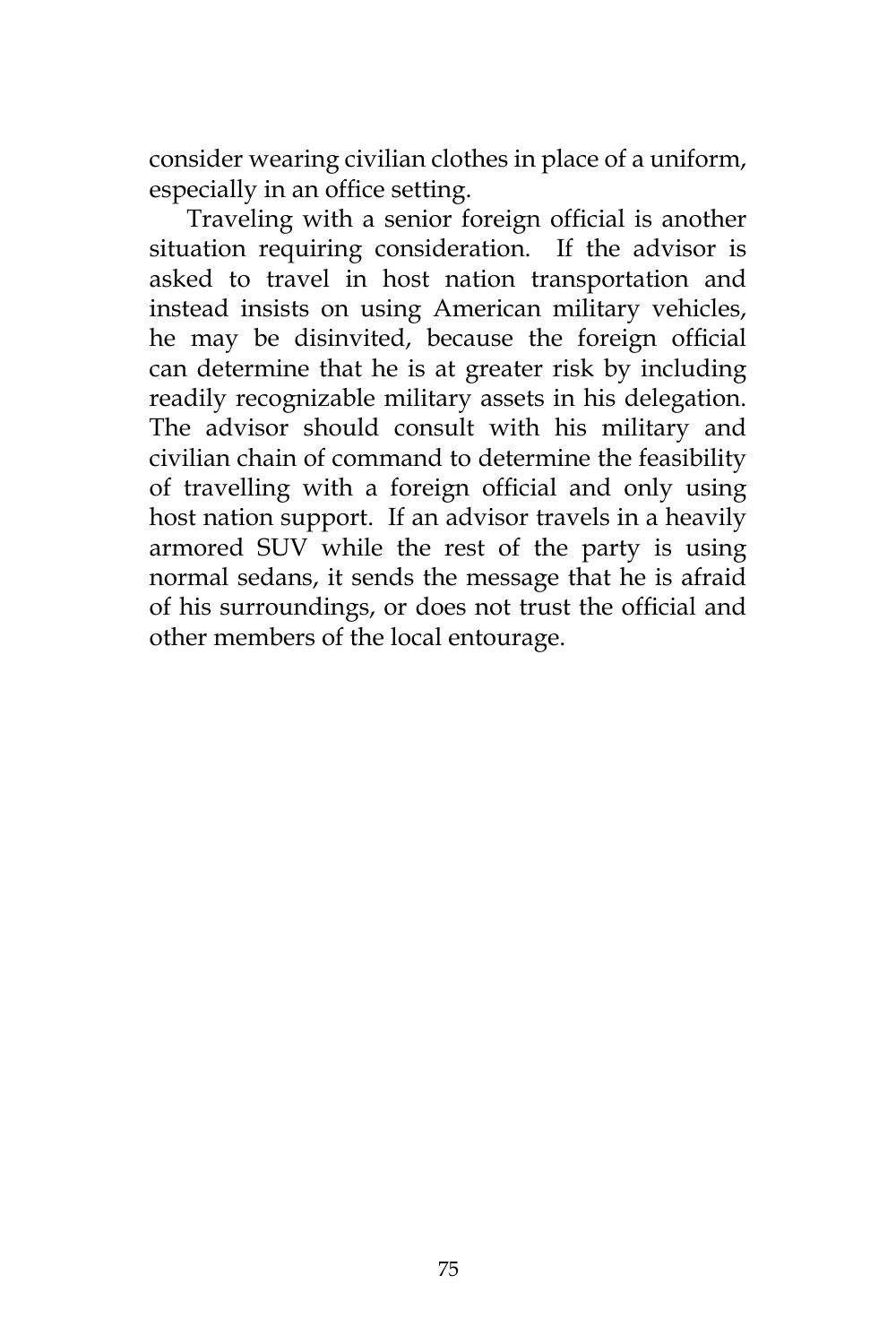# **IX. PREPARATION AND COORDINATION— APPROACHING THE JOB**

The advisor's best weapon is knowledge, and gaining proficiency starts with the day he learns of his assignment and continues until his departure from the position. Knowing the facts about the country, the legal framework for his own presence, and meeting the people who will support his mission are all essential as he begins his duties. He should go forward steadily and with patience, always remembering that the advisory role is not a zero-sum game, but a process of shaping both the senior foreign official as well as the advisor in order to help both do a better job.

# **The Preparation Checklist.**

**1. Develop Historical/Situational Awareness of the Country.** Query academic institutions, knowledge centers, trade journals, and government and international organizations. Look for books available on *Amazon.com*, and check the shelves at Borders and Barnes & Noble. Spend time on Google, Wikipedia, and the Internet in general. Useful sites include *www.amazon.com, www.barnesandnoble.com, www.state. gov, www.usaid.gov, www.cia.gov, www.defense.gov, www.smallwarsjournal.com, www.csis.org, www.usip.org, www.mideasti.org, www.carnegieendowment.org, www. wilsoncenter.org, www.brookings.edu, www.Strategic StudiesInstitute.army.mil, www.effectivestates.org, [www.](http://www.carlisle.army.mil/usawc/Parameters) [carlisle.army.mil/usawc/Parameters,](http://www.carlisle.army.mil/usawc/Parameters)* and many, many more.

**2. Obtain Practical Knowledge of the Country.** Read commonly available treaties and country studies, visit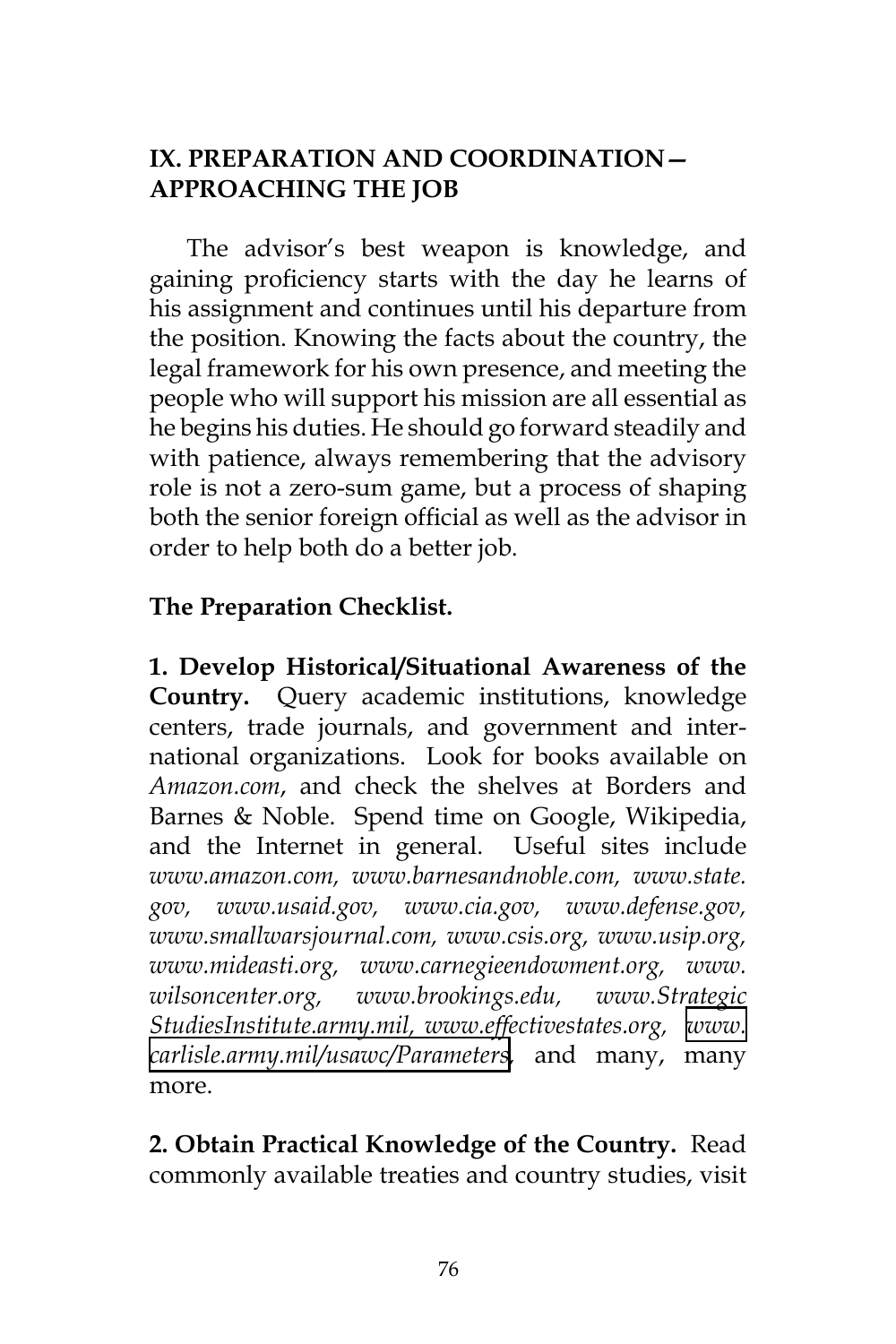cultural portals, and talk to people previously assigned to the area. Search the embassy (both American and host country) websites of the country to which you are being assigned. (American embassy websites overseas can be accessed through *www.state.gov*, and foreign embassy websites can be obtained through a quick Google search.) Know how your own country and its history and institutions relate to the host country.

**3. Develop and Employ Personal Contacts.** Use officers at the U.S. Department of State, the military service war colleges, academic institutions, and think tanks to get advice and direction. Try to attend appropriate lectures and conferences sponsored by academic and government agencies, because one timely conference can introduce you to a network of people dealing with your country.

**4. Understand Local and National Holidays.** Understand the national importance of the country's holidays and their impact upon work. Remember the time-honored maxim of never arriving at your new post on a holiday. Learn which actions are appropriate to demonstrate a deeper understanding of local holidays (e.g., if, how, and when to send congratulatory messages).

**5. Know and Understand U.S. and International Policy towards the Region.** Contact Department of Defense and Department of State regional bureaus to obtain official policy guidance. Check the local U.S. Embassy website for the nation to which you will be deploying to access recent speeches.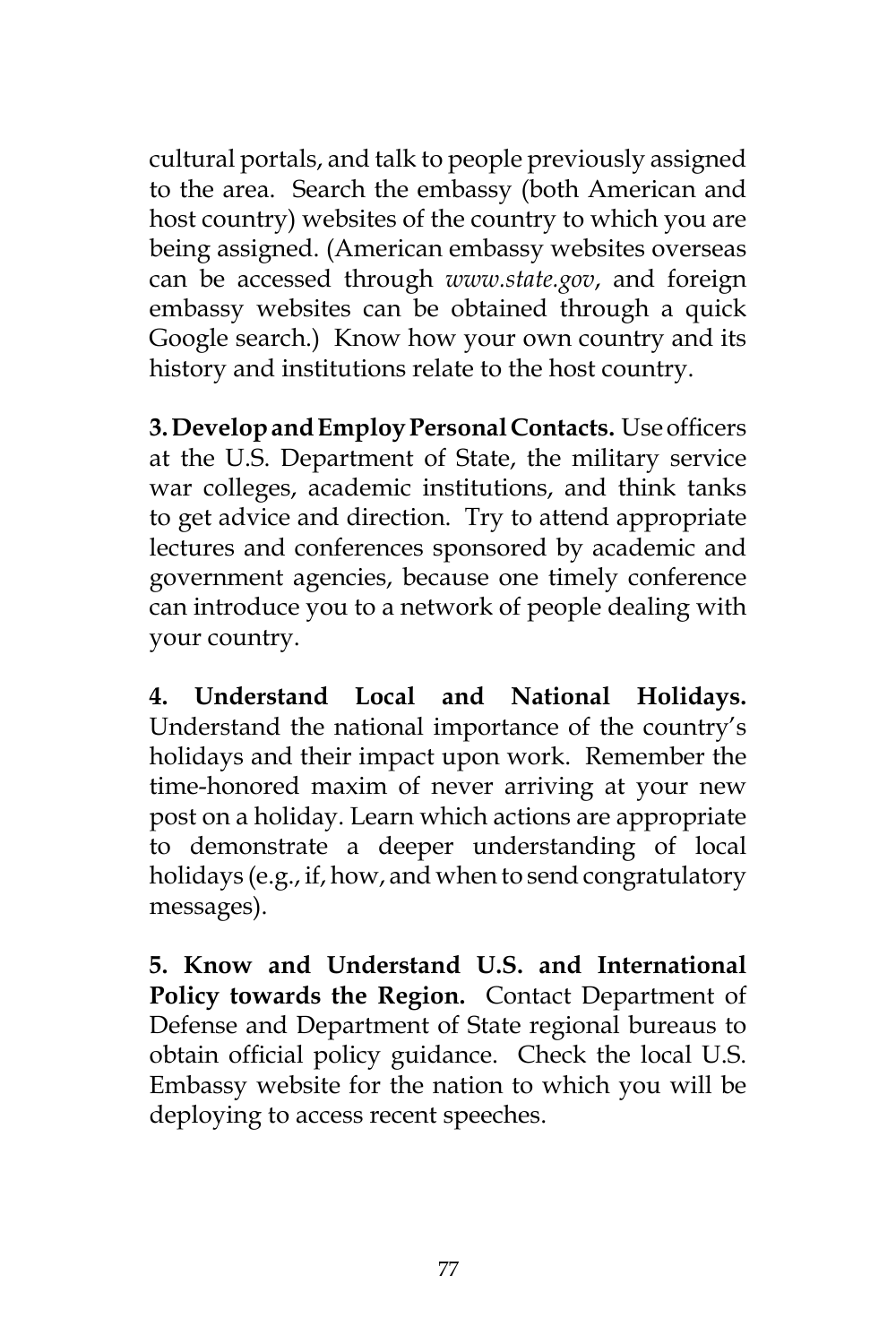**6. Read Essential Documents.** Read the host nation's constitution, and be familiar with the American constitution as well. Read any Status of Forces Agreements (SOFA) that explain the U.S. military presence. Study international (UN or NATO) declarations involving the intervention or situation within the nation. Read any treaties and agreements to which the host country is a signatory. Know the relevant strategic and policy documents which the host country and the United States have jointly produced or signed (bilateral agreements).

**7. Be Conversant in the Local Governmental Structure.** Understand the type of government and its basic structure. Study the structure of the specific ministry to which you are assigned.

**8. Know the Basics of the Language.** "Hello, goodbye, thank you, yes, no"—the basic terms of politeness—are mandatory. Learn one or two new words every day.

**9. Recognize Nonverbal Communication.** Learn the physical signals and gestures that convey meaning in the local culture, and stop using American gestures that send unwanted meanings.

**10. Understand and Apply Cultural Knowledge.**  Learn the basic etiquette that is used locally. Identify a colleague, interpreter, or local friend who can guide you on points of etiquette and culture.

**11. Seek Knowledge from Your Predecessor.** Contact the person you are replacing. Determine what preparations can be made to make transition easier on both sides.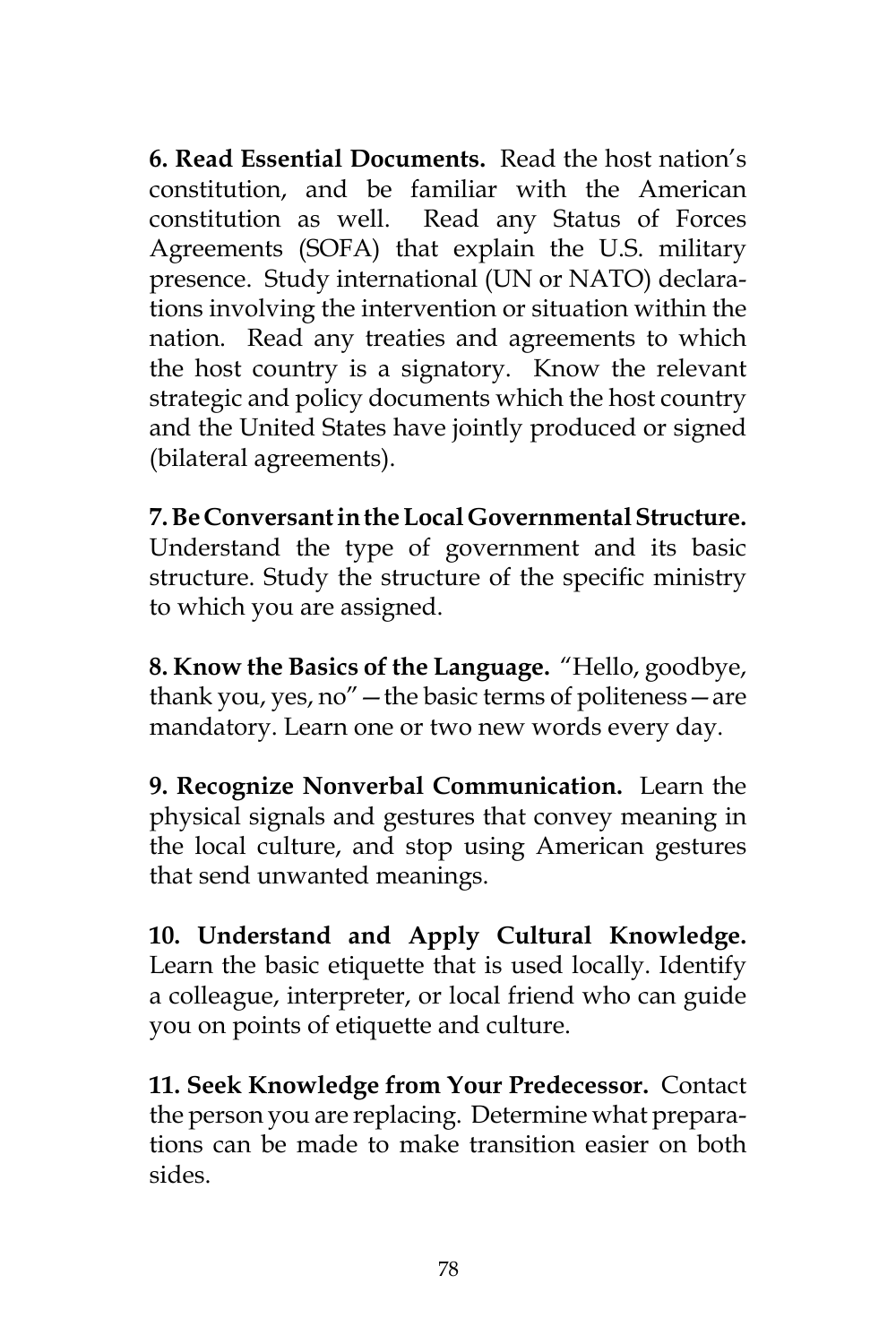**12. Research the Foreign Official.** Learn the name of the person you will be advising. Do a name search on Google. Read any articles about him and anything that he has written. Coordinate with appropriate agencies to get a briefing on him.

**13. Understand the U.S. Command Structure.** Learn who you will work for while serving as an advisor. Contact this individual(s), and identify any issues and agendas prior to deploying. Schedule a meeting with him as soon as possible when you arrive in country.

**14. Understand the Key Individuals in the Chain of Command.** Immediately after arrival at your post, schedule meetings to introduce yourself at the U.S. Embassy (Office Directors, Deputy Chief of Mission, and even the Ambassador), Military Headquarters (Commanding General), or International Assistance Mission Headquarters (Special Envoys, others).

**15. Coordinate In-country Logistics Support.** The Embassy or military unit will have its own check-in list, but be certain to include the following:

- Arranging daily transportation;
- Cell phones/radios/chargers;
- 24/7 contact information of the interpreter;
- Force protection; and,
- Key personnel contact numbers.

**16. Meet Your Interpreter.** Before you begin to use him as a translator, spend a significant amount of time, one on one, understanding this individual. Make sure he understands you.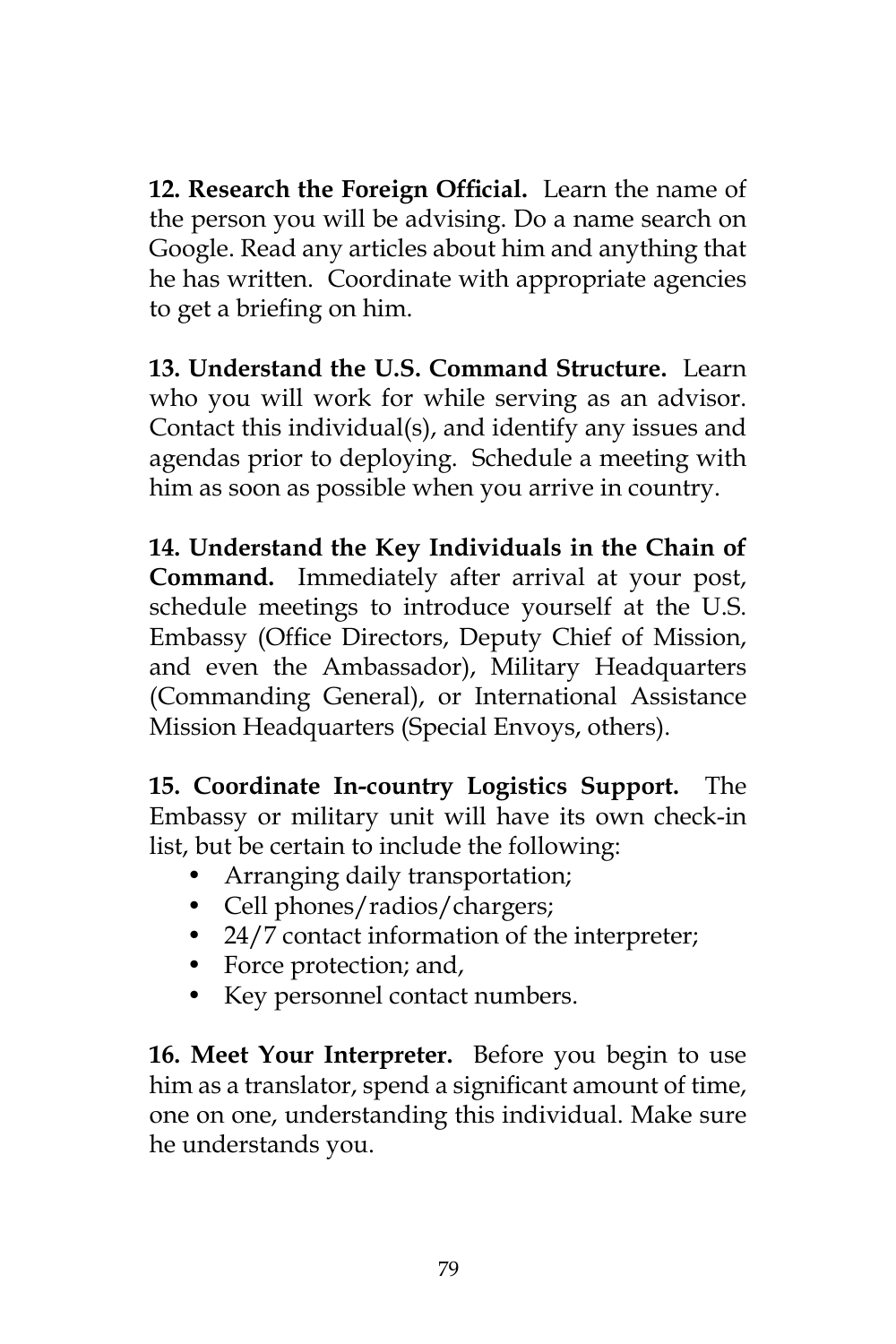**17. The Current Advisor.** Spend as much time as possible with him in order to learn procedures and practices that have worked in the past, things to avoid, office practices, and other helpful information.

**18. Ask For an Introductory Meeting with the Foreign Official.** This should be a long session that the departing advisor attends. Discuss his departure timing, and when you will assume your responsibilities. Be certain the senior official agrees to the timing.

**19. Observe the Current Status Quo.** Shadow the current advisor and simply watch what he does. Observe office protocol and best business practices.

**20. Take Charge.** Establish a transition date and when you will assume your primary duties. The previous advisor should not interact with the foreign official once you have taken charge.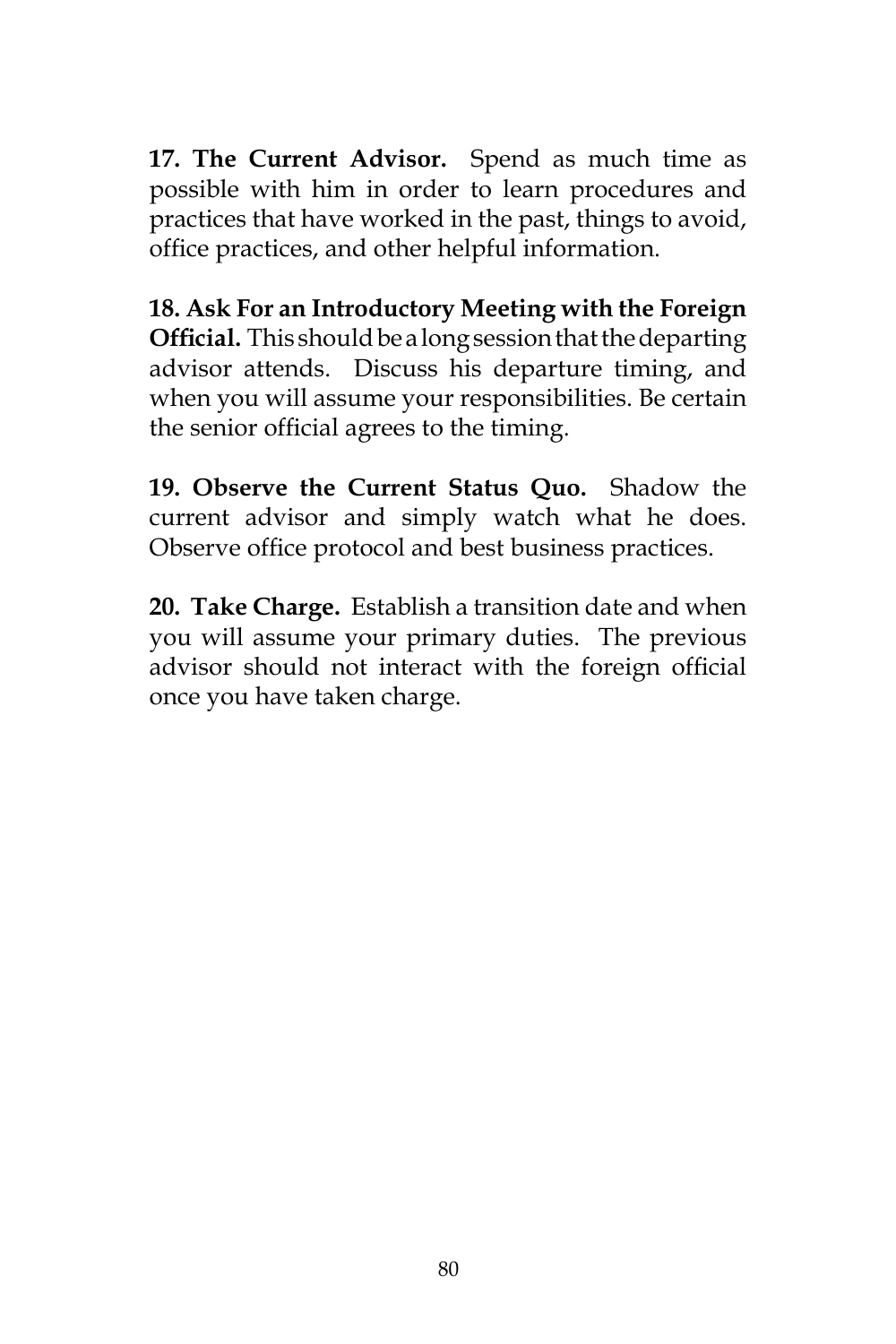## **X. DEPARTING THE COUNTRY**

The advisor's main goal should be to work himself out of a job and make the advisory role unnecessary in the country. By passing his experience on to a successor and, more importantly, to local leaders, he improves his chance of a successful mission.

A good advisor is both a teacher and a student. His relationship with a foreign official may—or may not—result in influencing the official to act in ways that will benefit both the country of assignment and the United States. At the very least, however, it is an educational process for the advisor himself, and he will leave his post with a much greater appreciation for a different culture and a different military and political reality. This provides immediate benefit for him, his chain of command, and the overall interests of the U.S. government.

Every assignment comes to an end, some according to a time line that simply ordains the number of months in advance, some when a project is complete, some when circumstance—wars, changes in national policy—no longer permit an American to remain at his posting. While the period of time spent at an assignment is by no means the only factor for evaluating the advisor's success, it is an important one. Becoming familiar and confident in the environment, developing personal relationships with the senior official and those around him, watching the seeds of an idea germinate in the new environment, knowing that one's ideas and advice are being tested and applied—all these are difficult to measure by standard metrics or to regulate by routine assignment procedures.

A major part of the advisor's departure is preparing the way for his successor. Because the assignment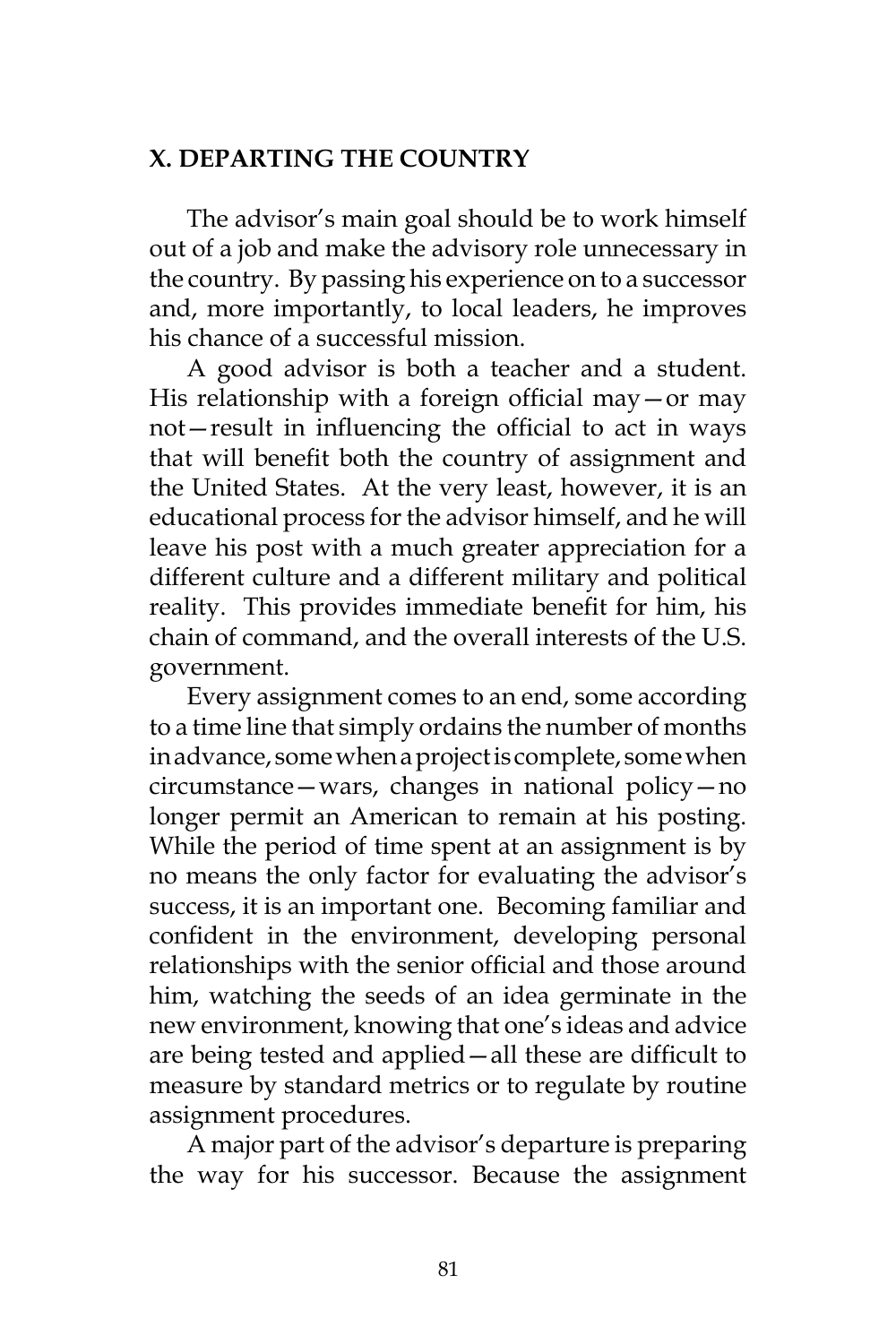bureaucracy can be impersonal and remote, he must stress to his leadership the date of his departure to ensure that his successor is identified and provided a period of training and overlap in order to effect a seamless transition. Records, accomplishments, failures, a wish list, and as much information as possible should be passed to the incoming advisor and his team. A senior official from the Presidential Palace noted that not doing this was a consistent failure of foreign advisors departing Kabul.

There are ways to prepare a successor. If there is a full advisory team, departure dates can be staggered to ensure that the new personnel have time to learn their duties while some members of the old team are still in place and available for guidance. This is especially important for the head of the team and his deputy, and consideration should be given to having staggered assignments so that one or two of the top echelon of advisors remain to serve with the new team. Email contact between an advisor and his successor well in advance of departure is important and fairly easy, and every effort should be made to prevent gaps in the advisory presence.

The advisor should leave time for farewells. To depart precipitously will be an insult to his foreign colleagues and friends and place his successor in an awkward position. Even after leaving, he should remember to maintain social contact with friends and colleagues, but in a way that does not detract from his successor's official role. Today's foreign Governor or Colonel can be tomorrow's Head of State or Minister of Defense, and the relationship will bear fruit in the future.

As he analyzes his own performance, the advisor should not be overly harsh on himself. His duty, after